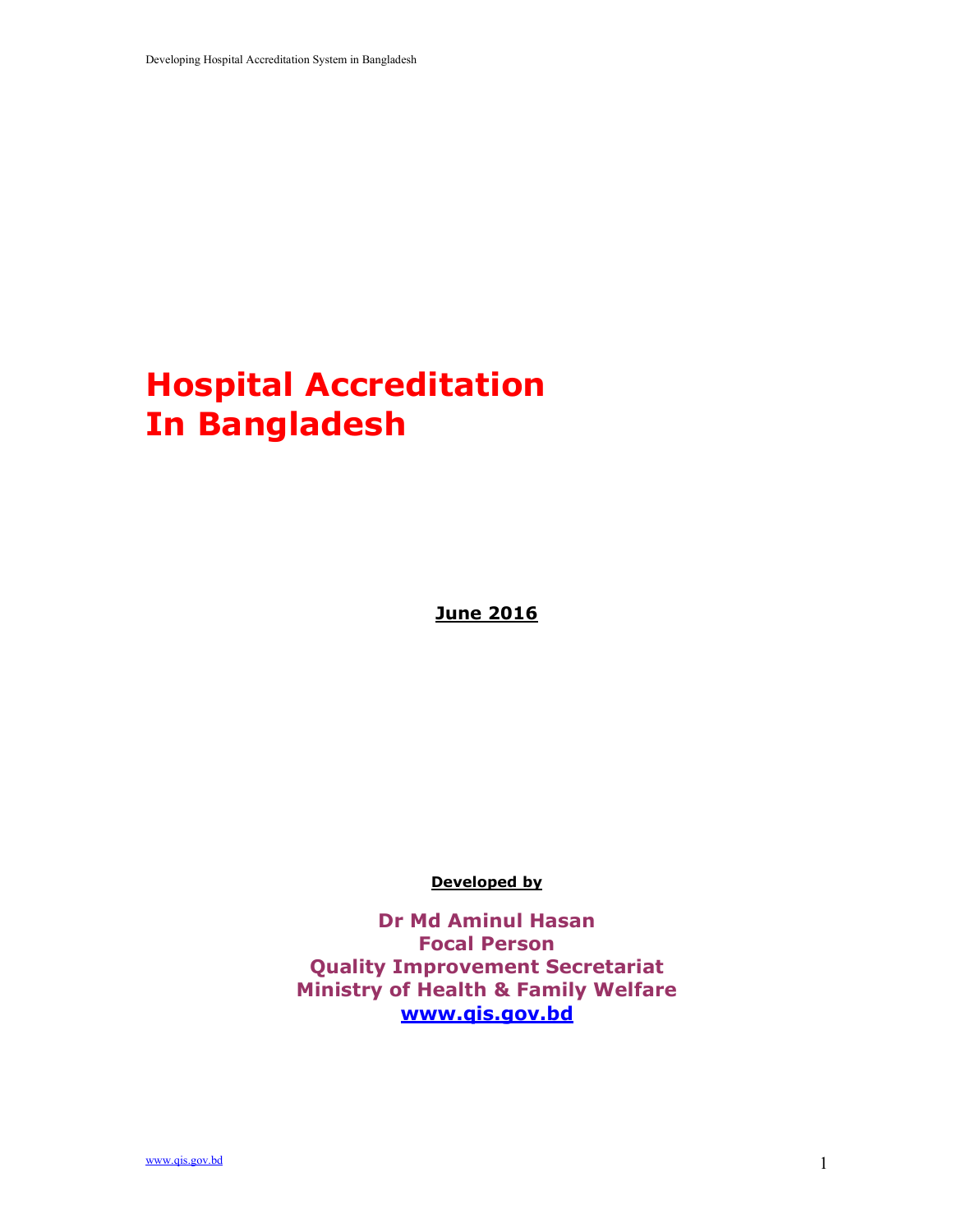# Contents

### Executive Summary

#### Section – one- P.6

- Analyzing the national context
	- a. Introduction
	- b. Background

#### Section-TwoP10

- a. Major Challenge in implanting Hospital Accreditation System
- b. Reason for Implementing Hospital Accreditation System.

#### Section- Three - P13

- a. Context
- b. Policy Frame Work
- c. Vision
- d. Mission
- e. Goals
- f. Purpose
- g. Objective
- h. Key principal
- i. Type of Programme
- j. Roles & Responsibilities
- k. Constitution & Membership

#### Section-Four - P21

Developing the Hospital Accreditation Council

- a. Governing body
- b. Constitution
- c. Structure
- d. Roles & Responsibility
- e. Accreditation Management Office
- f. Representation
- g. Executive body
- h. Advisory Council for Task force
- i. Premises

#### Section –Five - P24

Developing Hospital Accreditation System

- 1. Standard Development
- 2. Guidance & Selection
- 3. Type of standard
- 4. Proposed standard
- 5. Scoring Methodology
- 6. Selection & Training of surveyor
- 7. Survey guide
- 8. Survey tool & report Template.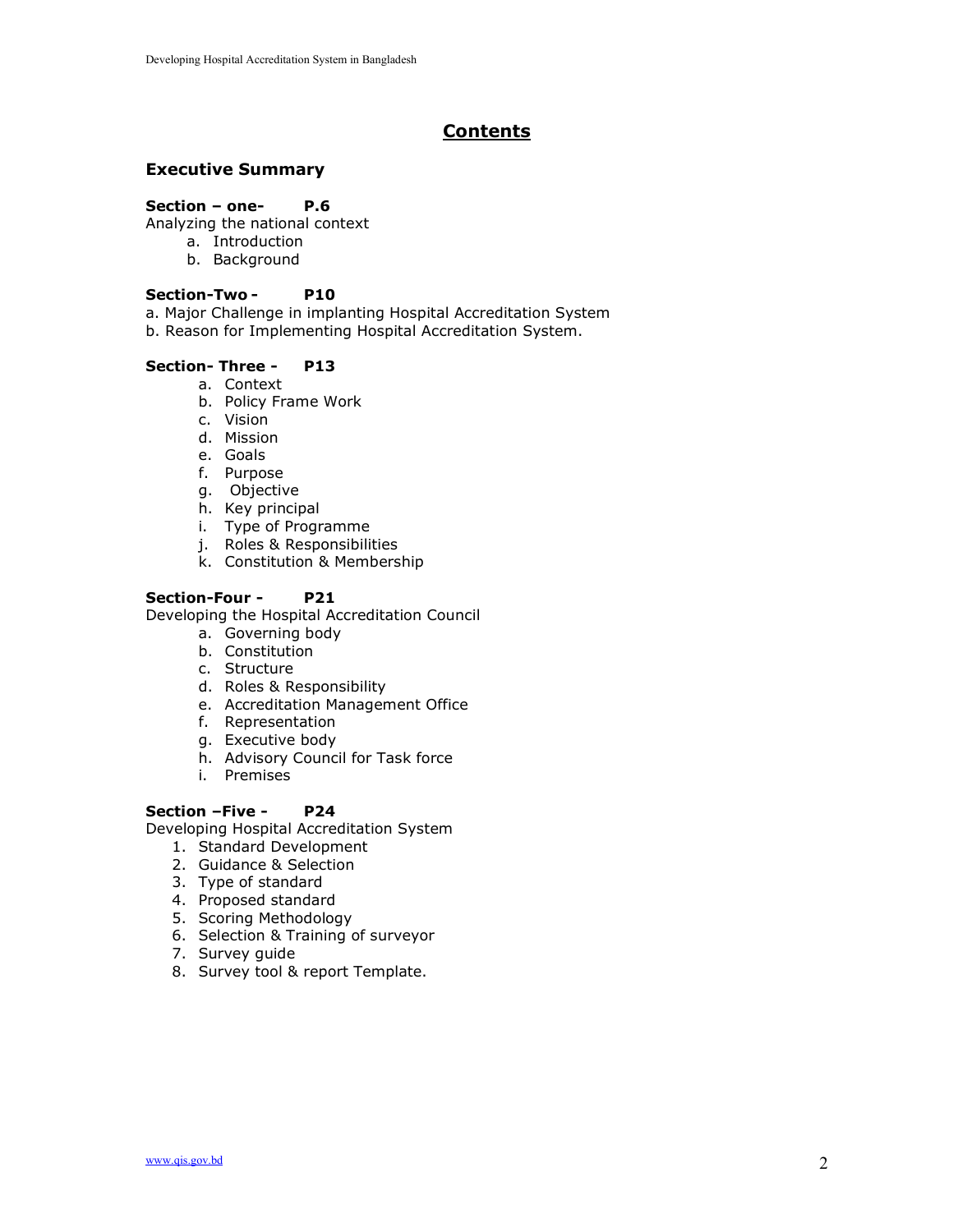#### Section- Six - P31

Framework & Process for Accreditation

- a. Assessment principal
- b. Registration
- c. Pre-Assessment Programme
- d. Self Assessment
- e. Assignment Visit
- f. Recommendation
- g. period of Accreditation
- h. Assessment cycle
- i. QAP
- j. Fees
- k. Operational priorities
- l. Research & Dissemination
- m. Monitoring & Evaluation
- n. Management Information System
- o. Funding

#### Section – Seven- P38

Scope & Limitation

#### Section- Eight- P40

Immediate Action & Recommendation

#### Section- Nine- P41

Action Plan

#### Section- Ten - P43

Annexure- 1: Workshop proceedings.

Annex- - 2. Experience of Hospital Accreditation in other countries.

- a. JCAHO.
- b. URAC
- c. ACHS
- d. HAPNZ
- e. CCHSA
- f. HQS
- g. TAS
- h. HSA
- Annex- 3: Reference.
	- 4. Glossary of Term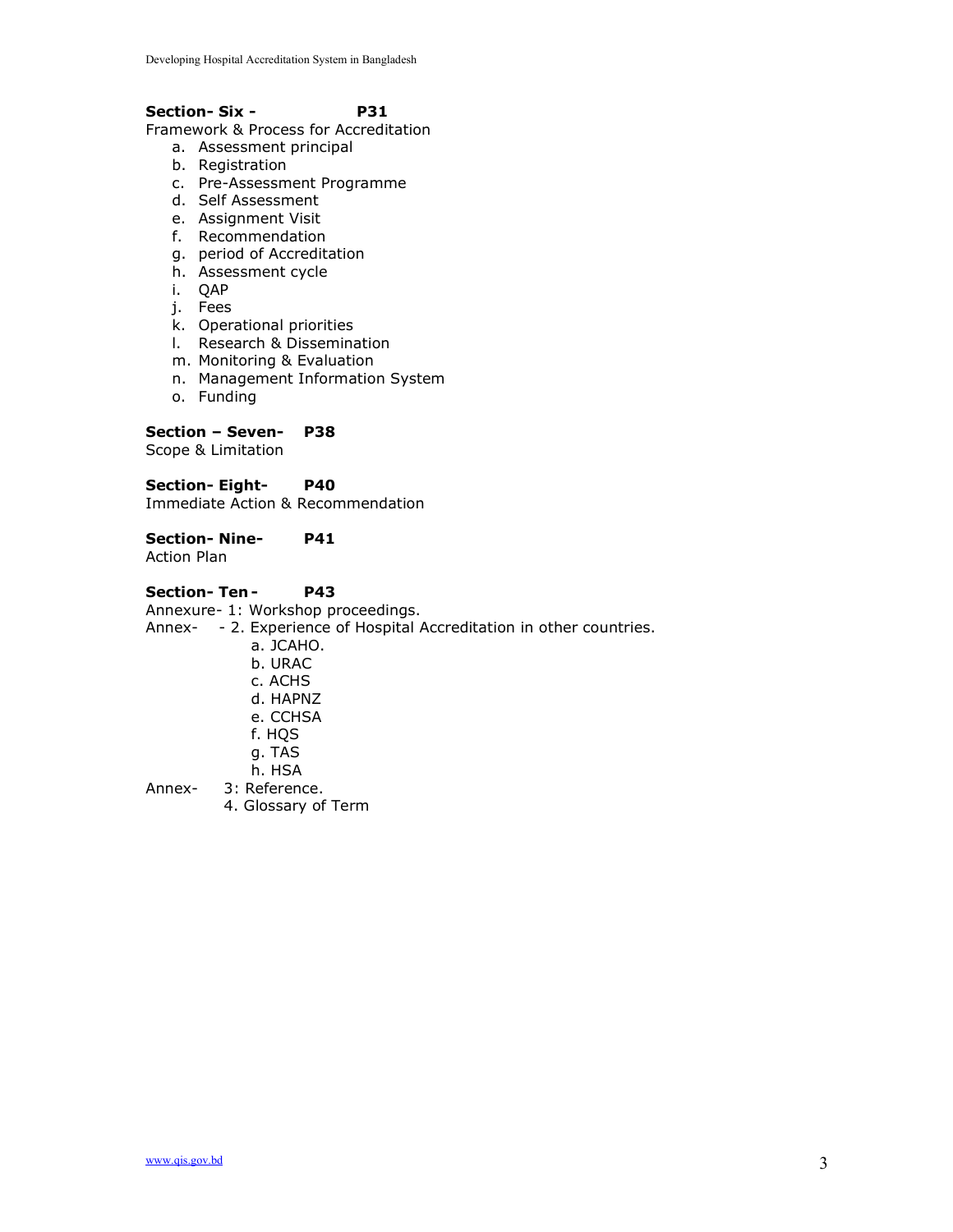#### EXECUTIVE SUMMARY

"Developing Hospital Accreditation Programme in Bangladesh". is a draft document which is developed primarily by reviewing the document of different Hospital Accreditation Programme of different countries. During developing the document, the web sites of different Hospital Accreditation Programme was also reviewed. After completion the review, a draft document was prepared for holding workshop in six divisional cities. Finally, A National Workshop was held for finalization the document. This document provides organizational options for envisioned national accrediting organizations and considers important issues in operationalising the proposed system.

This document indicates:

- a. Present situation & major challenge for implementing the Hospital Accreditation system.
- b. Overview of the Hospital Accreditation System
- c. How to develop the hospital Accreditation programme in Bangladesh
- d. The implementation priorities.
- e. The Action Plan
- f. Review the different Hospital Accreditation programme of different country

Our proposal is a blueprint for the future rather than an operational manual. Specifying the details of the arrangements will be the task of the proposed National Accreditation council following consultation, development and piloting of the arrangements proposed in this report.

It is proposing that the new quality organization be a company limited by guarantee and registered as a charity; or be an autonomous body of the govt. to be empowered later by legislation. In this organization the members will be the representative bodies of the professional,,specialists associations, teaching institutions and other parties involved and interested.

There will be 13- 15 members on the governing body (proposed accreditation council) and wide consultation will ensure an appropriate range of experience and expertise on the body. There would be national level organizations for implementing accreditation and national institutes for quality and standards could also be constituted. . The national level organization could be the body to build partnership and reach a consensus with the stakeholders, Generating policy and accreditation design by the above process. The organizations would act as the executive and training/support bodies at the local levels ( if developed later on), and would mobilize support and resources for their functioning at the local level, would implement the national body's recommendations.

The key objective is to attain effective, efficient and rational care in all health care organizations in Bangladesh. . The role of the body has been envisioned to be facilitatory, supportive and educative, rather than inspectatory. The organization should be constituted by the number of stakeholders concerned with health care.

The process of quality assurance of the organization is to build up a system that enables provision of quality health care based upon principles and practices of ethics, equity, redress, access, integration, partnership, sustainable use of resources, and costeffectiveness. The main elements of the proposals for a credible and affordable process of quality assurance is , a national framework of quality should be developed to tailor assessment to the most critical areas of performance in the context of our political, cultural and financial constraints. The framework will also take into account, as far as possible, the requirements of other funding bodies, if any, professional and statutory bodies. The process of assessment should have significant benefits for health care institutions and it's customers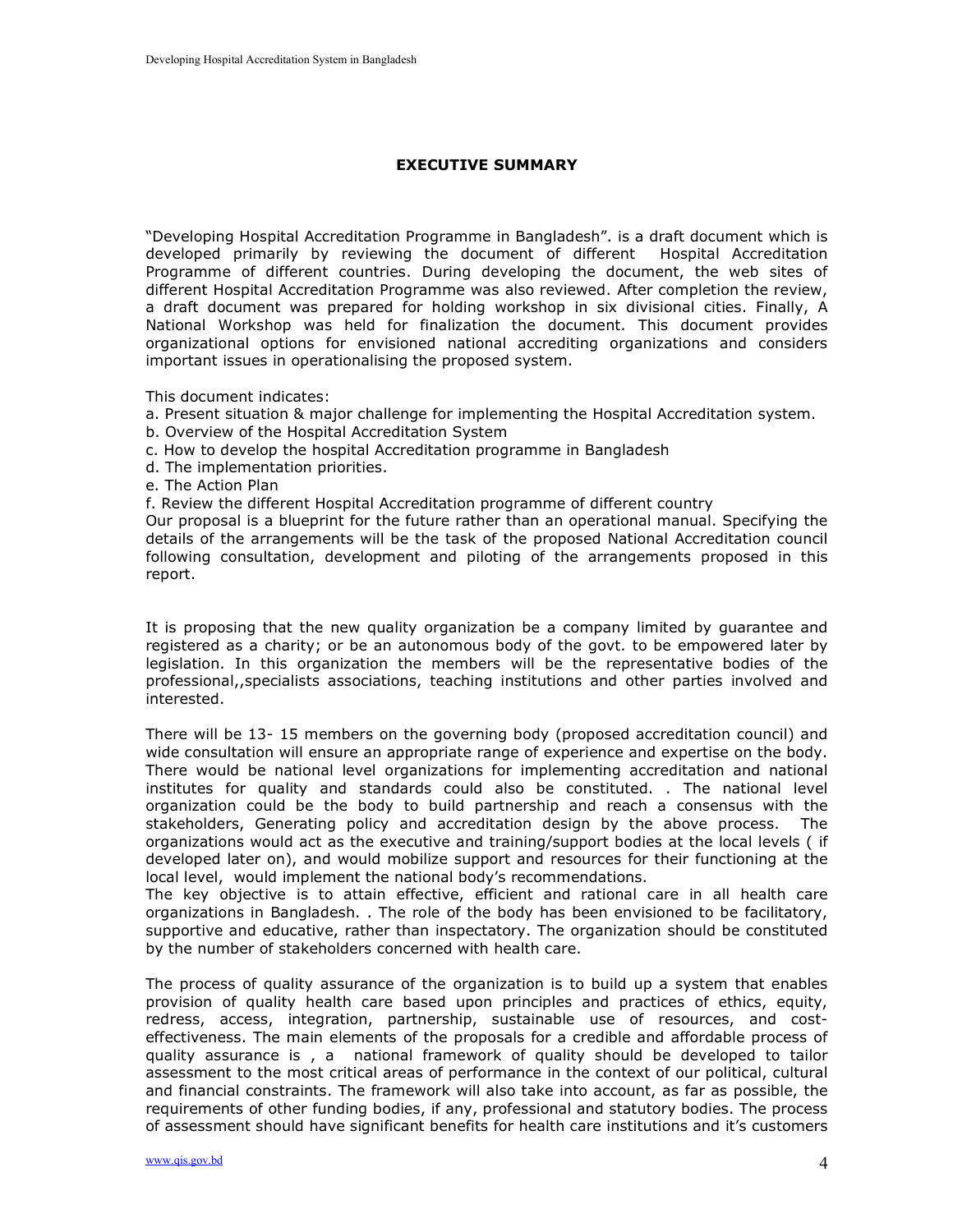and should be sufficiently flexible to accommodate wide variations in types of services provided. Standards of excellence should assure the management of ethical, humane, rational and competent care. The basic objective of the strategy of accreditation is to ensure that areas of critical importance to the delivery of quality health services are evaluated by appropriate methods and methods are developed to confirm their efficacy, validity and reliability. The focus of accreditation should be on continuous improvement in the organizational and clinical performance of health services, not just the achievement of a certificate or award or merely assuring compliance with minimum acceptable standards.

 A balanced system of assessment would involve on-site hospital surveys, an ongoing capacity to respond quickly and effectively to complaints and adverse events; development and application of standardized performance measures; and, a mechanism for conducting retrospective reviews of the appropriateness of hospital care. Taken as a whole, the process will assess the extent to which health care organizations are delivering safe health care effectively. It would indicate areas of strength and weakness, including aspects requiring attention; involve an evaluation of the validity and reliability of an institution's internal review procedures, and provide reassurance that each institution has in place effective arrangements for assuring optimal standards in the organization and has procedures securely in place which will enable it to continue to do so.

The assessment process will involve visits to institutions and result in reports published by the accrediting organization. Key performance indicators which will be submitted by the accredited hospital on a periodic basis will be a mandatory requirement to renew accreditation. This will confirm that institutions' internal quality assurance procedures are working effectively. Focus on those issues necessary for the funding bodies to secure their responsibilities for public accountability and public information.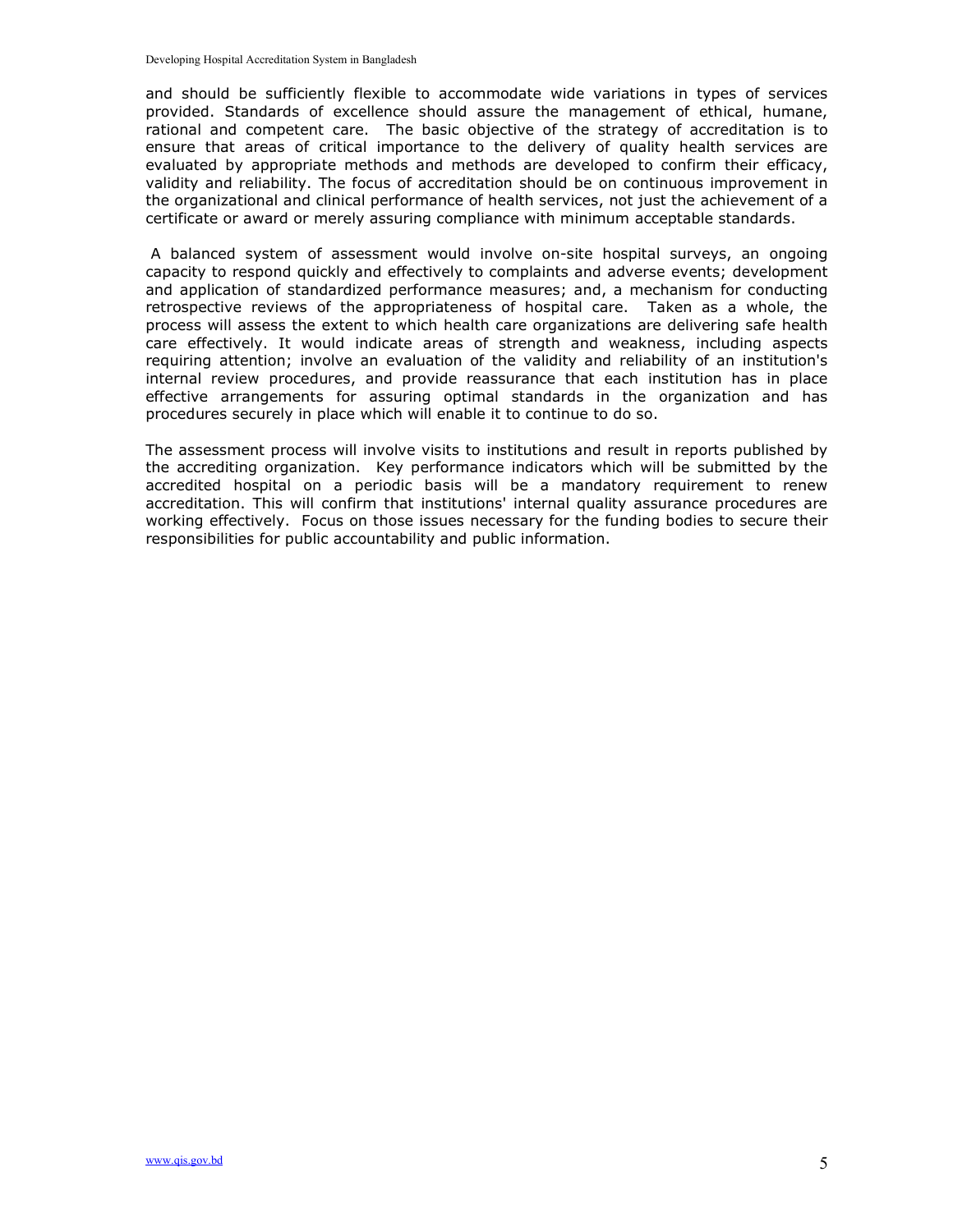# Section-One

### a. Introduction

Health systems currently operate within an environment of rapid social, economic and technological change. Such changes are expected to continue for the foreseeable future as a result of restructured economic and social policies, globalization of markets and enhanced worldwide communication. New insurance mechanisms, restructuring and health reform initiatives, privatization within the health sector, redistribution of human and other resources, reduced public funding, new technology, and many other factors may raise concern for the quality of healthcare. As a result of these health sector reforms, national health systems are coming under increasing scrutiny with a view to cost containment and quality improvement.

Hospital accreditation has been defined as "A self-assessment and external peer assessment process used by health care organizations to accurately assess their level of performance in relation to established standards and to implement ways to continuously improve" Critically, accreditation is not just about standard-setting: there are analytical, counseling and self-improvement dimensions to the process. Accreditation is a formal process by which a recognized body usually an independent body assesses and recognizes that a health care organization meets applicable predetermined and published standards. . A health care establishment is said to be "accredited" when the disposition and organization of its resources and activities make up a process which results in medical care of satisfactory quality. Accreditation implies confidence in a hospital by the population. In almost all cases this can be achieved without major investments in infrastructure.

Broadly speaking, there exist two types of hospital accreditation

- 1) Hospital and healthcare accreditation which takes place within national borders
- 2) International Health care organization

Accreditation can be the single most important approach for improving the quality of healthcare structures. In an accreditation system, institutional resources are evaluated periodically to ensure quality of services. Standards may be minimal, defining the bottom level or base, or more detailed and demanding. Accreditation standards are usually regarded as optimal and achievable, and are designed to encourage continuous improvement efforts within accredited organizations.

In all developed and developing countries, accreditation helps the hospital enhance patient care through continuous quality improvement process. It also strengthens community confidence by highlighting hospital's commitment to provide safe and quality care to the community. An accreditation decision about a specific healthcare organization is made following a periodic on-site evaluation by a team of peer reviewers, typically conducted every two to three years. Accreditation is often a voluntary process in which organizations choose to participate, rather than one required by law and regulation.

Hospitals are an integral part of health systems; by harmonizing standards in hospitals in line with other institutions and levels of care, continuity of care is improved and the healthcare network strengthened. Hospital accreditation is gaining prominence due to globalization efforts and especially trading in health services. Hospital accreditation is a system of ongoing consensus, rationalization and hospital organization. National ownership is crucial, both to lay the foundation and to maintain, from the beginning, a high degree of integrity and accountability of the national accreditation system.

While making use of accreditation as an incentive to improve capacity of national hospitals to provide quality care, countries need to work together to ensure that accreditation is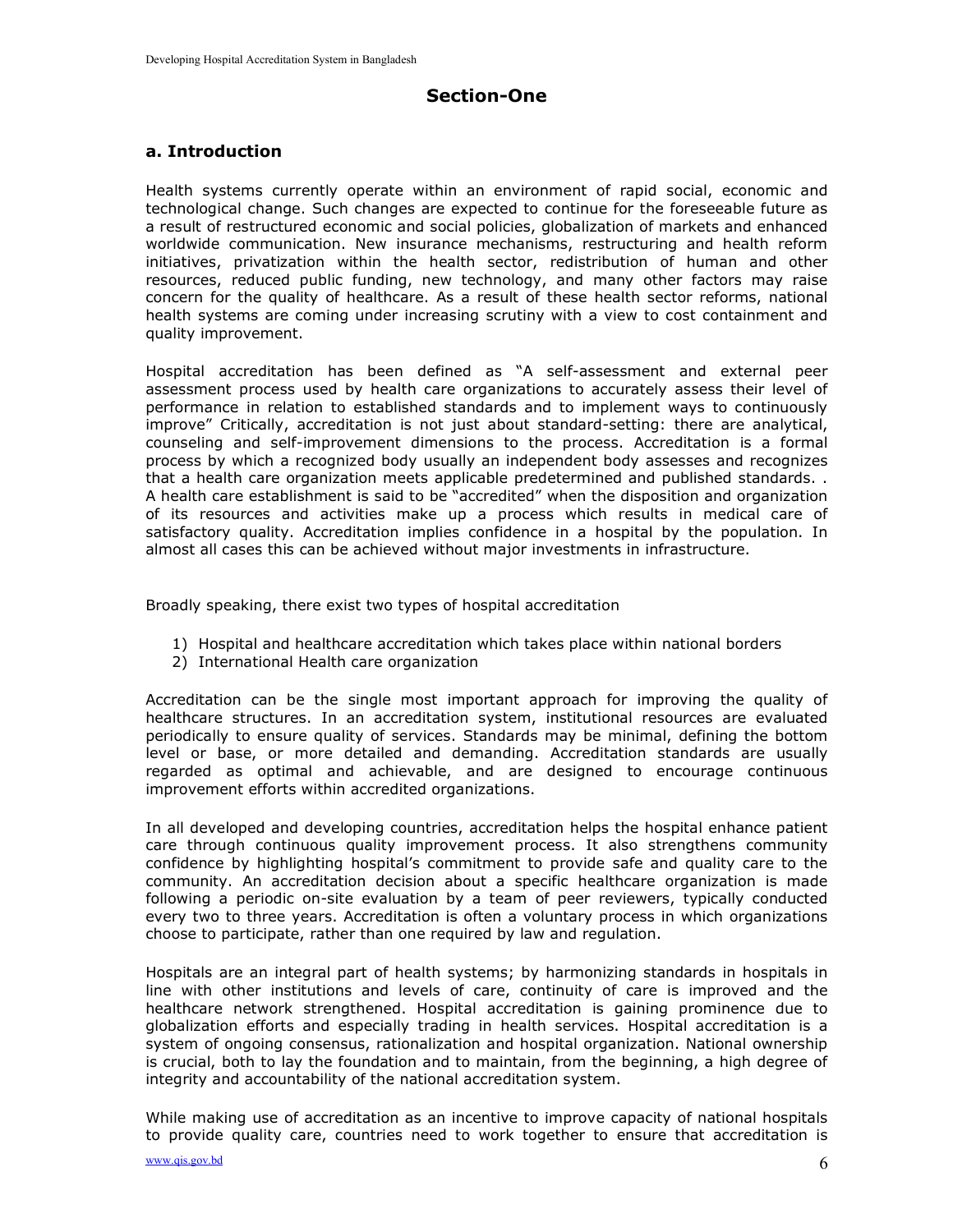protecting the national health system. Establishing national accreditation systems will help to ensure that hospitals, whether public or private, national or expatriate, play their expected roles in national health systems.

In most developing nations, private healthcare industry, though responsible for more than 80 per cent of healthcare delivery, is not very organized. There is no standardization of processes and quality of delivery. Private healthcare players want to evolve accreditation norms that will enable them to compete globally and get a major share of the medical tourism market.

National accreditation ensures that accreditation systems are developed in a way that upholds the principles of health for all. Such strategies include encouraging national debate to reach consensus on accreditation, developing guidelines at country level and establishing an advisory group to guide countries in addressing accreditation issues. Specific goals of hospital accreditation are usually determined by the type of national health system and its policies.

A fundamental tenet of all approaches to health services quality evaluation and management is that every system and process in an organization produces information that when collected and analyzed, can lead to improvement in the system or process. Depending on the scope and philosophy of the individual accreditation programme, accreditation standards may take a "systems" approach that is organised around key patient and processes, such as patient assessment, infection control, quality assurance, and information management.

There are specific features in any accreditation model which differ from other accreditation approaches and that are intended to help make the hospital accountable to the national health system. One of the areas of focus is to make an accreditation model that is comprehensive including promotive, preventive and curative standards wherever relevant. The model should entail a stepwise approach to accreditation, starting with a basic level, to be required for all hospitals, to a more sophisticated level.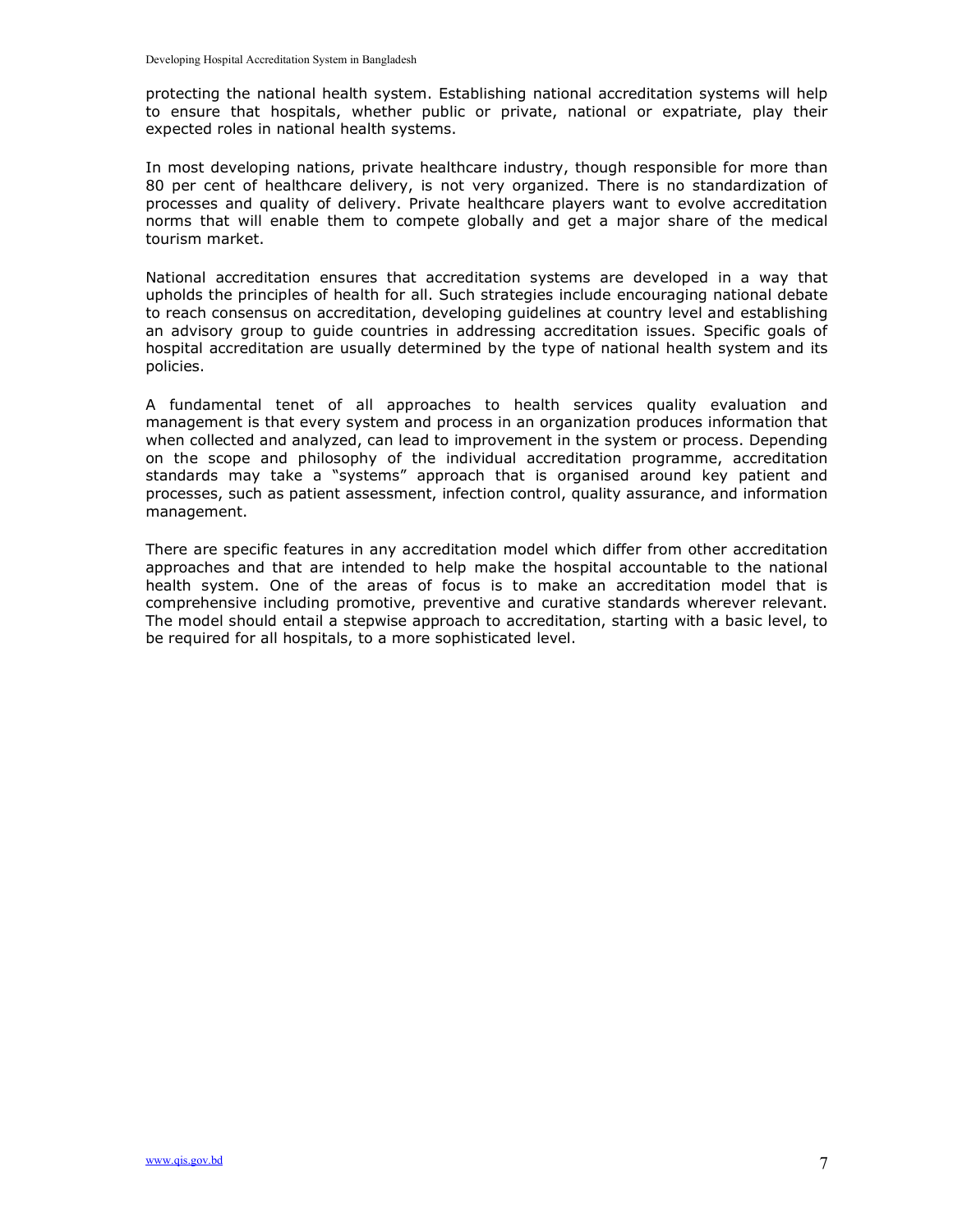# b. Background

The most important objectives include enhancing health systems, promoting continuous quality improvement, informing decision-making and ensuring accountability to national health policies. Country and culture-specific accreditation systems not only safeguard the country's primary healthcare, but they also involve fewer costs and are better accepted as compared to external international accreditation systems.

Hospitals and healthcare services are vital components of any well-ordered and humane society, and will indisputably be the recipients of societal resources. That hospitals should be places of safety, not only for patients but also for the staff and for the general public, is of the greatest importance. Quality of hospitals and healthcare services is also of great interest to many other bodies, including governments, NGOs targeting healthcare and social welfare, professional organizations representing doctors, patient organizations, shareholders of companies providing healthcare services, etc. However, accreditation schemes are not the same thing as government-controlled initiatives set up to assess healthcare providers with only governmental objectives in mind - ideally, the functioning and finance of hospital accreditation schemes should be independent of governmental control.

How quality is maintained and improved in hospitals and healthcare services is the subject of much debate. Hospital surveying and accreditation is one recognized means by which this can be achieved.

Quality is a crucial factor in health care, initiatives to address quality of health care have become world-wide phenomena. Many countries are exploring various means to methods to improve the quality of health care services. In Bangladesh, the quality of services provided to the population by both public and private sectors is questionable. The current structure of the health care delivery system does not provide enough incentives for improvement in efficiency.

Mechanisms used in other countries to produce greater efficiency, accountability, and more responsible governance in hospitals are not yet deployed in Bangladesh. The private sector health care delivery system in Bangladesh has remained largely fragmented and uncontrolled, and there is a clear evidence of serious quality of care deficiencies in their practices. Problems range from inadequate and inappropriate treatments, excessive use of higher technologies, and wasting of scarce resources, to serious problems of medical malpractice and negligence. Current policies and processes for health care are inadequate or not responsive to ensure health care services of acceptable quality and prevent negligence. A commitment to quality enhancement throughout the whole of the health care system involving all professional and service groups is essential to ensure that high quality in health care is achieved, while minimizing the inherent risks associated with modern health care delivery. One of the methods that is being proposed is accreditation system. The focus of accreditation is on continuous improvement in the organizational and clinical performance of health services, not just the achievement of a certificate or award or merely assuring compliance with minimum acceptable standards. The process of accreditation is envisaged to result in a process of fundamental change in the technical procedures of service delivery, in the appropriate use of available technologies, in the integration of relevant knowledge, in the way the resources are used, and in the efforts to ensure social participation. Quality Assurance should help improves effectiveness, efficiency and in cost containment, and should address accountability and the need to reduce errors and increase safety in the system.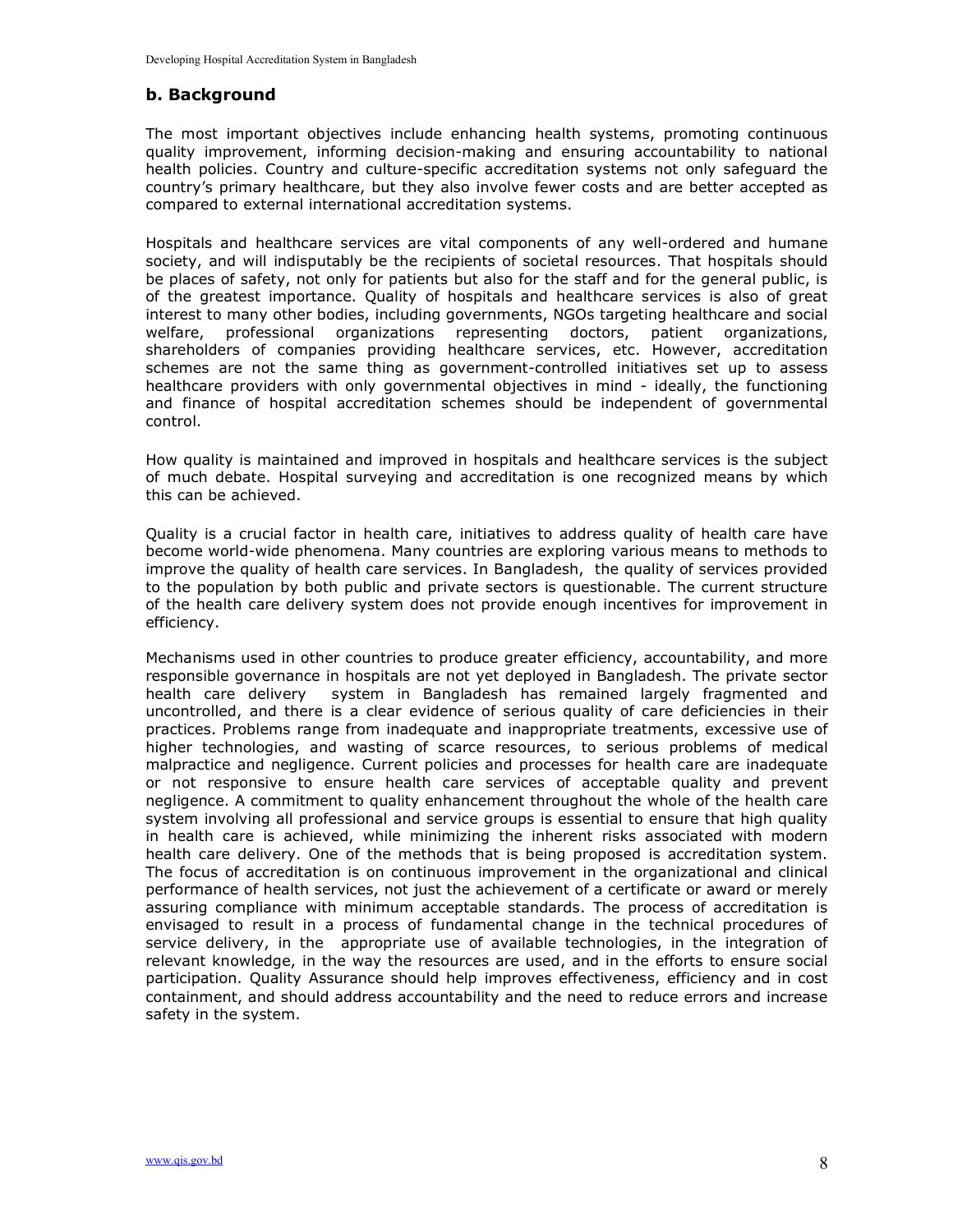In 1951, the American College of Surgeons, American College of Physicians, American Hospital Association, and the American Medical Association cooperated to form the Joint Commission on Accreditation of Hospitals to address the need to improve the quality of care in the United States of America. Today it is the primary instrument used by the United States Health Care Financing Administration to approve the transfer of medicine funds to hospitals.Only hospitals that have passed an accreditation process can receive payments. Countries in WHO regions have also employed this method, such as Egypt and Lebanon (EMR); Brazil and Argentina (AMR); Thailand, Taiwan and Indonesia (SEAR); England, France and Spain (EUR); South Africa (AFR); and Korea (WPR).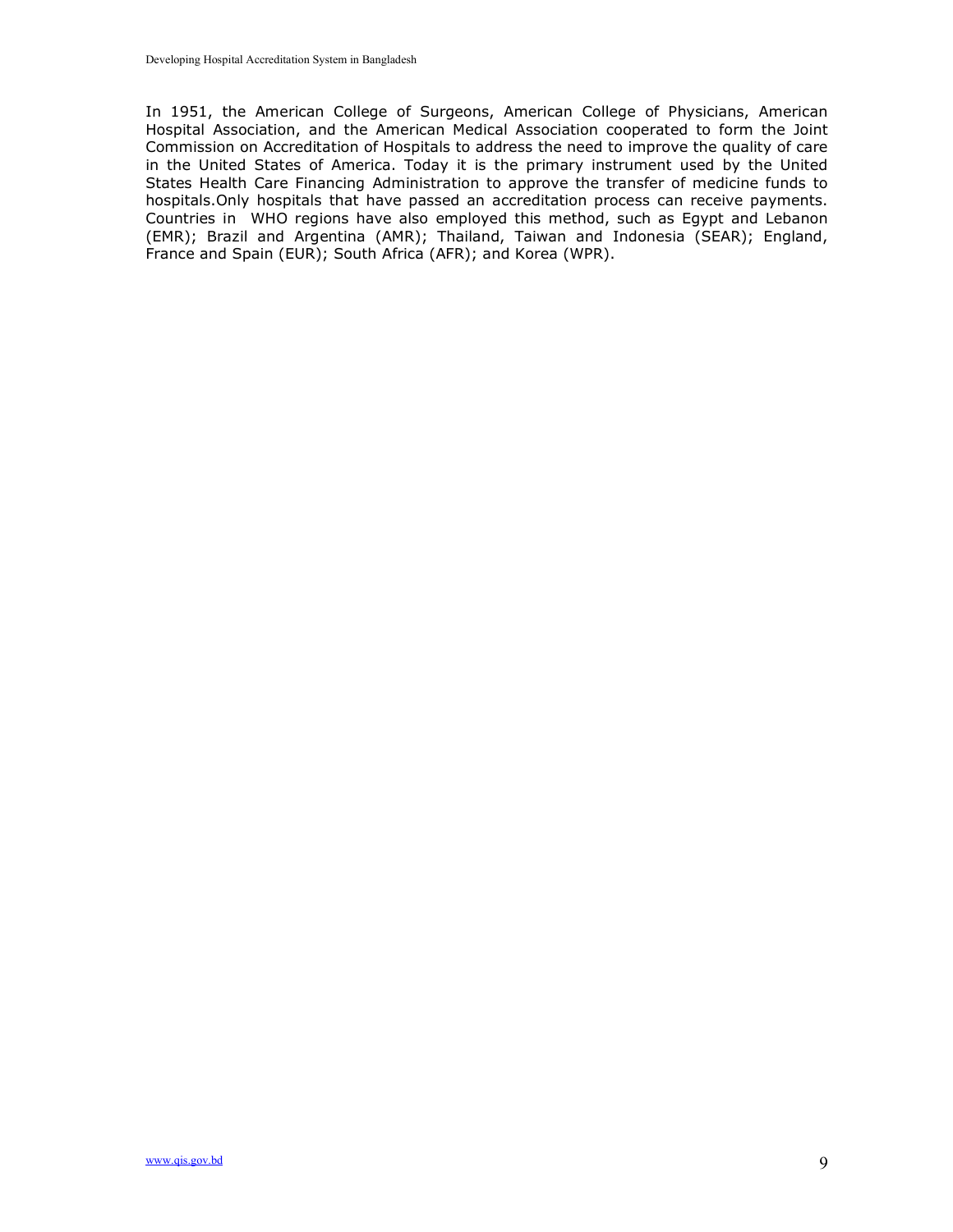# Section-Two

#### a. MAJOR CHALLENGES IN IMPLEMENTING HOSPITAL ACCREDITATION

The challenges in setting and measuring against standards are mostly technical; the challenges in making appropriate change are social and managerial. Accreditation is not an end in itself, but rather a means to improve quality. When implemented appropriately, accreditation can strengthen the fundamental leadership and steering role of national health authorities.

• Legal considerations: Executive orders, laws or regulations of the Ministry of Health & Family Welfare are important and useful, but should not the paramount factor. In some cases, a change in Government can hinder implementation of the policy, even if it has just been announced by decree or through regulations, if the new Govt. does not consider it a priority to encourage the national process of accreditation for political reasons. Thus, the initiative is delayed until another Govt. presses the issue.

• Lack of an inter-institutional and independent National Commission on Hospital Accreditation. Such a commission is always the goal to be reached, although it is not easy to achieve consensus among the different actors in the public and private health sectors to work together with a common goal. Another threat is the appearance of multiple accreditation entities, competing among each other, and setting different standards, priorities, and fees. This can affect the entire accreditation process negatively, leading to the possibility that if a hospital is not accredited by one entity, it may be accredited by another, under different standards. It is essential to have uniformity; therefore there must be a National Commission that applies uniform accreditation standards to the whole country

• Lack of participation by the insurance sector. The role of public or private social security and private health insurance is vital for implementation, since the inclusion of accredited hospitals in their list of providers characterizes the importance of hospital accreditation as an instrument to ensure quality of care for the clients of these institutions. Private insurance companies are beginning to analyze this situation; however, many countries unfortunately do not yet have a process to tie national accreditation to contracts for hospital services.

• The non-application of minimum standards, as opposed to optimum standards. It is necessary to implement basic standards during the beginning of hospital accreditation development. This seems to be the most rational approach, since no country would be likely to have adequate and sufficient human and financial resources to correct deficiencies throughout all of its hospitals, whether structural or process-related, using optimum standards. Since the methodology anticipates that each hospital service will have increasingly complex standards, the highest level of standards would be considered ideal or optimal . Generally, professional associations, such as medical or nursing associations, always strive to establish optimum standards, although when starting to implement the accreditation process, they convince themselves that it is not possible to begin with very sophisticated levels. Consequently, very few hospitals, in the short term, manage to be in a position to implement optimum standards.

• Ensuring standards for all hospital services instead of for a few units. Approval of particular units or isolated programme has been supported by some groups, by those in charge of the programme for prevention and control of hospital infections, or isolated accreditation of hospital laboratories. A hospital may have a good programme in place to control infections or a good clinical laboratory, but this does not always ensure that other services are in a position to be accredited, even using minimum standards.

www.qis.gov.bd  $10$ • Ensuring sustainability of a national accreditation programme. Although accreditation may be voluntary on the part of hospitals, these institutions must have some incentive for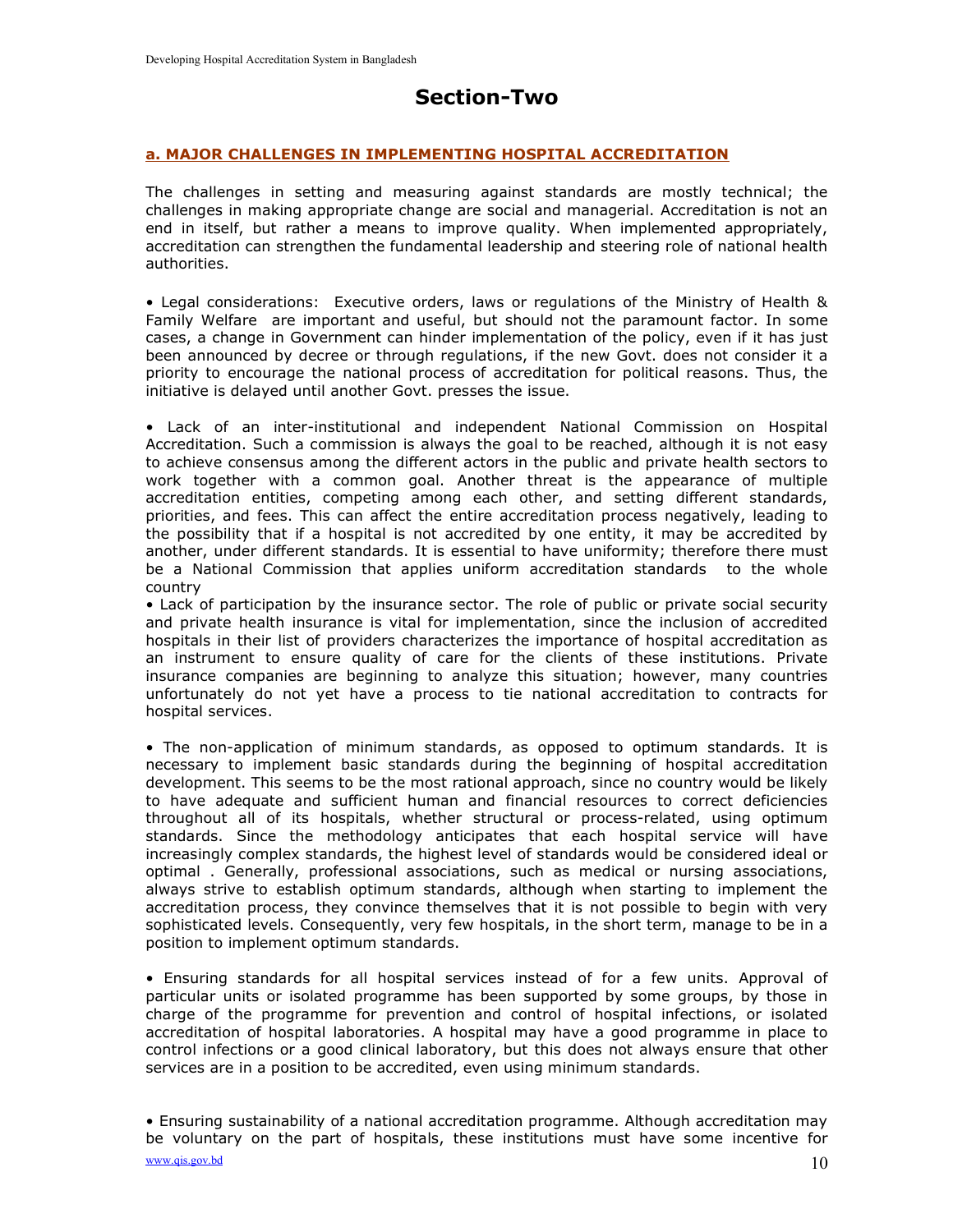accepting the accreditation process. In the United States, for example, the vast majority of hospitals survive as a result of patients covered by Medicare, or social security for the elderly. For a hospital to be contracted under Medicare, it must have prior accreditation from the National Accreditation Commission. Similar incentives for sustainability of this process will be required in country.

• Misperception of the role of surveyors. The accreditation process must always be viewed as an auxiliary and permanent educational activity for hospital staff, never as a bureaucratic inspection or critical audit in search of victims. The basic role of surveyors should always be seen as that of specialized consultants helping the hospital to overcome its managerial or technical difficulties. Assessment teams generally include a physician recognized for his/her skills, a nurse with far-reaching experience in hospitals, and an administrator with a solid background in hospitals. In many countries, most of the hospital administrators are physicians, but in the surveyor team they are only "administrators," leaving the clinical side to be observed by the physician on the team.

#### b. Reasons for implementing Hospital Accreditation

Currently, there are great discrepancies in quality among different services of the same hospital, independent of the number of beds. Much government, semi-private and private health institutions seek a recognized accreditation system in order to cope with the newly emerging competitive environment of health care service delivery. Hospital accreditation processes have recently begun to be implemented in some countries in the region. Institutionalizing improved quality of care through accreditation requires more than a technical approach; more than the application of tools and methods. Failure to change the behavior of people and organizational attitudes is the commonest cause of ineffective quality initiatives. Sustained improvements often require a change in attitude and acquisition of a sense of ownership with regard to the quality of services provided by an organization. Many supporting factors are required to integrate accreditation into the structure and function of an organization. The challenges in setting and measuring against standards are mostly technical; the challenges in making appropriate changes are social and managerial. Sustainable quality needs a supportive environment of leadership, clarity of purpose and organization, in other words, a strong accreditation programme. Accreditation can be the single most important approach for improving the quality of health care structures.

Hospital accreditation is a method of ongoing consensus, rationalization and hospital organization. The first instrument for the explicit and objective technical evaluation of quality will be the accreditation manual. The creation of the National Accreditation Council should be of great importance. It should be a nonpolitical, multi-representational, and should undertake its work energetically, prudently and periodically. This entity will be responsible for the administration and policy-making of the accreditation system at the country level. It will be responsible for the setting of national standards for accreditation, adopting WHO guidelines for accreditation, identifying and training the surveyors, conducting and monitoring the site surveys and making the decisions related to the awarding of accreditation and maintaining it. It is essential to have uniformity; therefore, this body should apply uniform accreditation standards to be followed by state.

In spite of recommendations that the national accreditation Council will be multiinstitutional, and include the most prominent and active players in the civic, public and private sectors of the national health sector, the presence of the Ministry of Health & family Welfare is essential because of its authority and its capability of transferring resources within the process of national hospital accreditation. The mandate of such a l entity would be to ensure that national accreditation systems are competent to: monitor and evaluate adherence to national health system policy and responsiveness to current and future challenges; monitor and evaluate quality performance of health organizations /facilities on various levels; cover managerial and clinical aspects; enhance organizations' learning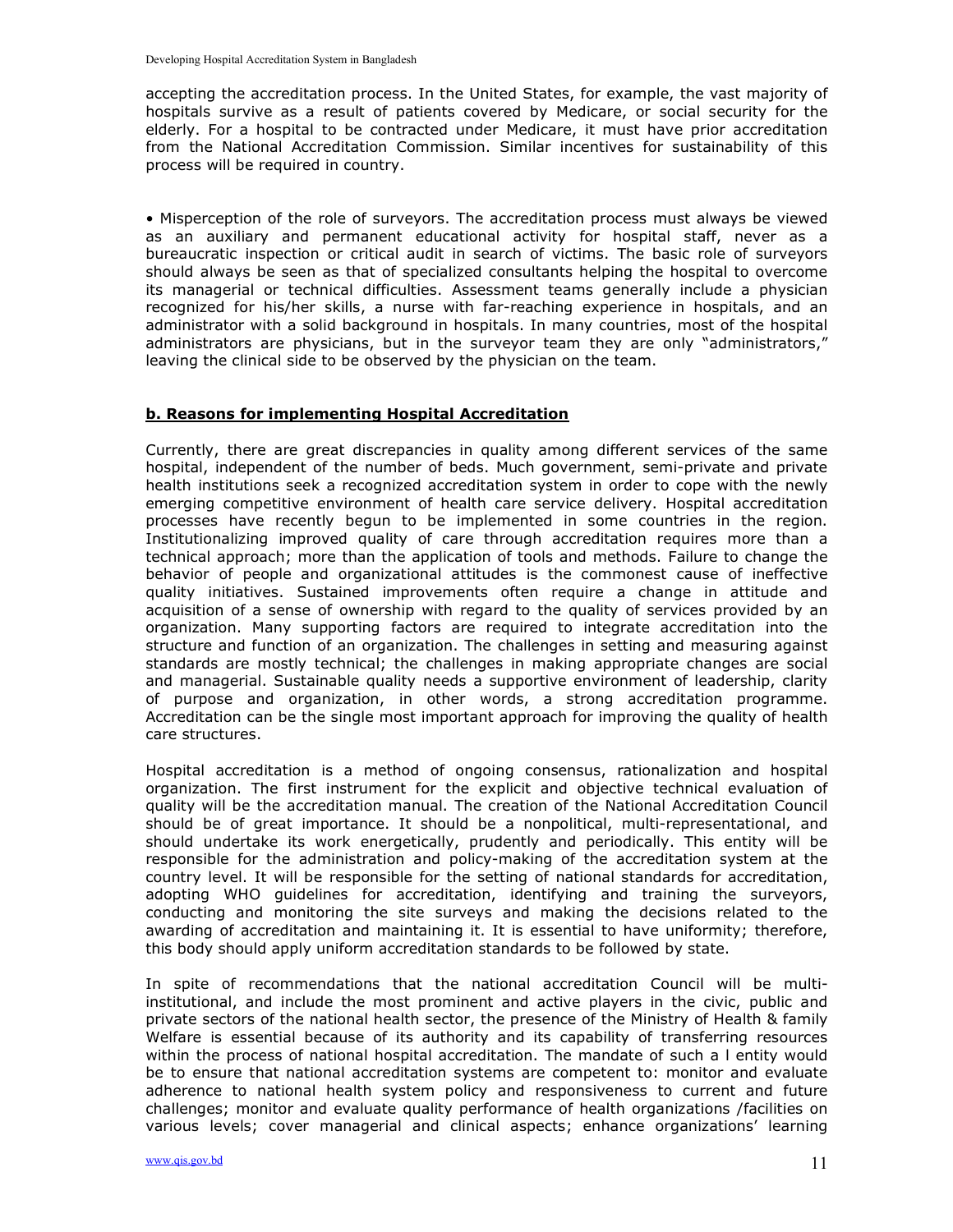environment and quality improvement culture; and establish a national framework to take full responsibility for the accreditation initiative.

So, if we would be able to implement the Hospital Accreditation System, the following change would be visible as follows:

- It stimulates the improvement of care delivered to patients
- It strengthens community confidence in its hospital
- It reduces unnecessary costs
- It increases efficiency
- It provides credentials for education, internships, and residencies
- It can protect against lawsuits
- It facilitates acceptance by and funds from third-party payers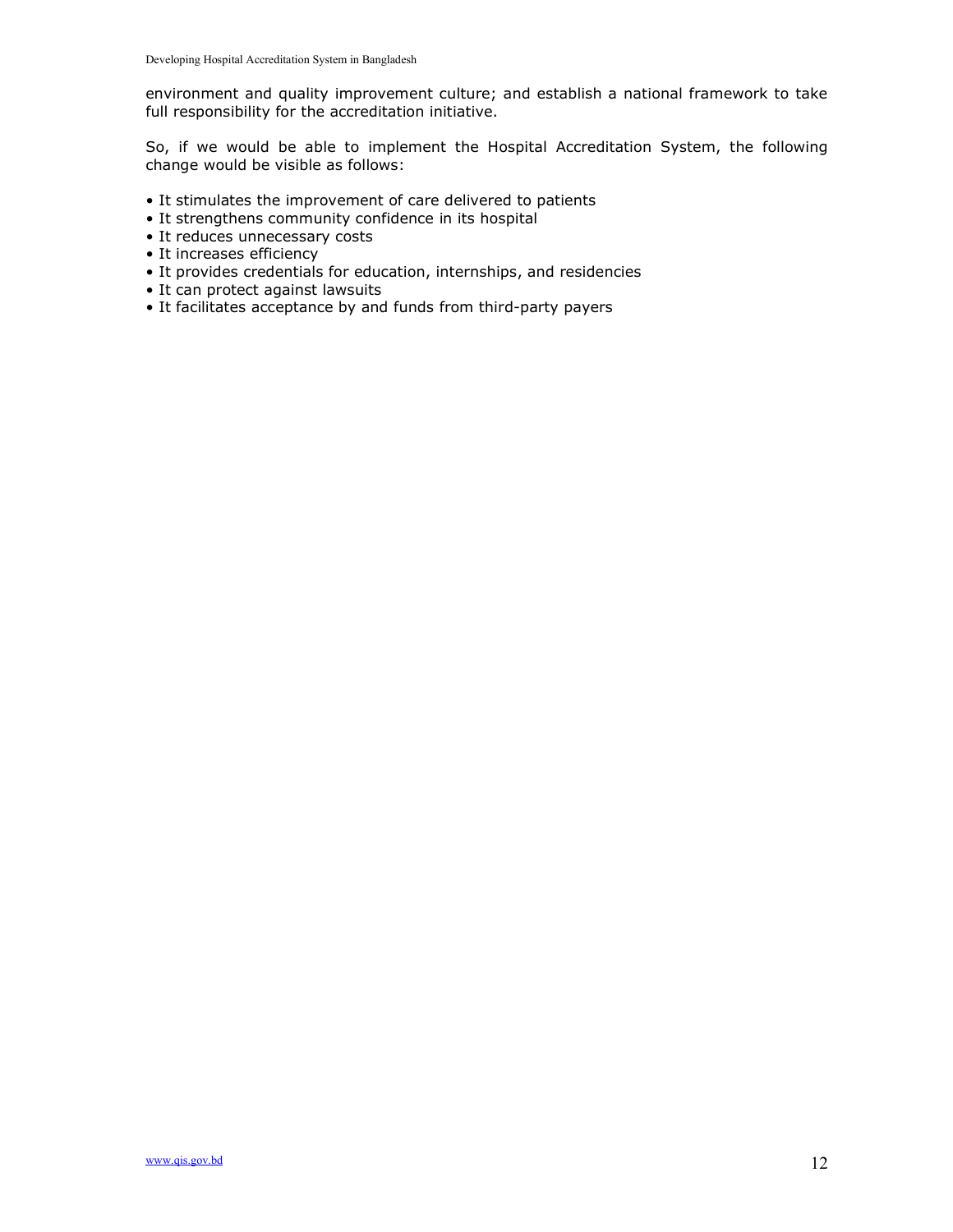# Section: Three

# Overview of Hospital Accreditation System

There are three main systems to define standards, assess compliance and award formal recognition to successful institutions . These are increasingly used worldwide to regulate, improve and market health care providers, especially hospitals.

Accreditation: Public recognition by a national healthcare accreditation body of the achievement of accreditation standards by a healthcare organization, demonstrated through an independent external peer assessment of that organization's level of performance in relation to the standards.

Certification: Formal recognition of compliance with set standards (e.g. ISO 9000 series for quality systems) validated by external evaluation by an authorized auditor.

**Licensure:** Process by which a government authority grants permission, usually following inspection against minimal statutory standards, to an individual practitioner or healthcare organization to operate or to engage in an occupation or profession.

Each of these systems is being adapted to meet the changing demands for public accountability, clinical effectiveness and improvement of quality and safety, but the most rapid development is in accreditation.

#### a. Context

Current policies and processes for health care are inadequate to ensure that health care delivery is of high quality and malpractice is prevented. The years of neglect and the lack of a comprehensive system for addressing quality issues in the health sector are quite well known.

The Government's commitment to quality health care for all needs to translate into sustainable mechanisms for the delivery of effective health care. It is the intention of this policy framework to put in place a system that will begin to make quality health care a reality for all who require it.

#### b. Policy Framework

Constitution and Functioning: Accreditation emphasizing participation of various stakeholders has the potential to be more successful than regulation. This partnership should provide a platform for consensus building based on the principle of sharing, democratic and transparent functioning. The effectiveness of the development and management of the organization will be enhanced through actively staff, key stakeholders, clients and potential clients in decision making about our strategic and service planning, management and service delivery processes and service evaluation. Consensus should be built between the stakeholders around the concept fo the national quality framework. There should be a balance in stakeholder representation on the board.

National Quality Framework: A broad and enabling national framework of quality should be developed to tailor assessment to the most critical areas of performance in the context of our political, cultural and financial constraints. The framework will also take into account, as far as possible, the requirements of other funding bodies, if any, professional and statutory bodies. To

develop a general conceptual foundation and framework for a process of quality assurance for guaranteeing commonality of approach to institutions, delineating the domains of quality to be measured and the development of a credible, effective and transparent system of accreditation, meaningful participation of the stakeholders is essential.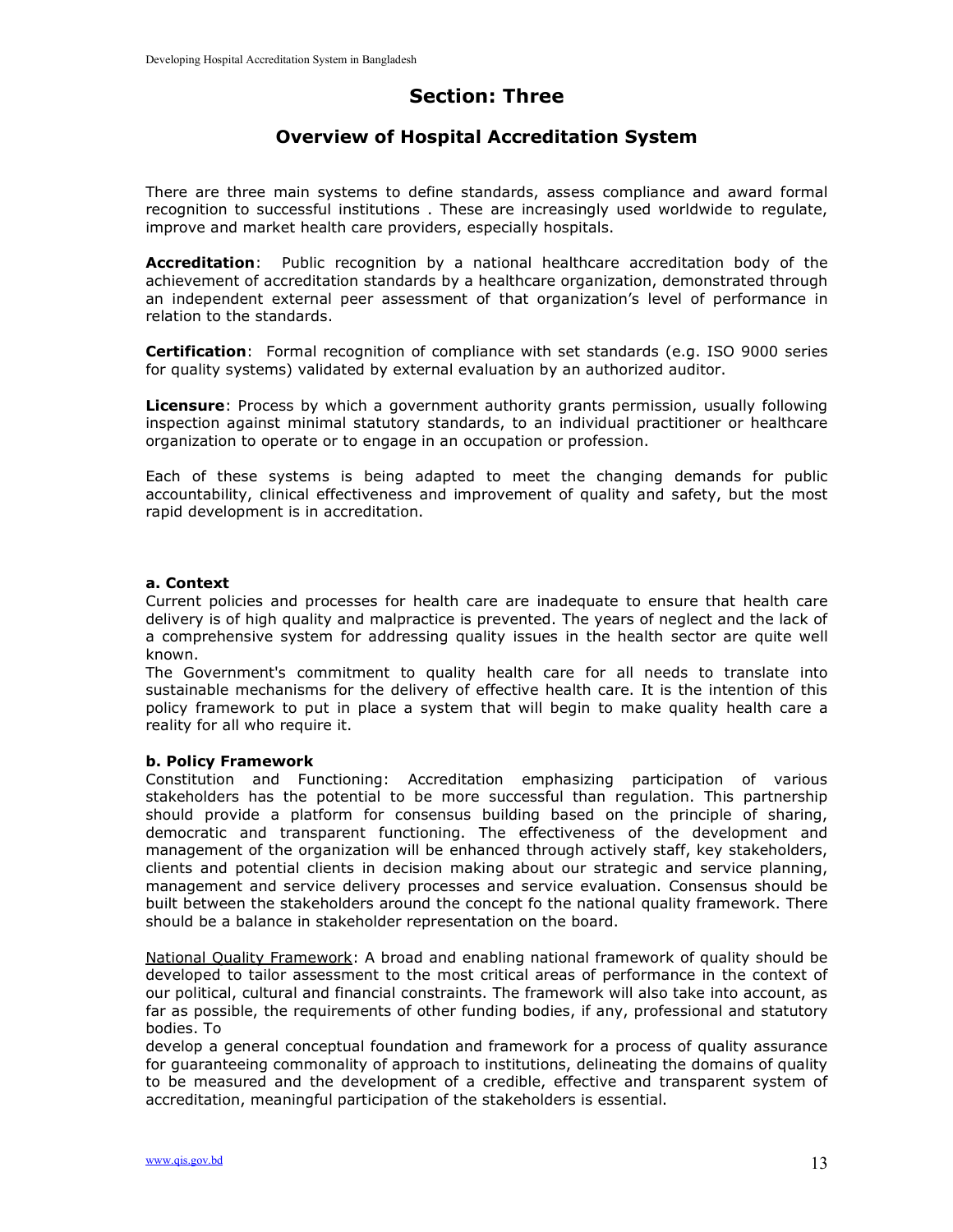Assessment Process: A balanced system of assessment would involve on-site hospital surveys, both announced and unannounced; an ongoing capacity to respond quickly and effectively to complaints and adverse events; development and application of standardized performance measures; and, a mechanism for conducting retrospective reviews of the appropriateness of hospital care. It would also ensure that current systems of audit are maintained. It should promote internal evaluation and assessment processes as well as external assessment processes.

Ethics: Patients are increasingly and appropriately aware of healthcare issues, and desire participation in decisions affecting their health. The ultimate responsibility of a health care system is to the patient. Adherence to high standards, such as those related to timeliness of treatment, diagnostic accuracy, clinical relevance of the tests performed and interventions, qualifications and training of personnel, and prevention of errors, is an ethical responsibility of all hospital staff. Accreditation of health providers should ensure that the owners, managers and staff comply with ethical standards, such as maintenance of confidentiality of patient information, adherence to appropriate technical and professional standards regardless of cost pressures and avoidance of personal, financial and organizational conflicts of interest.

 Developing National Standards: Standards should be defined by the national accreditation body and assessed by peer review. The process of developing valid, measurable and reliable national standards should be practical, should take place within realistic time frames and should emphasize transparency.

Stakeholders must be included and need to participate on an informed basis; where necessary, capacity building amongst stakeholders should take place, ensuring skills transfer, so as to achieve this goal. Specialists in fields relevant to quality and training should be invited to participate sensitively in the standard setting process. The use of a cross-section of international examples can be used in order to broaden thinking around developing national standards.

A detailed multi-year plan, which operationalises the process, should be developed. The detailed plan, facilitated by the MOHFW must aim at reversing the historic neglect of the private sector. This plan should, amongst other things, set clear targets, time frames and costing should be done. The

plan should also have a financial strategy. Most importantly, the plan must be a national plan, in which all stakeholders will participate and have joint ownership and responsibilities.

Development of projects or models that will further develop and implement the policy guidelines must be planned and facilitated.

#### c. Vision

The following vision will be formulated: A quality conscious and accountable health care system within which all stakeholders have a say and that enables rational, effective, safe and cost-effective provision of care.

#### d. Mission

This accreditation organization is committed to and exists to provide leadership in enhancing health care quality and to promote accountability and rationality in health care. This mission will be achieved through

a) Accreditation

b) Partnership and Collaboration - promoting networking, partnership and collaboration between disciplines and organizations at regional, national and international level

c) Research and Dissemination - promoting research which is of a quality and scale to achieve a national reputation in all fields and an international reputation in quality areas encouraging and facilitating the development of multi disciplinary research groups which are of sufficient size and quality.

#### d) Training

e) Quality culture - Promoting innovative and flexible policies in the employment and development of staff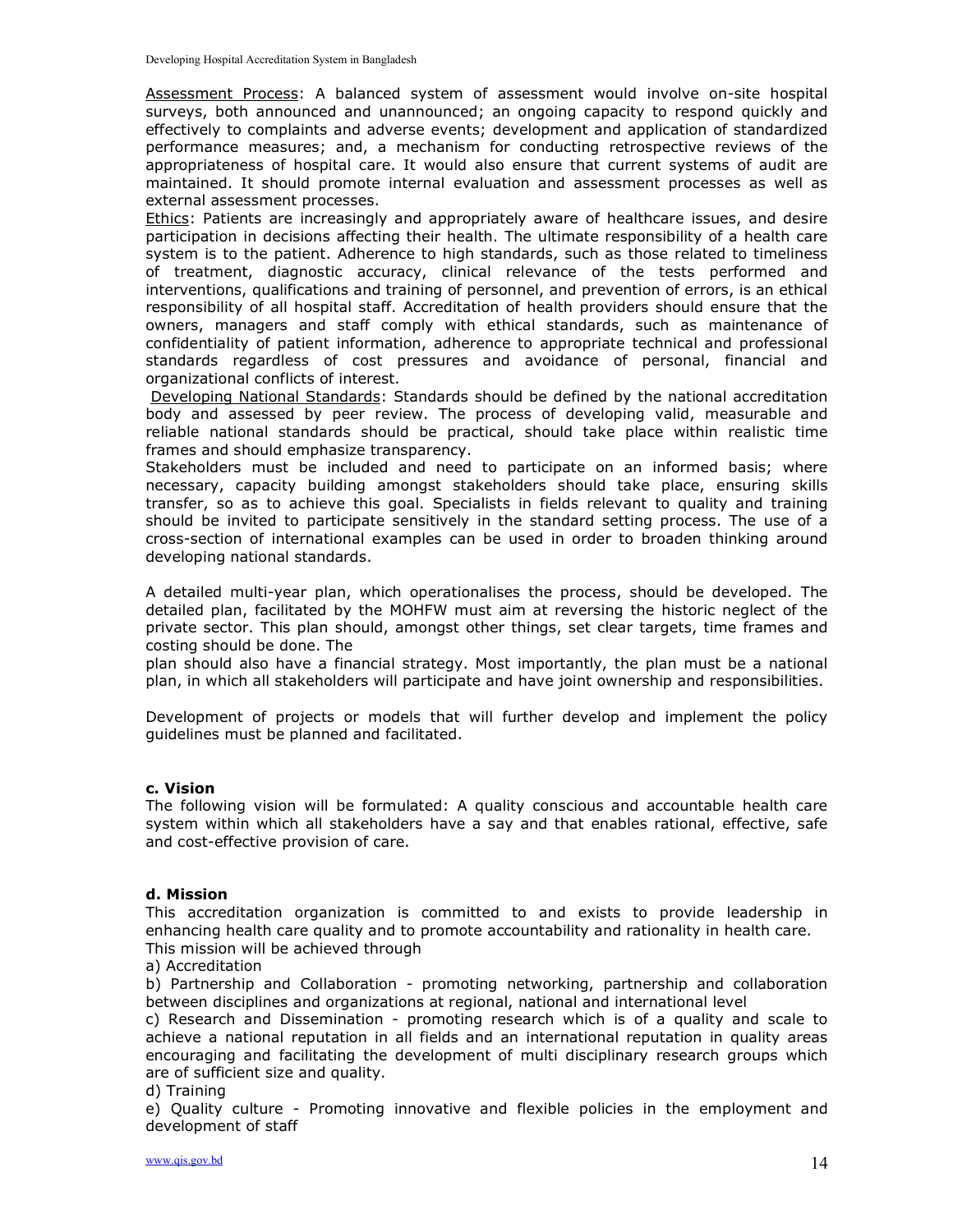#### e. Goals

The main purpose of our policy is to help planners to promote, implement, monitor and evaluate robust practice in order to ensure that occupies a central place in the development of the healthcare system In doing so it recognizes the roles to be played by a multiplicity of stakeholders from the govt. , non-governmental and private and economic sectors. Quality should be an integral part of the overall national health policy. It is believed that accreditation if sensibly designed can have a significant impact on improving quality and safety in health care; improving health outcomes; ensuring more equitable health service provision; enhancing management practices; and improving decision making. Such a system must be founded on equity, it must respect diversity, it must honour learning and strive for excellence, it must be owned and cared for by the communities and stakeholders it serves, and it must use all the resources available to it in the most effective manner possible. The national organization should promote the practice of holistic medicine and the integration of the various systems of medicine in the most beneficial manner.

Above all, the policy seeks to develop an enabling environment in which high quality of health care can flourish throughout the country. This is to be done through providing guidance to providers, rather than through control and prescriptive measures.

#### f. Purposes

- Quality improvement: using the accreditation process to bring about changes in practice
- that will improve the quality of care for patients;
- Informing decision-making: providing data on the quality of health care that various stakeholders, policymakers, managers, clinicians and the public, can use to guide their decisions;
- Accountability and regulation: making health care organizations accountable to statutory or other agencies, such as professional bodies, government, patient groups and society at large, and regulating their behavior to protect the interests of patients and other stakeholders.
- Standards are statements of expectation that define the structures, processes, and results that must be firmly established in an organization so that it may provide quality care. For example, *standard of structure* refers to equipment, physical area, support services, personnel; standard of process includes admission, nursing procedures, medical procedures, operational manuals, norms, routines, flows; and standard of outcomes covers mortality, morbidity, readmissions, complications, infections and client satisfaction (accessibility, information, personnel and facilities.). All these standards require evidence of performance (or qualitative indicators) that are simple, inexpensive and easy to observe by the surveyors. Currently, as well, many hospitals have a great variation in quality among their services, independently of their size.

#### g. Objectives

- Conduct comprehensive assessments of health care organizations in consonance with the national framework, for the promotion and maintenance of quality and standards.
- To engage and train conscientious surveyors and to develop training systems generally for accreditation surveyors.
- To promote accreditation, including its values, purpose and results to health care organizations, medical profession, patients and the community.
- To collaborate with relevant organizations.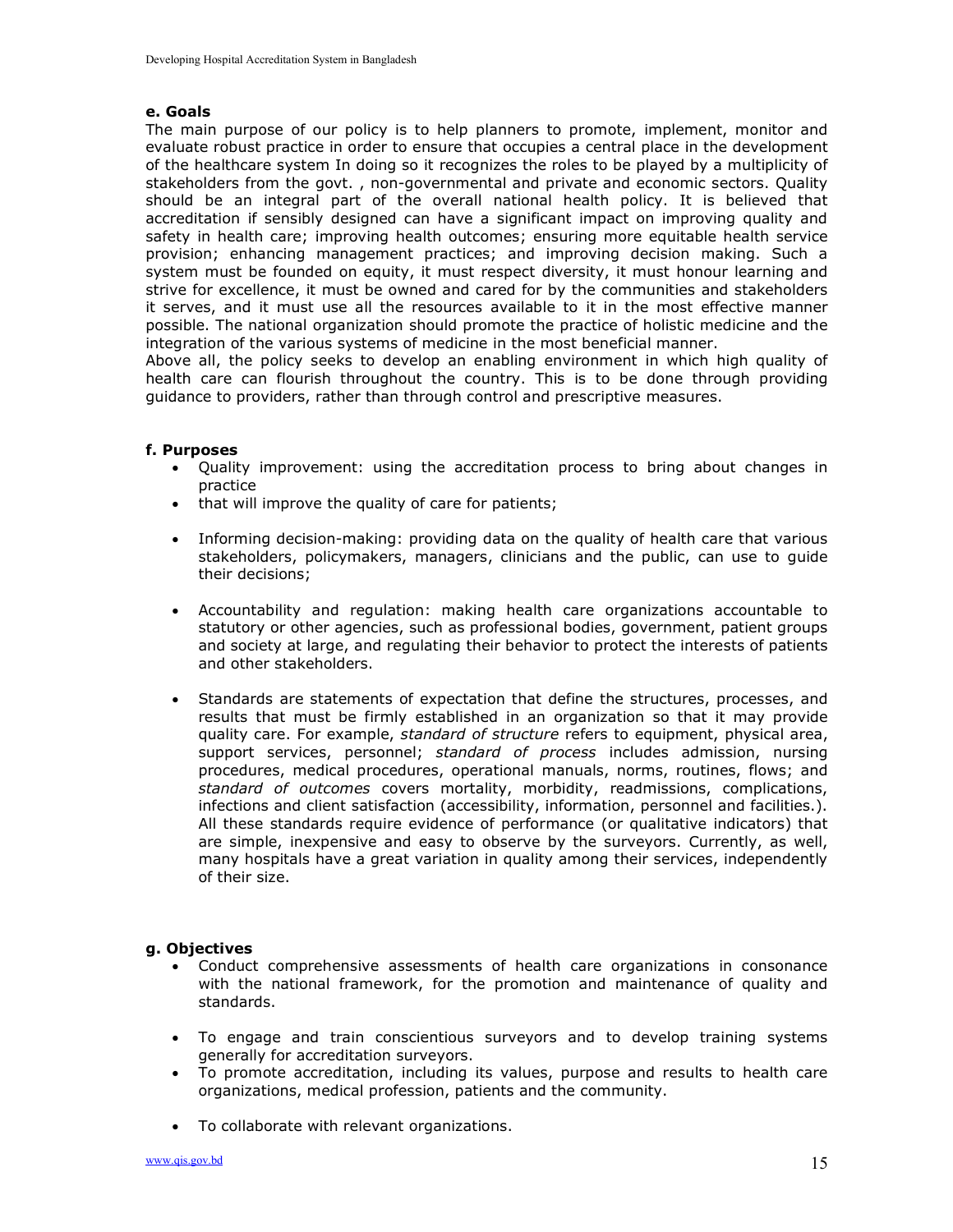To regularly monitor and evaluate all aspects of the accreditation system and accreditation decisions and provide feedback on the standards.

#### k. Key principal

During the entire program development, a consensus will rapidly reached that certain principle elements must be present for the program to succeed. For the accreditation initiative to be successful, the program should to be accountable, credible, applicable, consistent, transparent, objective, and impartial of oversight.

Accountability: For a national program to succeed and be self-maintaining there must be accountability. Accountability starts with an oversight organization that is accountable/responsible for the conduct, maintenance, and integrity of the program. Accountability also resides at the level of the health care facility director who is to be held accountable for ensuring that his or her facility meets and continues to meet the accreditation standards. Accountability then follows to the individual providers and staff who are held accountable for their part in meeting and maintaining compliance with the standards.

Leadership: Leadership must start at the national level with a commitment to make accreditation an integral part of a process to improve the quality of health care nation-wide. Leadership then is partially delegated to a national accreditation board and office to provide direction and guidance by taking the lead role in selecting, training, and certifying surveyors and overseeing the integrity of the survey process and the granting or denial of accreditation. Finally, and perhaps most importantly, is the leadership at the individual health care facility. Since meeting accreditation standards requires change in customary modes of behavior and since most people follow the direction of their leaders, facility leaders can make or break the process in their area of responsibility.

Credibility: To ensure credibility certain factors will be considered to be of paramount importance. First, the standards should specifically reflect our cultural and religious mandates. In other words, to simply adopt standards from another country or another area would not work. Second, while reflecting our unique culture, the standards should as closely as possible, reflect international norms and standards. In the future, an accredited hospital and its patients should be able to know that by being accredited in our country, the health care facility has demonstrated that it meets the intent of standards that would be expected of a hospital anywhere in the world. Third, many standards should require effort to be achieved. To simply adopt standards that reflect current practices would be of little value. A health care facility should be required to change and improve. Early in the development of standards there was a tendency to state that a proposed standard should not apply since "that is not how we do it here." However, commendably, these views will quickly overwhelmed by the majority of participants who responded "Yes, we know how we do it now. But how should we do it?" Fourth, the surveyors must be viewed as true experts who are impartial and free from personal or political agendas.

#### h. Type of Programme

One of the issues that is still being discussed is whether participation in the accreditation program should be voluntary or mandatory for health facilities. Several key questions are raised when addressing this issue: If voluntary, what is the incentive for a facility to participate? If mandatory, should the mandate be to participate or to succeed? Should there be recognition only for success, or also for efforts even if not yet successful?

In most developed countries with a mature health care accreditation program, accreditation is voluntary. However, in these countries there are federal and local laws and regulations that ensure oversight of the quality of the care and the facility even if it is not accredited. In fact, in many countries much of the health care regulatory structure is modeled on the accreditation standards.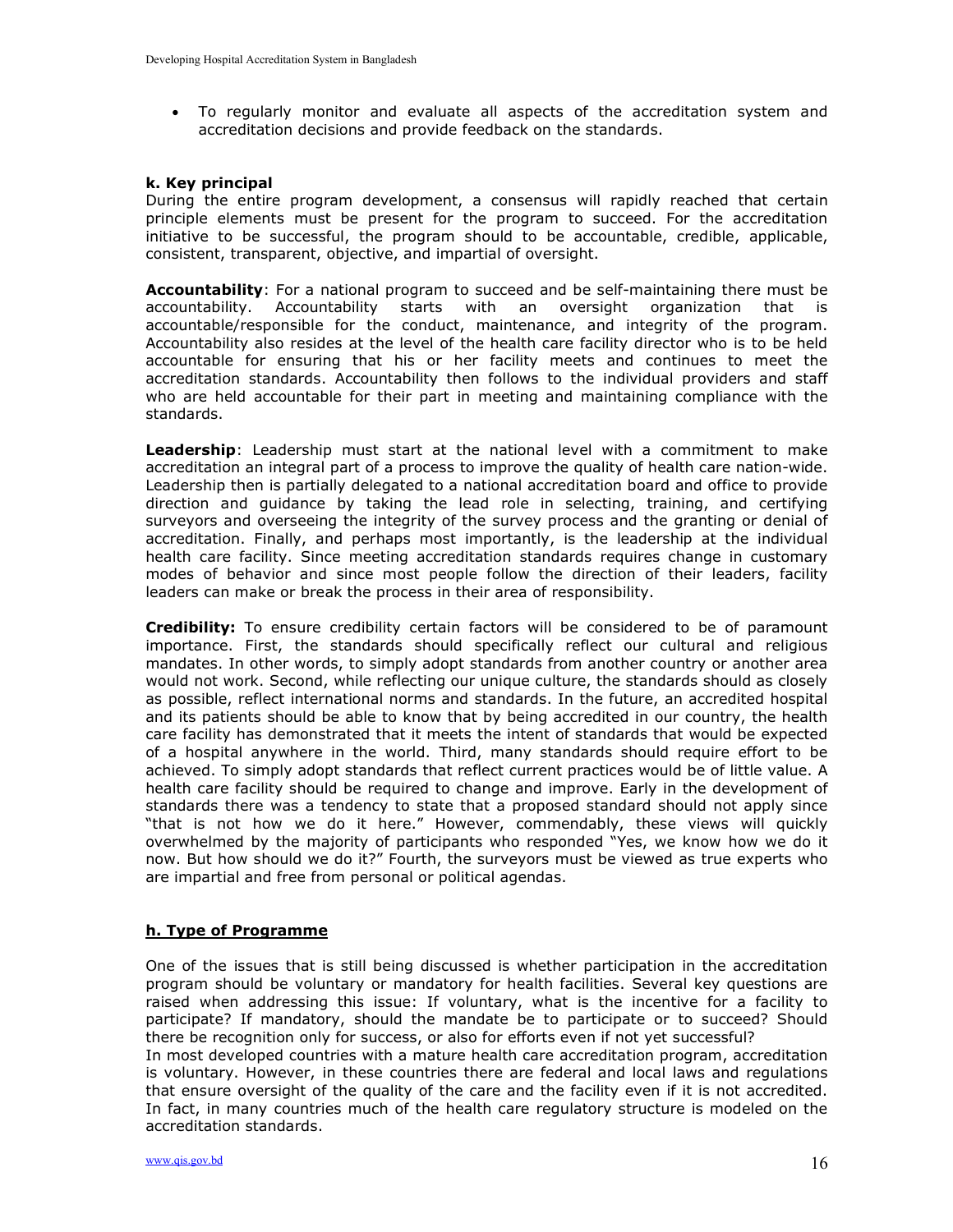Therefore, even if a health care facility chooses not to seek accreditation, they are not free from some form of regulatory oversight. Thus, the incentive for becoming accredited is both philosophical (a desire to be measured and receive the recognition of meeting a rigid set of standards) and pragmatic (by being accredited some or all governmental inspections are eliminated).

 However, in developing countries, this formal and universally applied government regulatory oversight does not exist. Therefore, except perhaps for private facilities that view accreditation as a "market advantage," there is little incentive to participate in a voluntary program.

Since the overall goal of the programme is to create a self-sustaining culture of improvement in health care, voluntary participation may well allow many facilities to cling to the status quo and deny that improvement is needed. The risk of the program being voluntary is that it will be embraced by only a few facilities and nation-wide improvement and change in culture and practice would not occur. For example, should a university or teaching hospital choose not to participate, then future generations of health care professionals trained there will continue to behave and practice in the "old" way and nationwide improvement will be significantly delayed, potentially for many years. If, on the other hand, accreditation were made mandatory, all health care facilities would be required to participate. This approach would eliminate the question of incentives since it

would be a requirement and the facility director would not have the opportunity of electing not to participate. However, not all health care facilities may now have the resources to meet all standards. In this case, the accreditation program may be introduced gradually and in stages. It may be advisable in the early stage of the program to provide a different level of recognition other than full accreditation to those facilities that are meeting the standards as best they can within the constraints of their resources. However, full accreditation should be reserved for those facilities that fully meet the accreditation standards. Patients should have the right to understand the accreditation status of the facility where they receive care.

For all the factors listed above, making participation in the accreditation process mandatory may be the preferable option. To accomplish this, several steps have been taken towards achieving legislation that will mandate accreditation for all health care facilities in the future

#### i. ROLES & RESPONSIBILITIES

It would be the ultimate authoritative body responsible for health care quality in Bangladesh. It could where possible involve and evolve it's strategies in consultation with the stakeholders. It would monitor quality improvement in the country and would support and guide the functioning of the organizations.

#### Roles

Policy making in consultation with stakeholders

I The national quality framework and accreditation process, in consultation with stakeholders

Training, information dissemination, conducting relevant, problem based research

I developing implementation plans and monitoring.

Co-ordination and supervision.

Facilitate sharing of experiences and skills transfer.

 Mobilizing the human, physical and financial resources to strengthen state implementation plans.

 Making recommendations to the MOH&FW concerning quality aspects and matters relating and

falling within their terms of reference.

#### j. CONSTITUTION & MEMBERSHIP

 The establishment of a credible accreditation body calls for representatives from the various stakeholders will be involved in the health care delivery system. This is necessary in order to make this system acceptable to all and to ensure its creditability since its inception. This partnership should provide a platform for consensus building based on the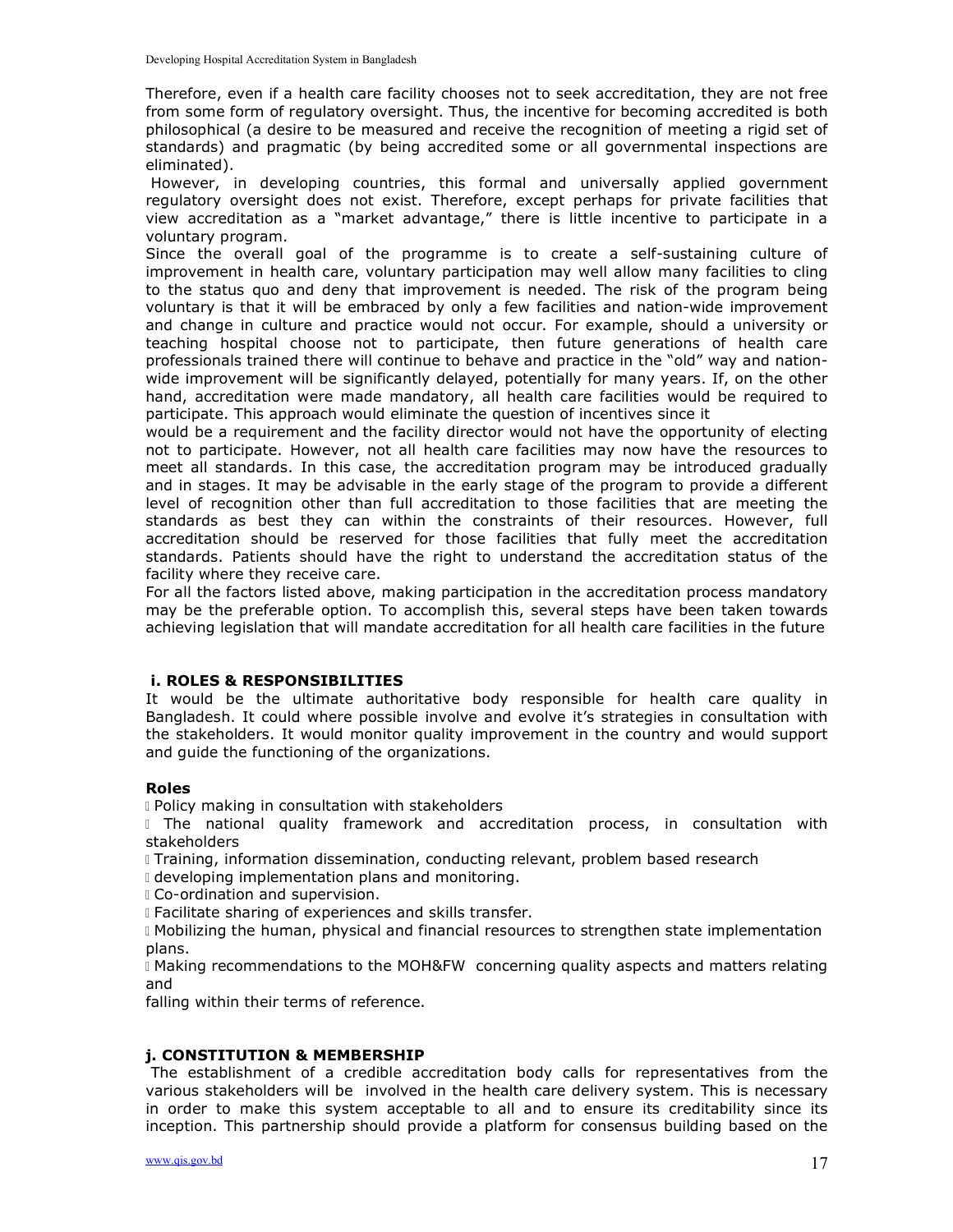principle of sharing, democratic and transparent functioning. Care should be taken to allow each of the stakeholders to be equally represented.

The organization should be composed of representative from various groups concerned with health care. These groups include consumers (i.e. potential and actual users of health services), clinical service providers (mainly doctors, nurses and other health professionals), boards of governance and health service managers (predominantly at the hospital/network/area level) and purchasers

**Representatives from specialists associations:** The specialists associations should be involved as they have the required expertise. The specialists associations that need to be involved should be both from the medical (OB/Gyn., Surgeons etc) and non-medical fields (hospital administrators, x-ray technicians etc.). They would help in the setting up of standards and processes. At a later stage they could assist in providing inputs to the participating hospitals in upgrading their standards.

Representatives from professional associations: Representatives from the medical profession should be involved as they have a pivotal role to play in the provision of health care services. The representatives could be from among the association of consultants, general practitioners, nurses, technicians, etc.

**Representatives from consumer organizations:** As the consumer is the end user of a health care facility, any system which looks at quality should involve them especially when increasing attention is being paid to the issue of consumer rights.

Representatives from Non Governmental Organizations (NGO's): An accreditation body should represent an amalgam of interests. There is a need to involve NGO's doing work related to the hospital-based care as they have the expertise and knowledge of the present systems operating in the hospital.

Representatives from MOHFW: There is a need to involve the government level to ensure legitimacy of the accrediting body. The govt. should participate in these bodies to the extent necessary to ensure acceptance and public accountability of the accreditation system.

Representatives from insurance companies and financial institutions, legal professionals could be included. This in turn would help establish the creditability of the body.

**Individual Membership:** They may be drawn from the ordinary public with no more than an interest in supporting quality initiatives. These could include, among others **I** Hospital managers and administrators

- Clinicians
- 
- Nurses and other paramedical
- Chartered accountants
- Social Scientists
- Proactive social workers
- Environmentalists
- Public health specialists
- Research specialists
- Educators
- Students
- Any other

Those educated with professional qualifications and trained can be subdivided further to indicate recognition of individuals who are professionally qualified and those who are not. The former may be granted rights not available to the others. In other words there may be restrictions placed on those possessing only education and training but with no professional qualifications with regard to voting or such matters as holding high office. Categorization of the personal membership file can separate these two groups if it is so desired. Subscription rates may differ primarily to reflect the different requirements and range of services required by them.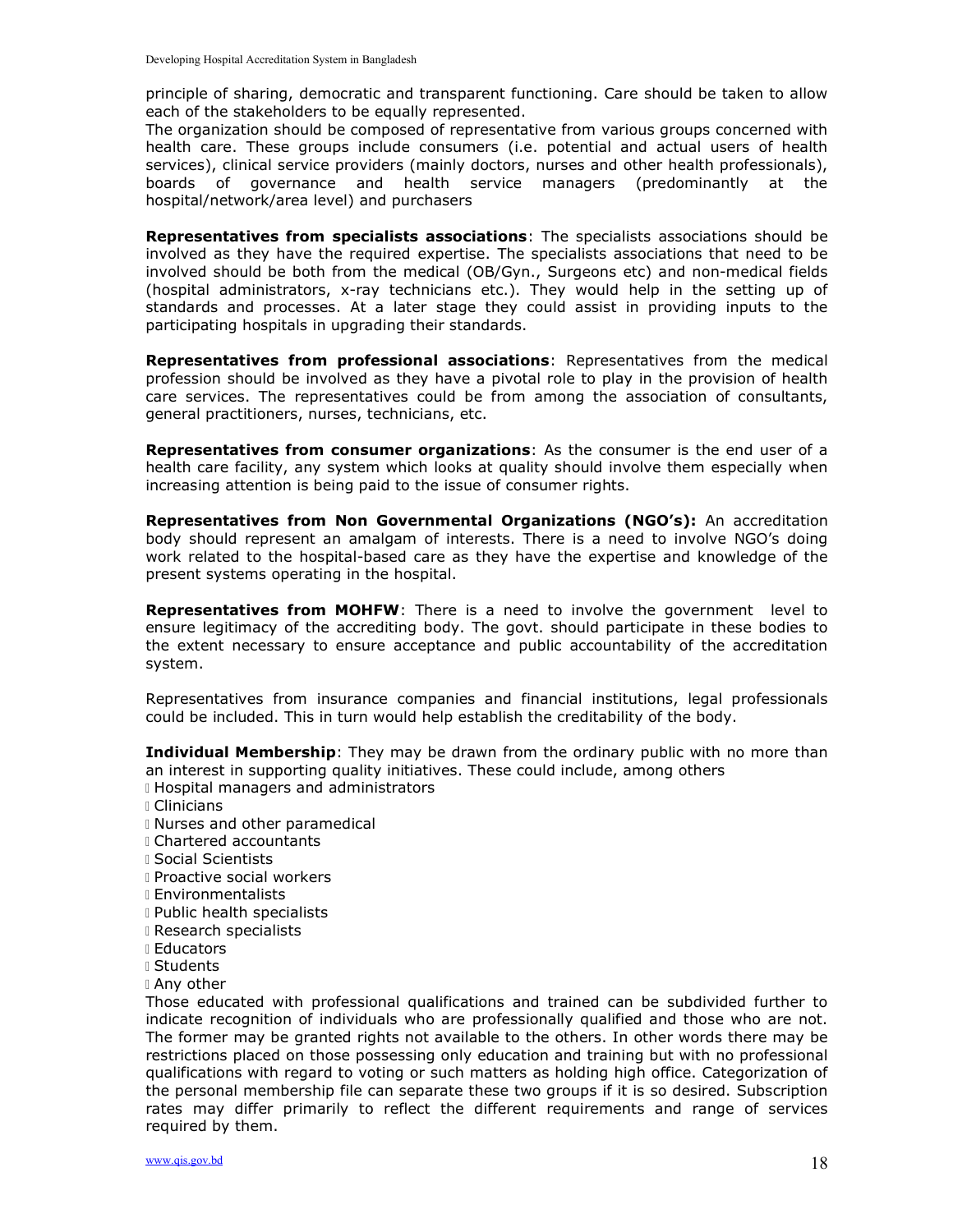**Honorary:** The organization may well wish to honour distinguished individuals who have made a major contribution to the profession or the organization itself. The methods open to it are limited. One, however, is the award of honorary membership. It usually carries with it free membership and certain other benefits.

**Institution / Organizational membership**: usually with a subscription rate much higher than individual rates. Care should always be taken to ensure that the national influence exerted by large bodies is not permitted to overwhelm the functioning of the state organization. Types of institutions that can become members are the following:

Health provider, health professional and consumer organizations, medical and nursing colleges willing to support quality in health care and accreditation can become members:

#### Professional organizations

- Medical and surgical councils and other such similar professional associations
- Teaching institutes
- Hospital owner's associations
- Consumer organizations
- NGO's working on quality
- Health insurance companies
- Pharmaceutical companies

Hospitals interested in accreditation could have a separate fee structure, incorporating costs of providing materials and training etc.

It will be found that some elements accrue to a body as it develops in size and the range of services it provides and the activities undertaken on behalf of its membership. The problem is to assess these elements and to reduce them in the interests of keeping a stream-lined and efficient operation. A useful maxim to apply then is - are they nice or necessary? The former can be dumped the latter cannot.

Suspension of membership: It is essential to ensure that a rule or bye-law exists and that it is operated to strike from membership those individuals, or institutions that delay beyond a stated period their payment of subscriptions. The organization may also consider the application of the practice of denying voting rights to those who have not paid the current year's subscription.

#### Membership Entitlements

#### Personal

- \* Provide continuing professional development opportunities for relevant persons;
- \* Provide channels of communication through the publication of a journal or newsletter.
- \* Entitlement to become surveyors on demonstration of competence.

#### Institutional

\* Serve as a centre for information on quality & related activities;

\* Encourage and promote regional and international co- operation between institutions and between the professional organizations. and interests representing them; Health Care Institution interested in accreditation

The membership fees should be based on the size and complexity of the organization. However, as a non-profit independent organization, the membership fees will be as low as possible.

Membership could provide support to health organizations in achieving accredited status.

The options could be the following:

Self-assessment support

o Quality planning workbooks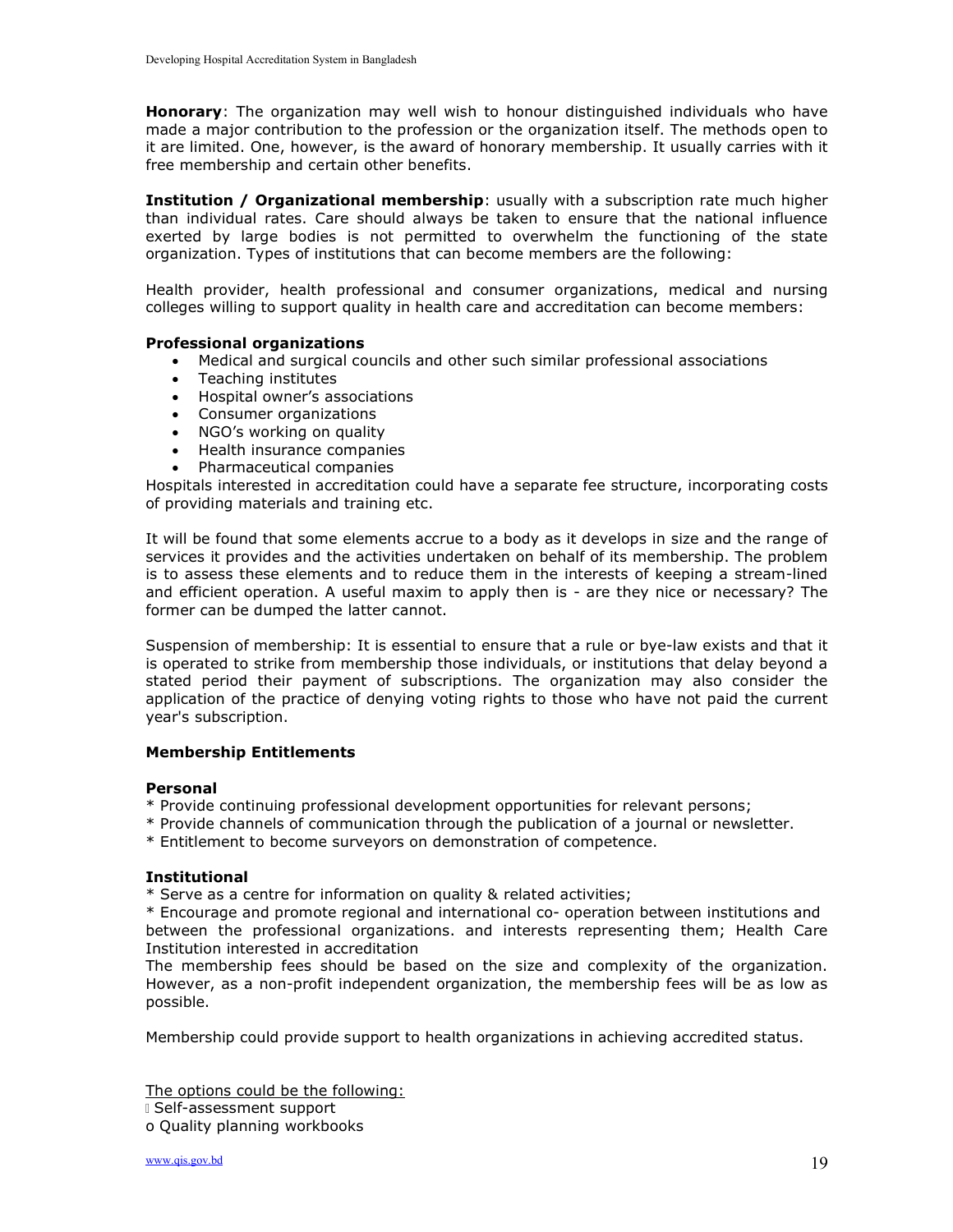o Tailored self-assessment tools

- On-site planning visit and education session for staff on accreditation
- **One Organization-wide survey could be offered free for members**
- Assisted development of quality action plan
- **Progress visits**
- Discount on scheduled workshops, conferences and publications
- Public relations support
- I Access to the information services offered
- Internet membership support network

Additional surveys and education sessions are at the member organization's cost. Membership could entitle the organization to one survey in a two year period. If no accreditation is awarded after the survey and another survey is required within the two year period, that survey will be at a cost to the organization equivalent to an additional one year's membership fee. This will cover the direct costs of the survey only.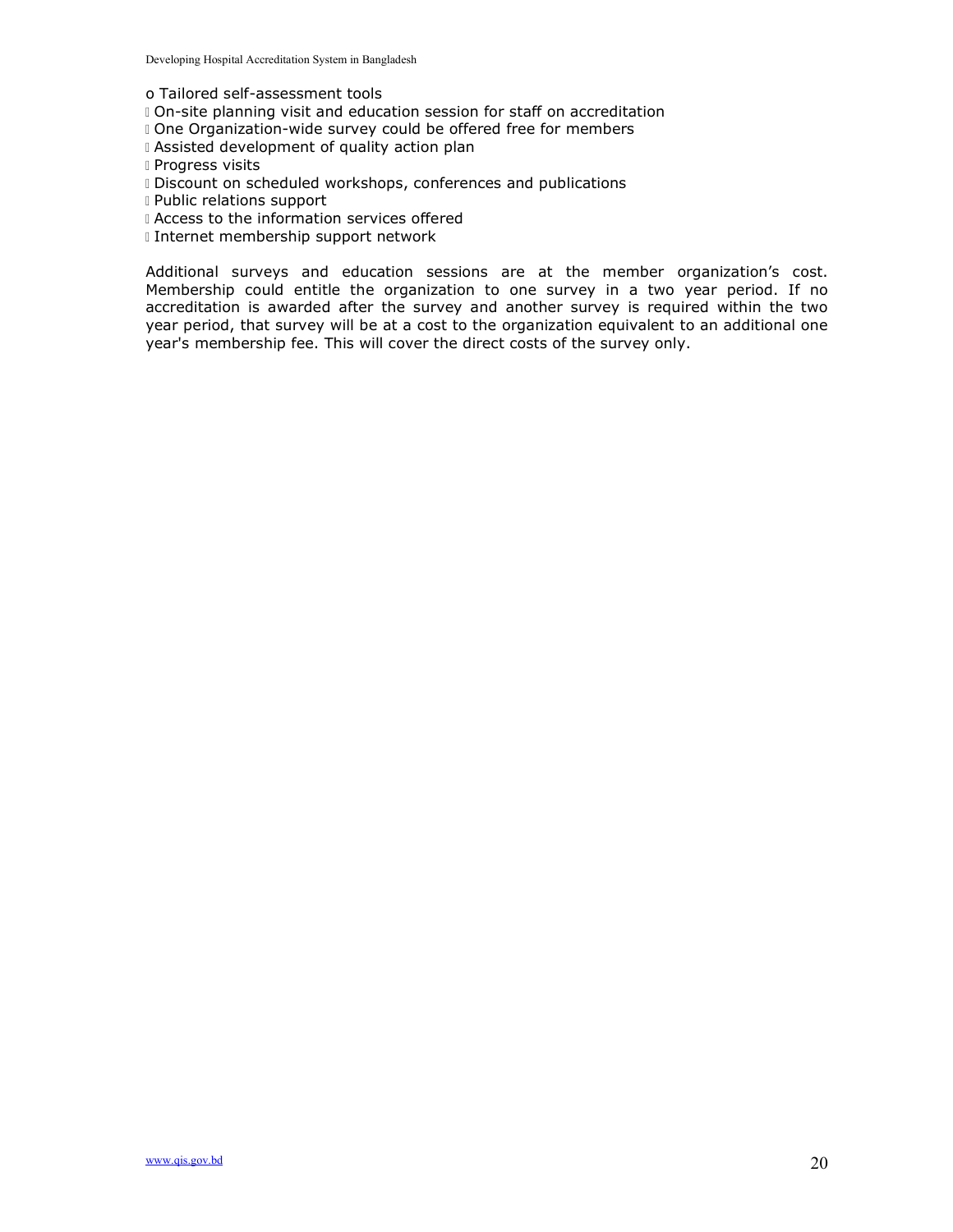# Section- Four

# Establishing a National Accreditation Council

From this point, at which a country has decided what accreditation is expected to achieve and how it would fit into the future healthcare system. The roles and responsibilities will be dandified initially to facilitate the structuring of the organization. Develop and evolve in establishing training institutions and modules for the accreditation process and liaison with other accrediting bodies. It could develop national level standards, guidelines & protocols. It could conduct research, documentation, information dissemination.. The accountability and audit of the accreditation bodies in terms of its functioning, relevance needs to be incorporated within the existing system.

a. Governing Body for Accreditation Council: The council would be the supreme authority, which would be the statutory body, entrusted with the responsibility of managing the organization. The basic premise of this framework is that it would be a result of discussions, debates on areas of concern, collaboration and transparency between related parties, and open communication among all the stakeholders.

If would be the final authority in decision-making and an arbiter of major issues.

If would provide a platform for the various stakeholders to meet.

Democratic participation of all members that allow expression of differing points of view is essential, with each member given equal voting rights. The participation of all stakeholders is to be ensured and mechanisms could be worked out for meaningful participation of consumer representatives also. Any member may raise issues of importance; issues may be graded in importance and be taken up in their order of importance. Evolving a consensus would be the guiding principle of all decisions. When serious differences of opinion occur, however, the decision of the majority would stand. The governing body would have to meet at least four times a year, with invited observers from the Government Health Departments, including Public Health.

**b. Constitution of the National Accreditation Council** : In it's composition, it would allow each of the stakeholders to be equally represented. This would prevent the council from being monopolized- and overtaken by dominant stakeholders. The composition of the body should be changed every year with a fresh set of nominations.

Totally there would be 12 members. A chairperson and a secretary elected by this group would have tenures of 3 years each.

#### c. Structure of Accreditation Council

The National Accreditation council will be established according to the decree mentioned above. The member of the council will be included from various profession of health care services. When fully functional, the council should have a formal structure including:

- p Chairperson
- p Secretary

.

- p Executive committee
- p Subcommittees such as:

Standards development/revision to judge, approve, reject, or modify suggested changes by the accreditation management office Survey process to review the results of survey and surveyors performance and recommend modifications to the process as needed based on experience Accreditation decision to approve, modify, or reject recommendations of the accreditation management office Budget/Finance to approve fees and other financial fiduciary responsibilities.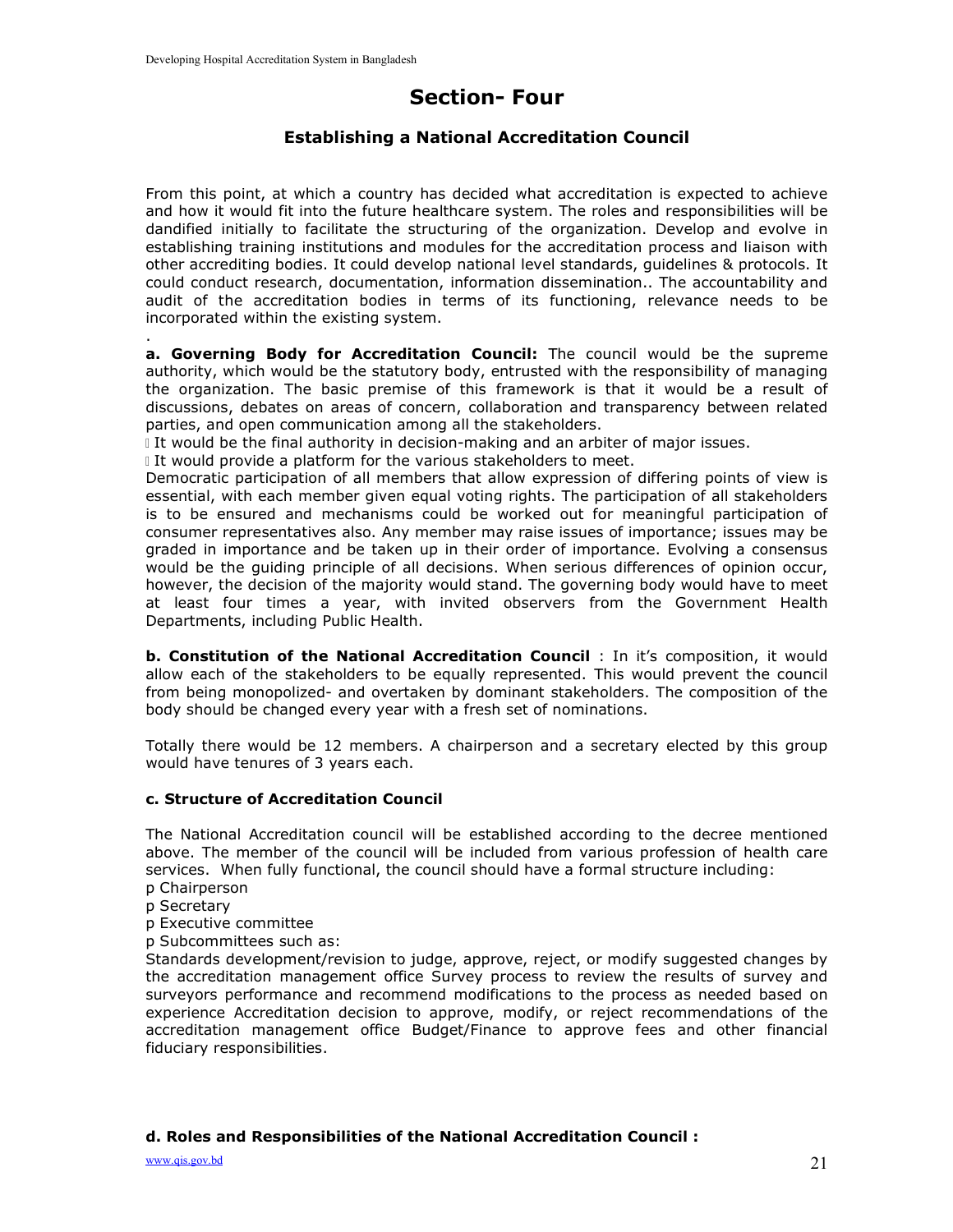The main responsibility of the National Accreditation council ( NAC) is to oversee all health care accreditation programs and ensure the integrity and credibility of the accreditation process. To accomplish this, it should have the final authority on:

p Accreditation decisions and authority to grant or deny accreditation to a health care facility

p Selection and certification of surveyors

p Approval of new or modified standards

- p Interpretation of standards
- p Scoring methodology

p Weighting of individual standards

p Determining the importance of individual standards as critical, core, or non-core (this is discussed in more detail later in this report)

p Overseeing the accreditation management office

10 Developing and Implementing an Accreditation Program

#### e. Accreditation Management Office

Since the council itself may not have the technical skill or professional knowledge to accomplish all these responsibilities, it should establish a formal accreditation management office. This office should have a full-time director reporting to the council and a support staff sufficient to fulfill the following functions:

- Provide administrative support to the NAC
- Manage the daily operations of the accreditation program
- Provide ongoing review of standards and proposed updating when needed
- Ensure quality control of survey reports. This involves reviewing the draft reports submitted by the survey team to ensure that they are complete and that all standards scored by the survey team as not fully met have adequate documented evidence to support this conclusion
- Make recommendations to the NAC about the proposed accreditation decision for surveyed organizations
- Formulate official interpretation of standards in response to questions from surveyors or health care facilities
- Train surveyors and recommend to the NAC those qualified to be certified Process applications for surveys
- Schedule surveys and determine duration of survey process
- Recommend to the NAC the fees for accreditation surveys, training courses, and publications
- Provide proposed annual budgets to the NAC
- Provide logistic support (travel and accommodations) to survey teams
- Provide and/or support training courses, including the preparation of printed materials for staff of health care facilities to learn about the standards and the accreditation process

#### f. Representation

- One representative each from hospital owner's associations;
- One Representative from Diagnostic Owner Association
- One representative from BMA
- One representative from BPMPA
- One representative from BMDC
- One Representative BMRC
- One representative each from two specialists associations;
- One representative from a consultant' s association;
- One representative from the nurses association;
- One representative each from two consumer's associations;
- One representative each from two NGOs;
- One representative from the MOHFW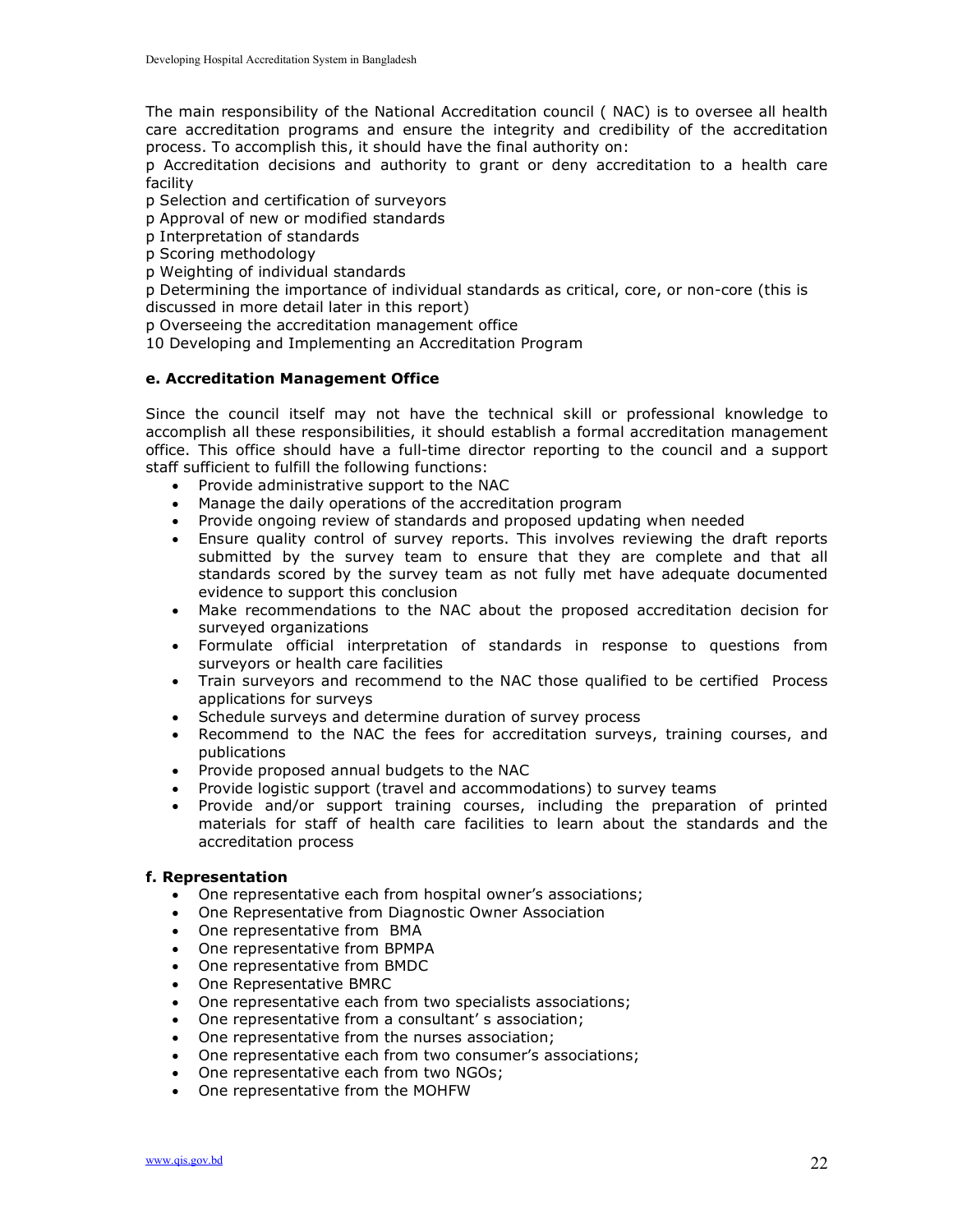Other than the representatives of the hospital owner's associations, none of the other nominees are associated with private hospitals.

The chairperson and secretary's terms of office would be limited, as would the number of times they might be re-appointed.

**Balance of membership:** In respect of both initial and subsequent appointments to the council, we believe that it will be important to ensure that a balance is achieved, and maintained, among the various stakeholders. With this in mind a representative subcommittee could be appointed by the council, chaired by a member of the council, to be responsible for ensuring wide consultation concerning the appointment of members to the council.

g. Executive Body: The executive body would consists of the director of the accreditation body, assistant directors of various divisions and cells. This would be the constitution of the Executive Body. The Executive Body would be accountable and answerable to the council. It would be entrusted with the responsibility of implementing the decisions of the council. Reporting and financial-decision mechanisms will need to be established leading to the ultimate authoritative body. Its terms of reference could well include responsibilities for policy overviews and their planning and coordination and the allocation of resources. The executive body would be entrusted with the responsibility of implementing the decisions of the council. It would be accountable and answerable to the council. There could be separate chief executives appointed by the council to carry out the diverse functions.

Administrative Division with responsibility for statutorily - required activities - e.g. organizing elections, meetings and managing the financial affairs of the organization. It would be responsible for the general administration, which would include finances, human resources, operations, documentation and legal issues. The manner in which the body works, its terms of reference and its administration and servicing etc should receive careful attention. The creation, arrangement, appraisal, maintenance and preservation and access to the records forming that archive are tasks often overlooked in an organization and for which guidelines would be a useful tool. There is a need to develop effective processes for strategic planning, and integration of key management information. Separate sections need to be developed to meet management information needs. Plans to be developed to ensure greater availability and integration of consistent data for management information purposes. Assess major risks and prepare risk management strategies.

h. Advisory committees and Task force: The Council should also served by advisory committee specially formed with specific terms of reference as per the need. It could be to define and review standards, assess applications, recommend surveyors and advise on major decisions. For matters relating to accreditation design, there could be disciplinespecific Specialist Advisory Committees (SACs), constituted by the council as and when required. The Advisory Committees would provide advice to the Board as and when necessary. For matters relating to research and development, there is a multi-disciplinary Advisory Committee fulfilling a similar role. These committees rely on a major input from relevant specialist societies which have the right to nominate members. The specialty committee Chairmen will be appointed by the council. These committees report to the council and their recommendations would have to be approved by the council, which could also make the necessary clarifications and recommendations.

The purpose of these is to serve as task forces to bring together members with relevant knowledge and expertise to help to formulate policies and to provide advice on the conduct of activities.

Ideally they will draw on the reservoirs of expertise represented in the local specialist groups. These national level sub-organizations should be linked with the main board through cross representation of memberships. The size of the committees, sub-committees, task Forces will depend on the work they are established to perform.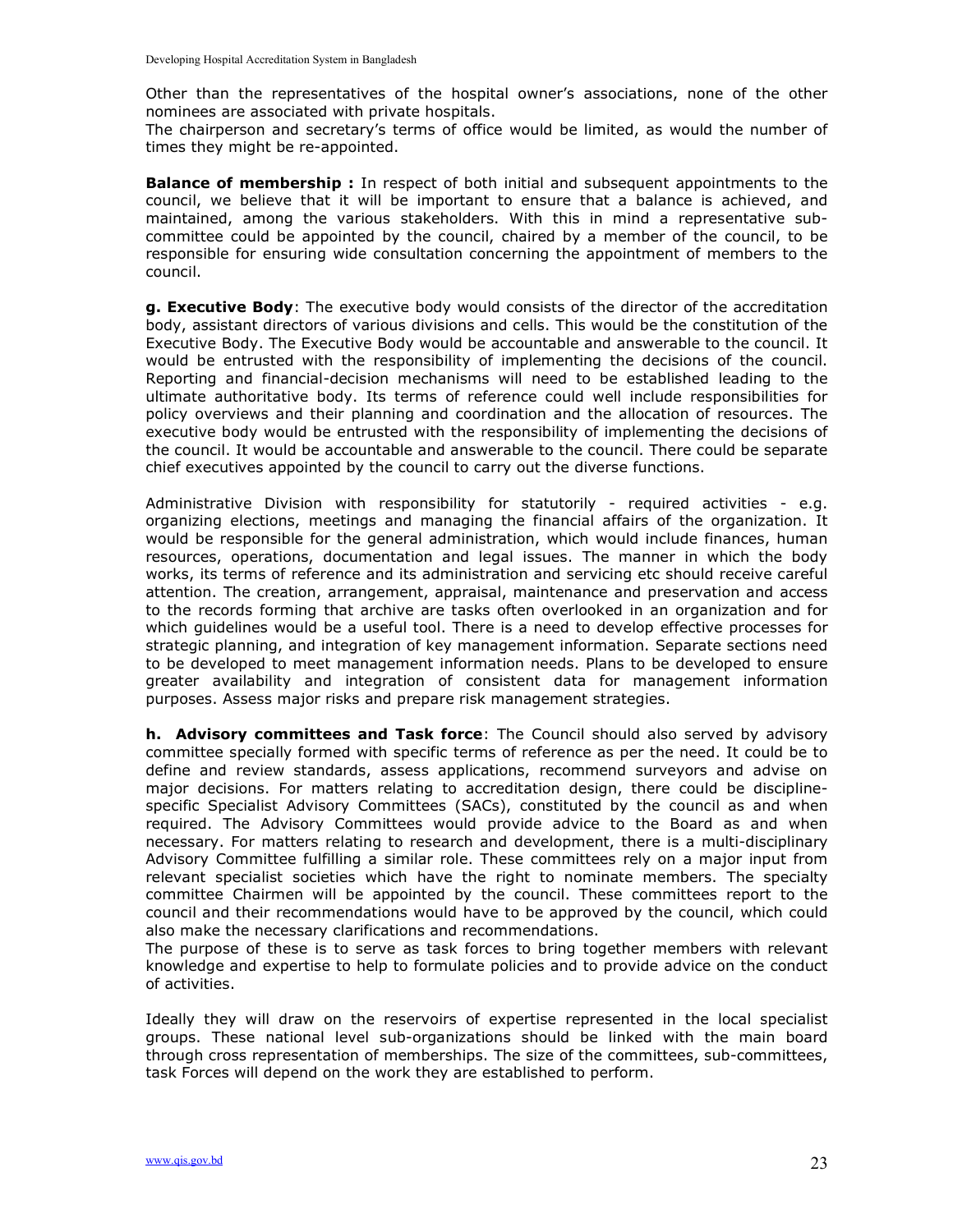# Section: Five

#### Developing the Accreditation system

At this stage it is useful to set up a number of working groups to finalize standards and procedures in detail. All of these have already been defined in other countries and many of them are in the public domain, but local working groups are important:

- To review and modify external examples to local laws, organization and expectations;
- To demonstrate a commitment to consultation, transparency and inclusion;
- To harness the enthusiasm of potential quality leaders;
- To identify and involve pilot hospitals in developing and testing standards;
- To develop a cadre of informed representatives;
- To identify people who would be able and willing assessors.

#### 1 Standards development

Here the best guidance is in the ISQua Principles, which describe key steps in the design, drafting, consultation, testing, authorization and revision of the standards and criteria, which will be used by the Governing body for assessing hospitals. Using these, the body should define its own principles for developing standards e.g.

• To map the scope of the hospital standards and define the boundaries;

- To adopt a patient-focused (horizontal) or management-focused (vertical)
- To exclude standards which are not relevant, understandable, measurable and achievable
- To introduce each group of standards with an overarching principle or statement of intent
- To follow each standard with criteria or measurable elements;

• To integrate or to separate the standards, the criteria, the self-assessment, the external assessment and the report format.

#### 2. Guidance on selection

Principles and standards need to be:

- Relevant to hospitals nationally;
- Understandable by staff and by assessors (internal or external);
- Behavioural, referring to what people do and how activity is organized;
- Achievable now or within the near future.

Criteria, by definition, must also be measurable ; any assessor should be able to test the criterion by direct observation, by interviewing staff or by reading documented evidence. "Documented evidence" might include inspection of Standard Operating Procedures (SOPs), which give detailed specifications for routine work, but compliance with SOPs is not directly audited by assessors; having written SOPs does not itself prove compliance with standards – assessors must also find evidence that they are disseminated, understood, applied and effective.

For the purpose of developing a first draft manual of standards, these guidelines should be applied first to the principles, then to the standards and finally to the criteria.

The Agency should:

• Review available options for adapting existing international standards

• Define and publish the process and timetable for the development of standards, consultation, testing, and evaluation

• Develop a policy and procedures for reviewing and updating standards, weightings, ratings/scoring and supporting guidance.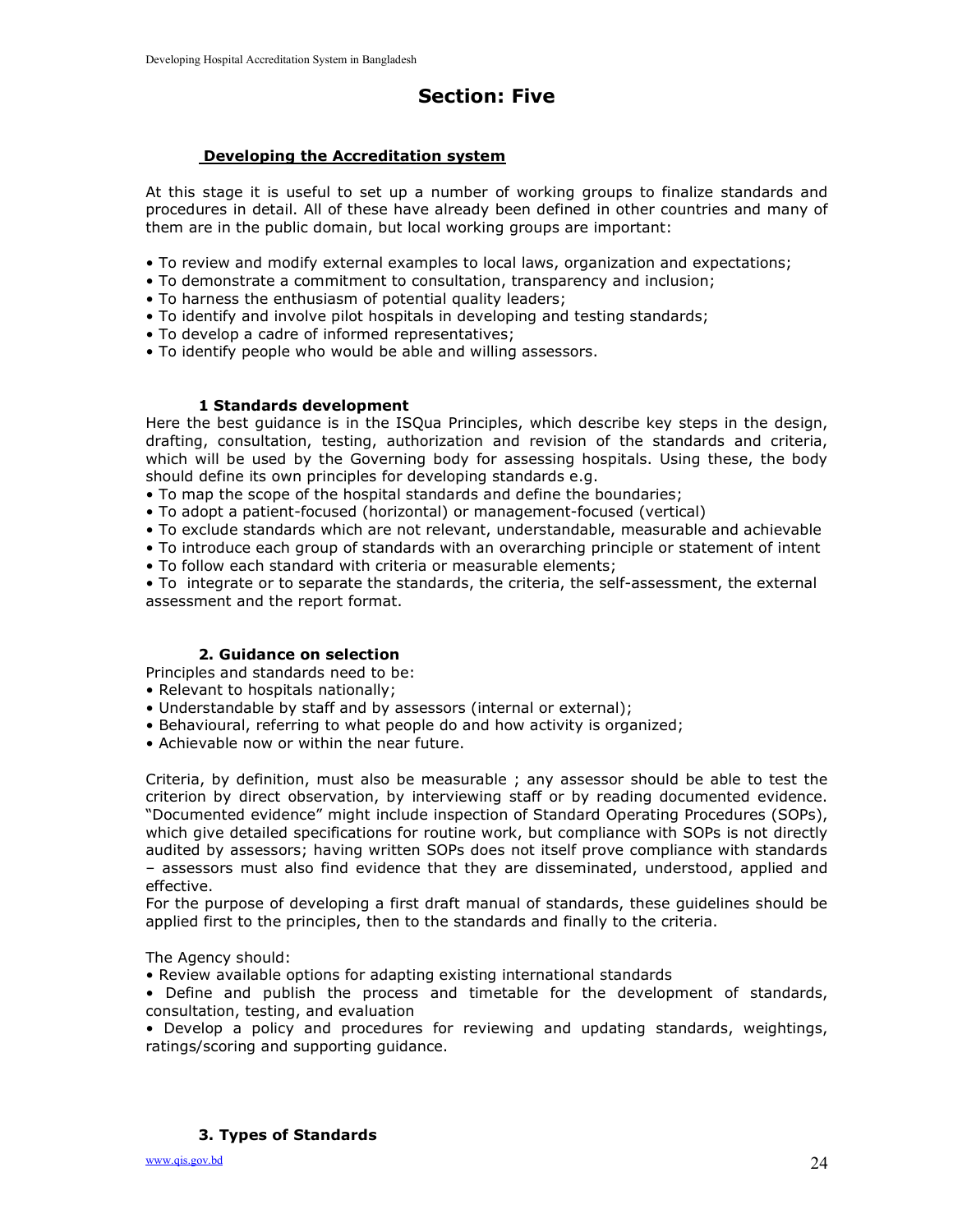- Consensus may reached on dividing the standards into three categories: critical, core, and noncore.
- Critical standards are those that were considered so important to quality of care and the correct functioning of a hospital that no hospital could be accredited unless 100 percent of these standards were fully met.
- Core standards are those that were considered to be of great value, but that a hospital would not be expected to have to fully meet all of them to become accredited.

Non-core standards are those that represent laudable goals for the future, but that may take considerable time and gradual change in traditional approaches to reach. In other words, the non-core standards were "stretch" standards. Because it was recognized that every one of the core and non-core standards was not of equal importance, each was assigned a numerical weight from 1-5 with 5 being the most important and 1 being the least important.

#### 4. Proposed Standard functional area included in the accreditation survey design for a hospital

- a) Admission and Assessment
	- ❖ Admission Process
	- ❖ Admission Assessment
	- ◆ Medical Assessment
	- \* Nursing Assessment
	- Other Assessments
- b) Laboratory Services
	- Laboratory Processes
	- ❖ Blood Transfusion Process
- c) Radiology Services
	- ❖ Radiology Processes
- d) Pharmaceutical Services
	- ❖ Pharmacy Processes
	- Emergency Medications
	- Essential Drug List
	- ◆ Medication Use Data Collection
- e) Patient Care
	- Clinical Practices
	- Treatment Planned and implemented
	- ❖ Patient Education
- f) Patient Rights
	- ❖ Patient respect and clear directions
	- ❖ Patient rights and responsibilities
	- Patient Satisfaction
- g) Continuity of Care
	- Transfer Processes
	- Continuity of Care Process
- h) Management of the Environment of Care
	- ❖ Fire Safety
	- ❖ Emergency Processes for Power
	- Epidemic and disaster plans
	- Potable water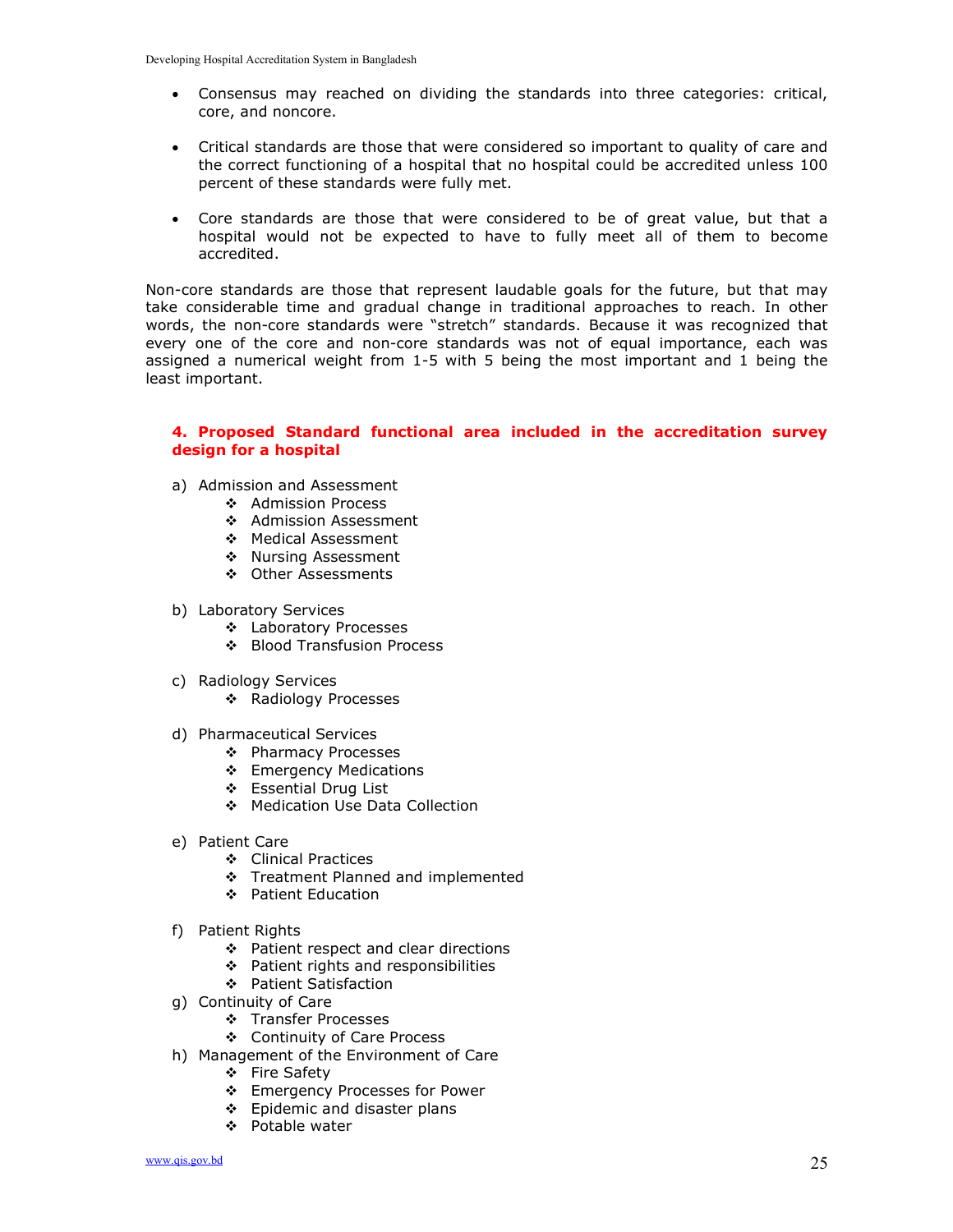- ◆ Medical Equipment Management
- \* Hazardous Material Management
- i) Infection Control
	- Infection control processes
	- Surveillance System
	- Staff Education on infection control
- j) Leadership
	- ❖ Operational Policies and Procedures
	- \* Resource Planning and staffing
	- ❖ Financial and Material Resource Management
- k) Quality Assurance
	- Quality Assurance Program
	- Staff participates in quality assurance
	- Data Collection and analysis
	- ❖ Surgical, OBGYN, and Other Invasive
	- ❖ Blood and Blood Components
	- ❖ Incidents involving patients or staff
	- ❖ Quality is improved
- l) Human Resources
	- Staffing Meets patient needs
	- ❖ Hiring processes
	- ❖ Staffing
	- ❖ Professional Licensure or Registration
	- Orientation
	- ❖ Ongoing education
	- Performance Appraisal
- m) Management of information
	- Patient Record
	- **Anesthesia Record**
	- Data collection with health management
	- 5. Scoring Methodology and Accreditation Rules

Each individual standard is scored on a three-point scale of 0, 1, and 2 or not applicable. A score of zero means that there is no compliance with the standard. A score of 1 means there is partial compliance and a score of 2 means full compliance. If based on its services, a standard does not apply to a facility, it is listed as non-applicable and this standard does not reflect on the final score.

Each individual standard also has a weight from 1-5. Therefore, each standard has a maximum attainable score, which is the weight times two. At the conclusion of the survey, each standard will have been assigned a score by the survey team. This score times the weight of that standard is the actual score for that standard. Then, the aggregate total of the actual scores for all the core standards divided by the aggregate maximum attainable score for all the core standards becomes the aggregate percent score for the core standards. The exact same process is used for the non-core standards.

To be granted accreditation the facility must meet the following criteria:

p One hundred percent of all critical standards must be fully met (score 2).

p The aggregate score, as defined above, for the core standards must be 85 percent.

p The aggregate score for the non-core standards must be 40 percent.

This scoring methodology gives maximum flexibility to the Accreditation body to foster continued improvement in health care facilities. For example, in the future, the Accreditation body could determine that some current core standards should be moved into the critical category and some non-core standards should be moved into the core category.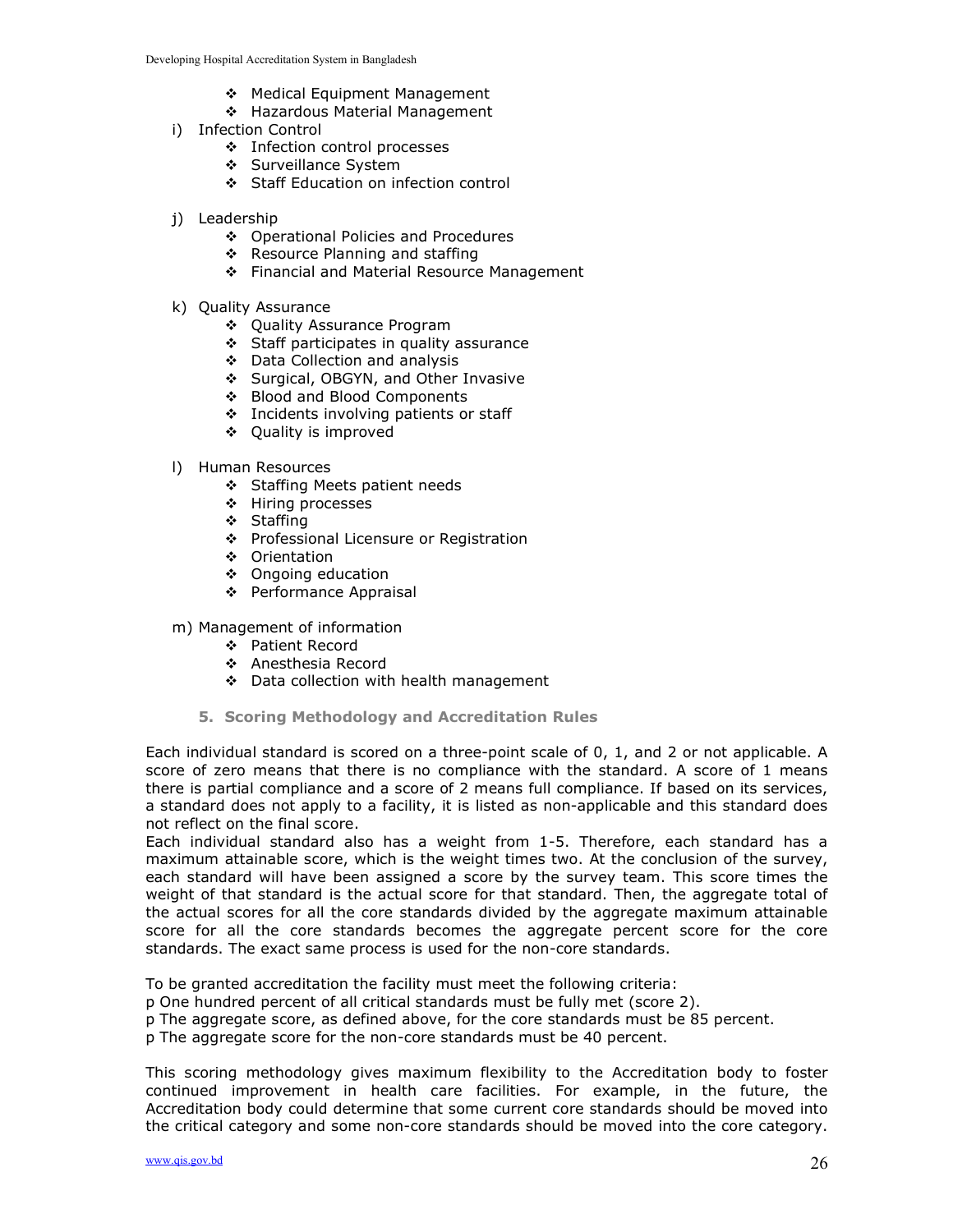The Accreditation body can also revise upward the weighting of standards. This flexibility allows the Accreditation body to gradually "raise the bar" and make accreditation a progressively more valuable tool for fostering improvement and change in traditional patterns of practice.

In addition to the numerical scoring rules, for the initial survey the facility must demonstrate that it has been in compliance with the requisite percent of the standards for a minimum of the six months prior to the survey. The intent of this "track-record" requirement is to ensure that the facility maintains compliance and does not view it as a one-time effort. Accreditation will be granted for two

years. As the program matures, the track-record requirement will be expanded to at least one year and the duration of accreditation lengthened to three years.

# 6. Selection, Training & Certification of the Surveyor

#### .Surveyors

The role of surveyors is crucial to the credibility and sustainability of accreditation. The expert group recommended the following criteria for selection of the surveyors:

- Experts in the field (medicine, administration, nursing)
- Skills for interpersonal relationships
- Management experience
- Knowledge of standards and methodology
- Knowledge about quality assessment methods.

Surveyors should be trained in the following areas:

- Visits and teamwork, not inspection
- Handling of a daily agenda-time management
- Knowledge of standards and indicators
- Communication skills
- Handling difficult situations.
- Skills to describe findings in detail and precise summaries
- Ethical issues such as confidentiality and others.

#### Selection Criteria

To be selected as a candidate for training as a surveyor, the individual should meet at least the following criteria:

p The individual should be a volunteer with interest in and enthusiastic support for the accreditation process. Surveying experience should not be a requirement of the job.

p The individual must have credible experience, such as at least 10 years of experience working in a hospital or PHC setting or both. If surveyors do not have actual "hands-on" experience, or experience was in the distant past, it becomes very difficult for them to relate to the "real world" of health care.

p Must have good interpersonal and interviewing skills.

p Must have demonstrated ability to be an effective teacher. A surveyor is not just an inspector. They must be able to instruct staff how to meet the standards and effectively gain the confidence of the hospital personnel. In addition to these personal attributes, the selection of "candidate surveyors" should ensure representation from all health care sectors (university, teaching, specialty, private and PHC).

The selection should ensure a broad representation of health care professionals and not just doctors.

#### Training of Surveyors

To ensure accountability of the program it needs to have a rigorous surveyors' training program that includes several steps. Each "candidate surveyor" should go through the following training steps:

1. Attendance of formal didactic course on the standards, the survey process, the surveyor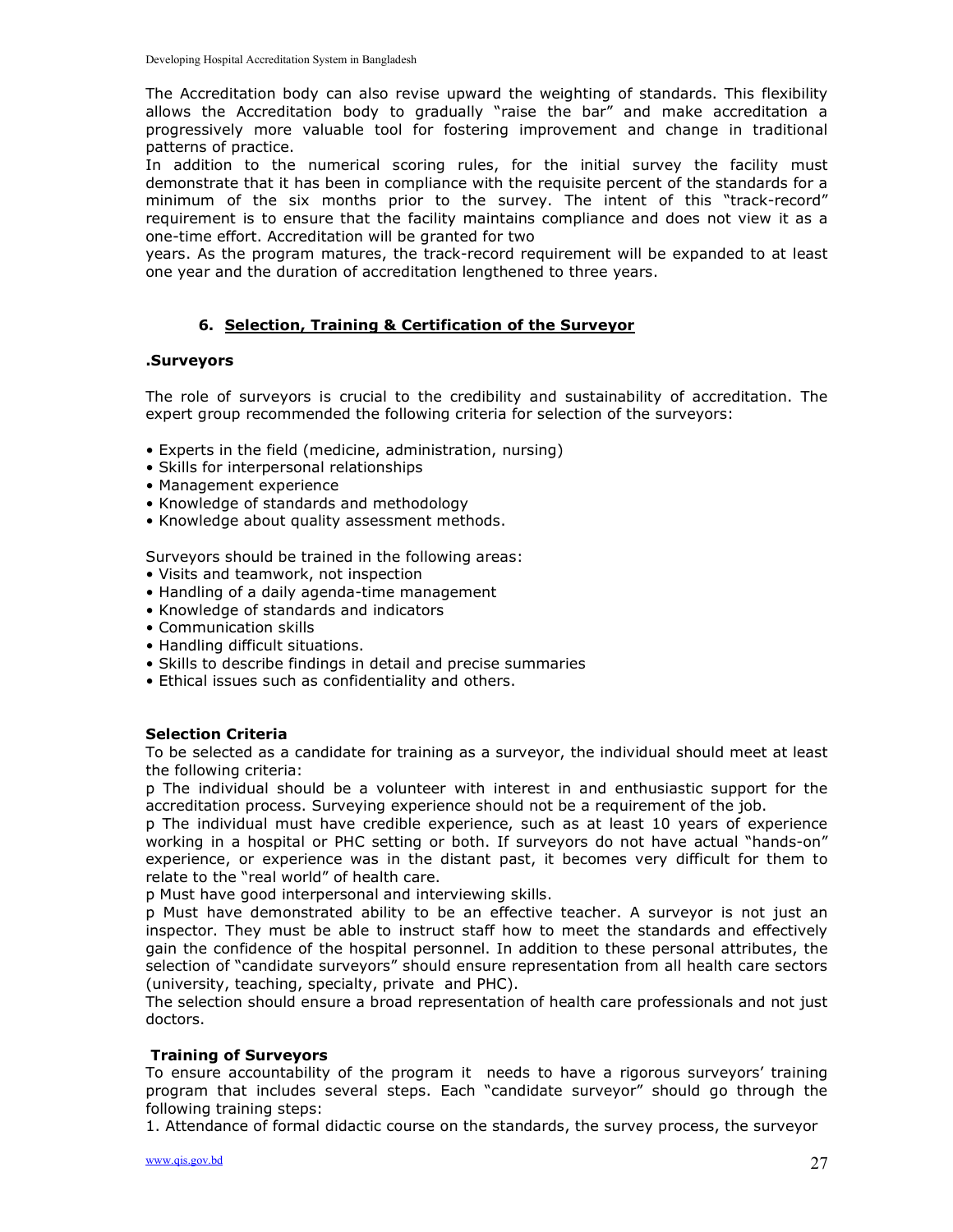guide, and the scoring methodology

2. Observation of at least one practice survey conducted by an experienced surveyor

3. Conduct at least one (or more if needed) practice survey under the observation and tutoring of an experienced surveyor

4. Conduct one evaluation survey under the supervision of experienced consultants

5. Pass a final written exam on standards and the use of the survey guide

Evaluation of their practical survey skills is based on evaluation of the following factors:

p Ability to work cooperatively in a group situation

p Ability to actively participate

p Ability to listen without interrupting

p Ability to convey a positive and helpful attitude

p Knowledge and understanding of standards, survey process, and scoring rules

p Interviewing skills

p Correct interpretation of standards

p Ability to teach

#### Certification Process of Surveyors:

To receive National Accreditation Council certification as a qualified surveyor, the following steps must be completed:

1. Successfully complete steps 1 – 3 (above) of the training curriculum.

2. Successfully pass a written test on the standards and the survey process. It may be possible for highly motivated individuals who do intense self-study to meet these criteria without attending a formal didactic course required by step 1.

3. Have the endorsement and recommendation of the supervising experienced surveyor.

4. Conduct one final evaluation survey.

5. Selection, Training, and Certification of Surveyors

5. Obtain final NAC approval.

The initial group of surveyors recommended for certification will be classified as either qualified surveyors and/or as qualified trainers for future surveyors. Yet to be determined is whether there

should be a third category – those who are qualified only to assist health care facilities prepare for accreditation, but will not conduct actual accreditation surveys themselves.

### 7. Surveyor Guide

One of the problems the accreditation programs around the world is lack of consistency between surveyors. Although it is clear that surveyors must exercise judgment, the consensus was that some method should be developed to reduce the variability in the surveyor's interpretation of whether a standard was fully met, partially met, or not met.

A guiding principle incorporated in the surveyor guide is that surveyors should look for actual evidence of compliance with standards and not be content to simply accept a description that it is present.

A surveyor guide will be developed and reviewed with an expert committee from the DGHS and other sectors and consensus was reached on its format, content, and value.

The survey guide will follows the chapter outline of the standards themselves. For each chapter there shall be an introduction describing the survey activities, such as interviews and observations as well as any documents that should be reviewed. To guide the surveyor in reaching conclusions about the status of compliance with each standard there is a description of what evidence the surveyor should look for and how this evidence can be obtained or found. Following the description of the process the surveyor should use to obtain evidence about compliance with a standard is a detailed description of what evidence must be present to score the standard as fully, partially, or not met. The adherence to the rules found in the survey guide will reduce the variability of interpretation between individual surveyors and will guide the accreditation office in quality control of the survey reports to ensure that survey findings accurately reflect the scoring rules .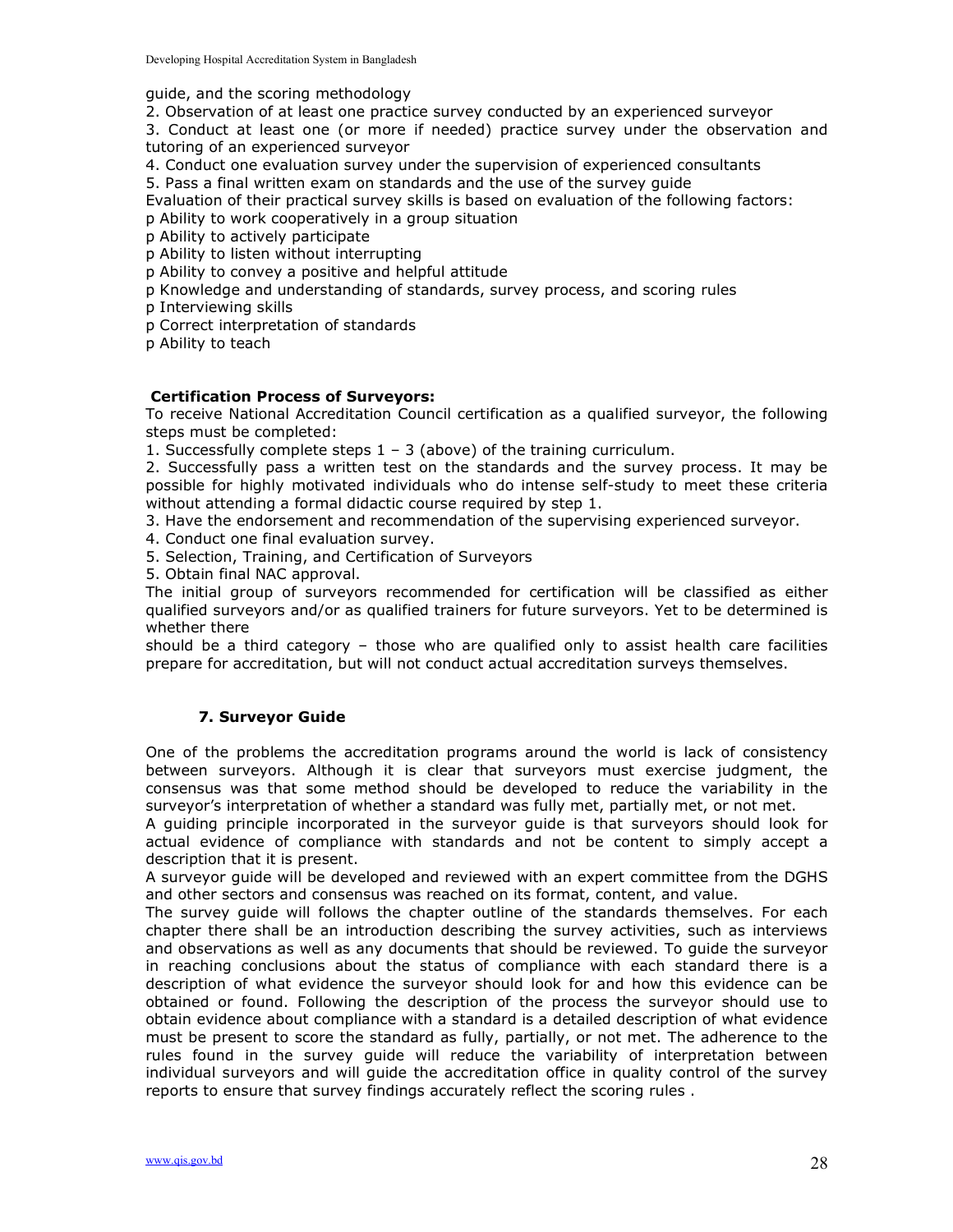#### 8.Survey Tool and Report Template and Automation

Because facilities may require multiple consultative visits as they prepare for the actual accreditation survey, a survey tool and report format will be developed for survey/consultation visits. During preparation visits to a health care facility, the surveyor/consultant team is expected to score the current status of each standard that is applicable to the facility. For each standard that is not fully met, i.e., scored as zero or one, the surveyor/consultant team must document the specific findings that led to this conclusion and provide recommendations on what the facility might do to correct the deficiency. The survey tool and report template is similar to the actual accreditation survey except that only findings must be documented and recommendations are not required.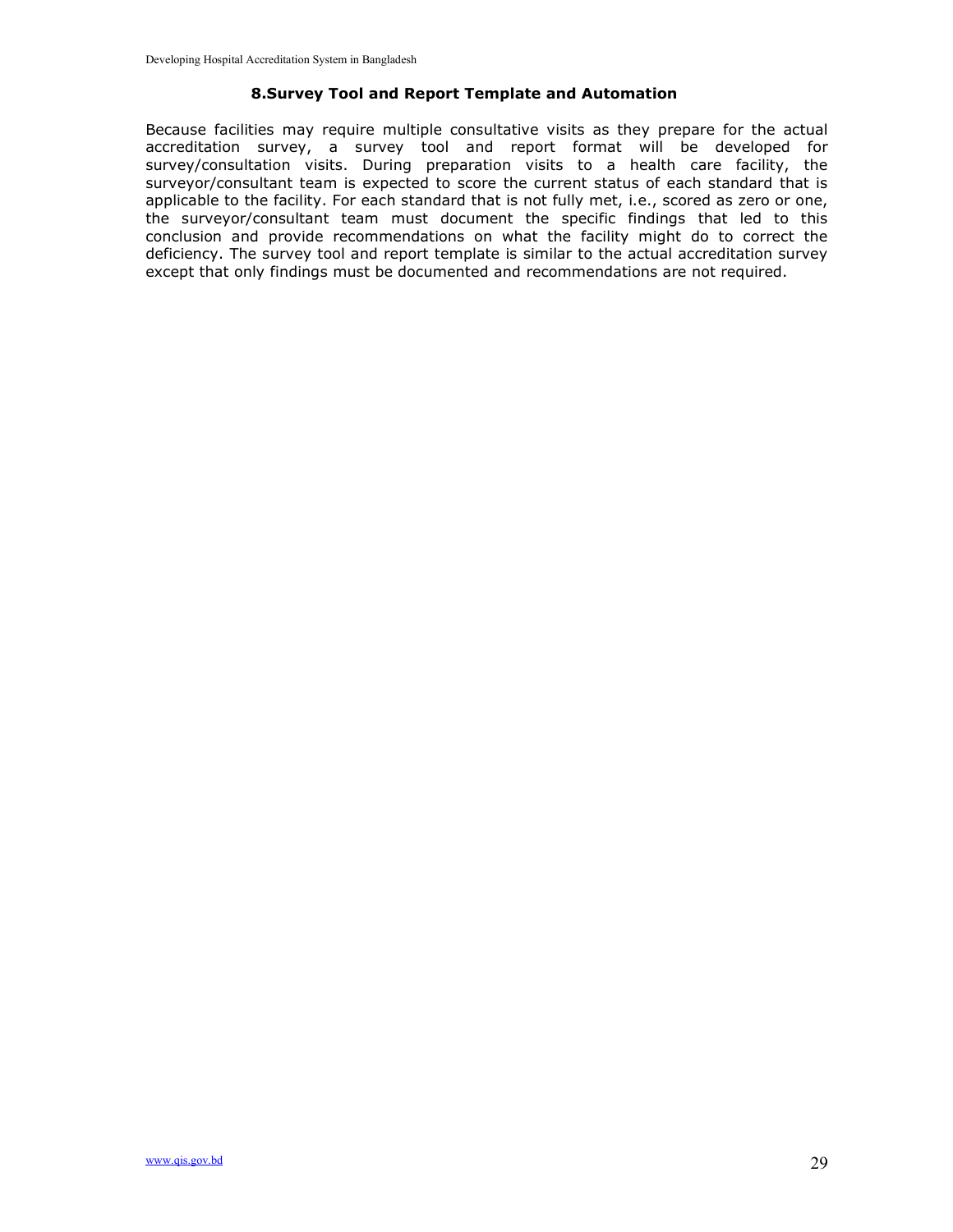# Section- SIX

#### Framework & process for accreditation

This section of the report contains a more detailed discussion of the proposed system of quality assessment, and sets out a number of recommendations for its future operation. It is divided into the following sub-sections:

Assessment

- Principles of assessment
- Registration
- The pre-assessment program
- The self assessment
- The documentation required for quality assessment
- The assessment visit
- Period of accreditation
- The assessment cycle
- Maintaining Accreditation.
- Public disclosure
- Fee structure.

The stakeholders should have significant benefits from the process of accreditation, the significant benefits being based on the priorities of each stakeholder. Priorities for the potential accreditee are that it should experience accreditation as helpful, it should have a continous relationship with the accrediting body, and the process should be minimally intrusive and expensive (Schyve, 1995).

Getting quality of care on to the agenda in a shared arena which brings together policy makers, professional bodies and service users. To facilitate continuous quality improvement by support health care institutions in discharging their responsibility for the maintenance and enhancement of the quality and standards of their health care provision To assure the safety and effectiveness of medical practice.

#### a. Assessment Principles

 Sufficiently flexible to take account of the dynamic and diverse nature of health care institutions, the variety of sources of evidence, and the changing environment within which they operate.

I The assessment process should recognize the positive aspects of the existing system, stimulate considerable debate on the strengths and weaknesses of practice, be a positive experience and identify areas where it can act to remedy particular problems or deficiencies.

I The quality assurance process itself should be under assessment and to ensure its continuing appropriateness to the achievement of the purposes of quality assurance set out above.

 Operate as cost-effectively as possible in order keep to a minimum the level of external demands on institutions.

 The assessment experience should be developmental rather than judgemental and foster a sense of 'ownership' and 'partnership' among all those involved.

I The assessment process should be integrative, relevant to all the stakeholders, and transparent.

Systems should be available for moderation of assessment.

#### b. Registration

Application by hospital and dispatch of :

Application

Self-assessment materials,

 Questionnaire (basic data on staff and activity, comprehensive checklist of criteria for compliance with standards)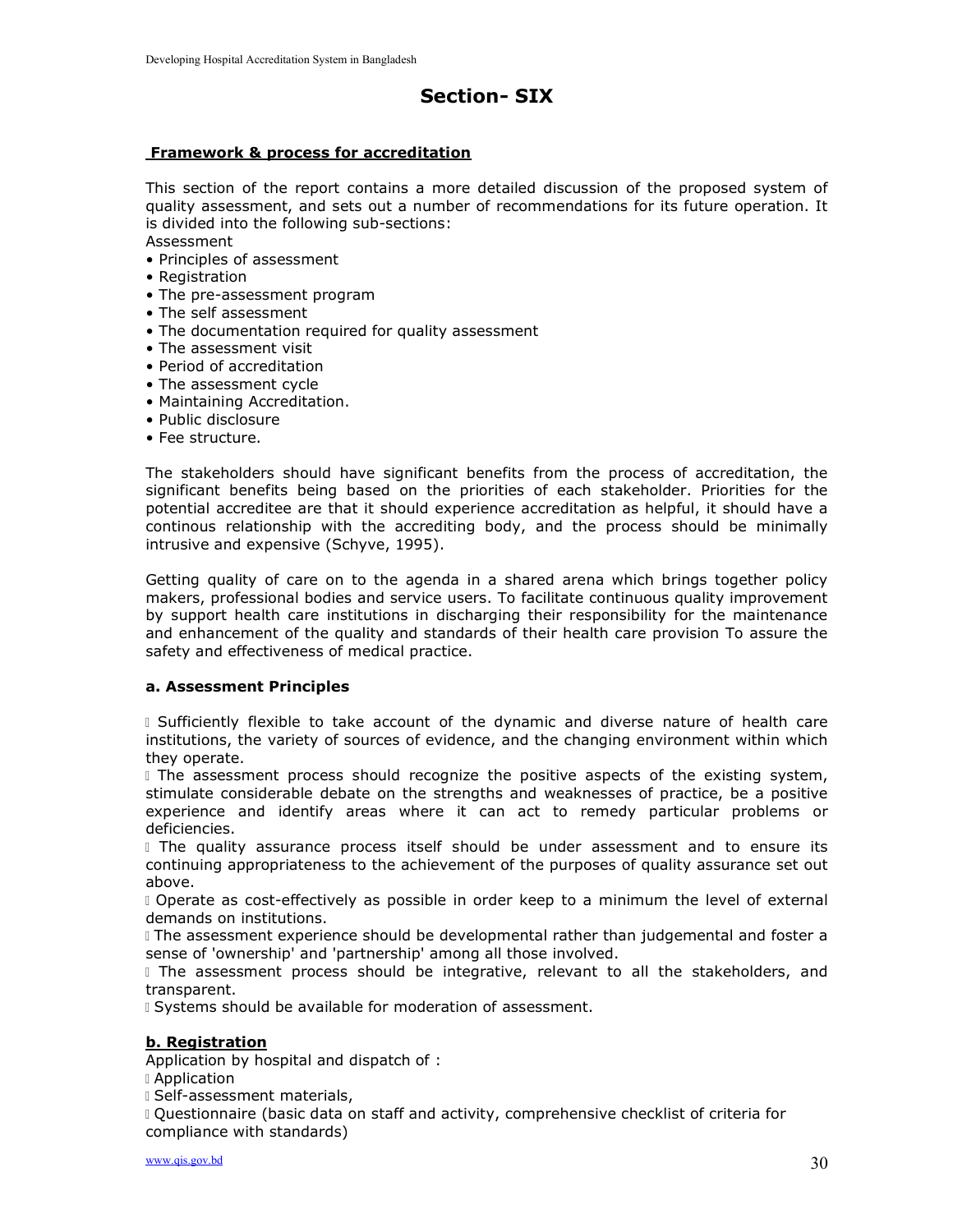Detailed report on preparation for the survey for achieving compliance with the standards (optional) and the set of internal documents to be submitted-resource and activity data, internal audits, policies, procedures.

#### c. Pre-assessment Program

ITo provide effective support required by hospitals to be able to implement the quality program.

Induction programme which introduces them to quality and the assessment procedures Development of opportunities for experience

Provision of manuals, self assessment workbooks, information sheets on key assessment areas, survey visit information.

Self assessment support

Training of in-hospital staff to form a steering group/quality action team

 Provision of a professional service manager who provides support for survey preparation Mock survey

Progress visits by a surveyor to support ongoing quality improvements.

#### d. Self-Assessment

Self-assessment is regarded within the discipline of accreditation as a critical first step and as a developmental instrument. It gives an organization the opportunity to undertake a structured, critical and comprehensive assessment of its performance, improve the efficiency of its operations, enhance staff morale and teamwork and demonstrate to the facility's peers and the public a conscious and active effort to maintain high professional standards of care. Internal organisation and management needs can also be identified during this process. Self assessment will therefore provide the basis for continuing quality improvement - an integral part of the accreditation cycle. In addition, as the second cycle of assessment begins, institutions should use the initial self-assessment to describe how they have responded to their earlier quality assessment experience.

Self-assessment of this sort is consistent with practice in industry and with total quality management. Self-assessment also has the potential to play an important part in the enhancement of quality by encouraging staff to identify opportunities for improvement and to reflect critically on their part in ensuring the quality of health care.

The self-assessment document should set out clearly the aims and objectives of the assessment and give an account of how these aims and objectives are met. The document should be structured using the aspects of provision contained in the National Quality Framework which will be used also in determining the form of assessment visits, and in governing the structure of assessment reports.

The self-assessment should give an opportunity to the institution to identify any problems which may exist in health care delivery in a particular area of care, and to describe how it is addressing these problems. There should be no invitation to institutions to assess the overall provision in the cognate area, or individual aspects of that provision, in terms of any rating scale as organisations usually tend to overrate themselves and it has no value in the overall rating process. The selfassessment should highlight recently introduced or proposed developments in the organisation of health care. The format of self-assessment should reflect institutional variations in each cognate area such as size, type and structure. In the second cycle of assessment visits, institutions should be invited to use the self-assessment to provide an account of how they have responded to their earlier Assessment experience.The length of time between the submission of the self-assessment document and the assessment visit should be as short as possible. Support services may be provided during the period of self assessment.

#### Documentation Required for Quality Assessment

Review of documentation should include organizational policies and procedures, minutes, care plans, clinical records.

#### Recommendations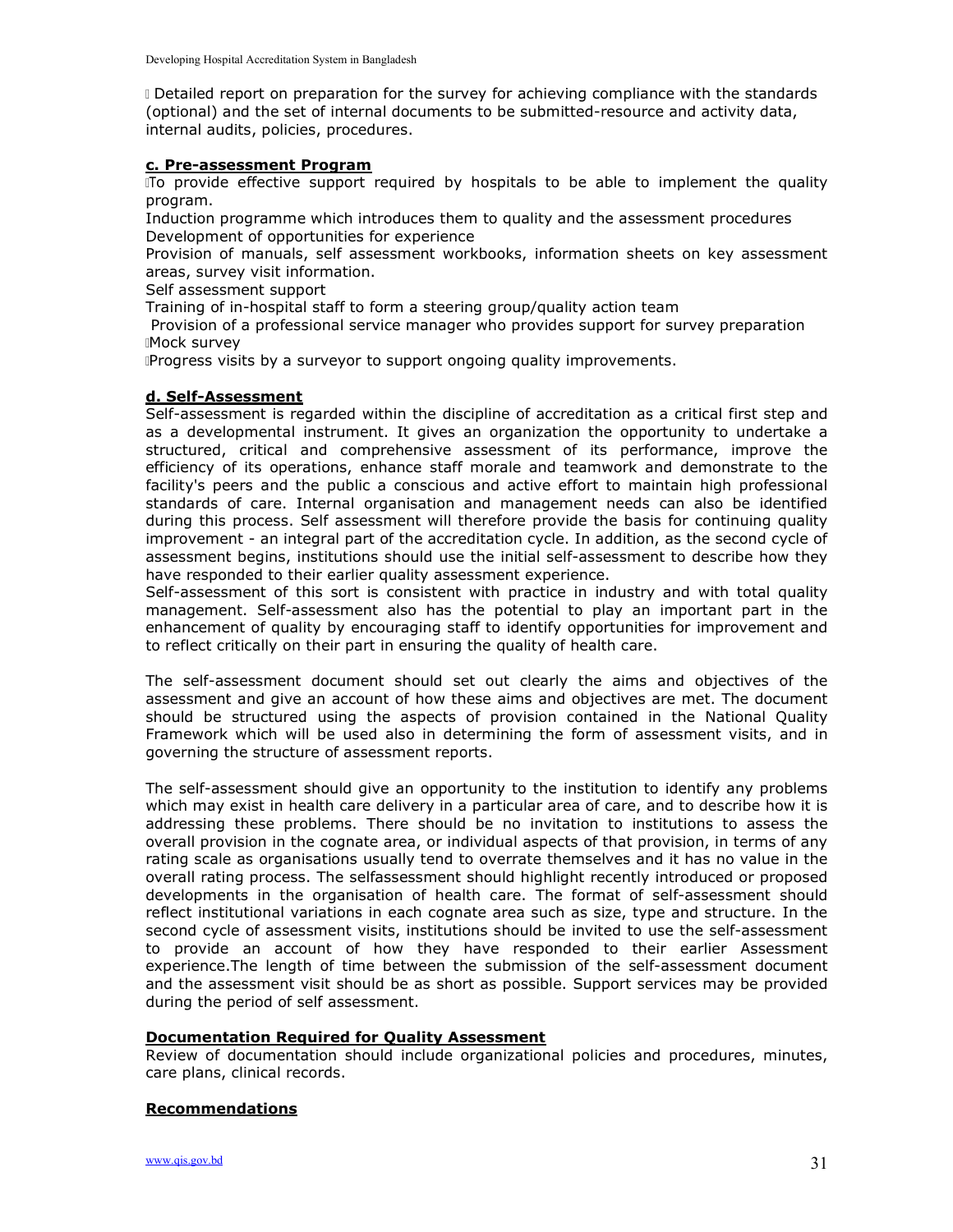The requirements of documentation made should be clearly able to enlighten the assessors and not result in loads of paper work.

Such documentation should not be requested where the burden on institutions is not clearly balanced by the enlightenment of assessors.

#### e. The Assessment Visit

The Assessment division will devise a standard programme for visits. A timetable based on this programme ito be agreed between the assessors and the institution at the pre-visit meeting. Certain features of the programme will be determined by the nature of the cognate area and the institution's organisational arrangements.

The on-the site assessment will include review of documentation; interviews with directors, managers, committees and service teams; observation; assessment of client care through reading clinical notes; discussions with clients and families; and discussions with managers and health practitioners to verify any provisional findings. The surveyors hold a summation conference for management and staff at the end of the survey to outline their major findings and suggestions for future action.

All institutions should be subject to an institution-wide review once in each two year cycle, involving:

Observations of care

 Meetings with groups of staff, including, for example, probationary staff, more senior staff and administrative and secretarial staff;

Meetings with various support services – labs, x-ray, counselling etc;

I A meeting with a representative group of patients;

Meetings with the head of the institution and managers, and

Reading other documentation.

Taken as a whole, the process will assess the extent to which an institution is discharging its responsibilities for safe and effective health care effectively. It would indicate areas of strength and weakness, including aspects requiring attention; involve an evaluation of the validity and reliability of an institution's internal review procedures, and provide reassurance that each institution has in place effective arrangements for assuring academic standards in the institution.

### f. Recommendations

The programme should be flexible enough to allow assessors to give adequate consideration to complexities.

Review cycles for individual subject/speciality areas could be different in order to maintain speed and simplicity of the process. During the assessment, areas of duplication and overlap should be avoided.

Aspects of review could be classified as those that require continuing reassessment every few years and those not requiring reassessment at every visit in order to reduce the quantum of work and also to simplify the process.

At all times visits should be conducted in a spirit of co-operation and dialogue between assessors and institutional staff with clear communication and explanation of the assessment process. A distinction should be made, in the assessment of central services, between 'speciality specific' services and those services which are common to other areas. While it is appropriate that the first group should be assessed within the assessment of each cognate area, the assessment of common services should be conducted without unnecessary duplication of effort or burden on institutions.

The introduction of a method for the systematic evaluation of the experiences of the major participants in the assessment process. Assessors and representatives of the institution are asked to complete a questionnaire which allows them to report on their experiences with the quality assessment process in each individual visit. Such feedback could be very helpful both in evaluating particular visits, and in monitoring the operation of the system as a whole.

### g. Period of Accreditation

Accreditation is for two years, subject to continued implementation of the agreed Quality Action Plan (optional), and the maintenance of standards. If a survey reveals that there is a major risk to client, staff or visitor safety or there are significant deficits in a number of key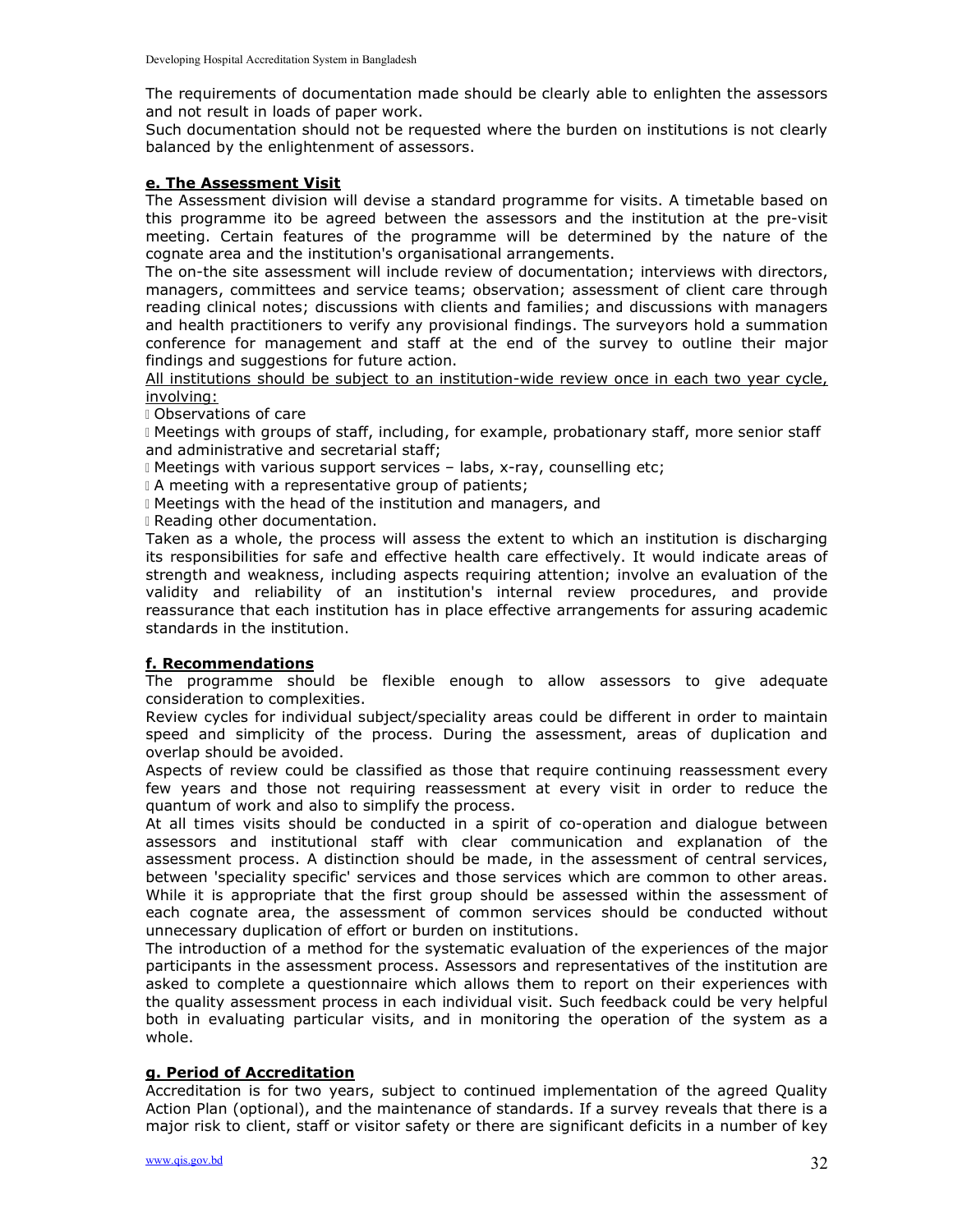areas, no accreditation status will be awarded. If there is an area of risk or a limited number of significant improvements needed to achieve the standards, and these can be actioned in a short timeframe, accreditation may be deferred until the risk is eliminated or the improvements have been made.

For those few applicants with major problems, approval of any sort is withdrawn until the difficulties have been corrected, and re-application is required.

If a provider is not granted two year accreditation it may appeal this decision on the grounds that the survey report is inaccurate or incomplete and that those inaccuracies or omissions were not due to shortcomings on the part of the provider during the survey.

#### h. The Assessment Cycle

The second cycle of assessment visits should be arranged initially on the basis of a two year cycle, but the length of the cycle should be reviewed in the light of the survey report. Where particular area is considered to be 'deficient' as a there would be a requirement for a further review visit in accordance with procedures to be laid down by the organisation.

Consultation with institutions on the definition of the cognate areas in which second assessment will take place should be undertaken.

Two years is a long period between reviews; a good deal can happen in that time. Having shorter cycles would greatly add to costs. Progress visits could instead be arranged as in New Zealand, to oversee developments

Progress Visits are made 12 months after the survey by a Quality Health surveyor (larger services will require more than one surveyor) and are designed to support ongoing quality improvements, confirm standards are being maintained or exceeded, review the organisation's achievements and outcomes in relation to its quality action plan, and assist with interpreting the intent of the standards. It also provides an opportunity to advise the client on new or revised standards pertinent to their next survey, and discuss significant changes in service delivery. The organization receives a report containing the findings of the progress visit and suggestions for improvement.

#### Maintaining Accredited Status

A self declaration form stating continuing compliance with the standards will be required. It is also incumbent upon the applicant to notify immediately of any substantial or important changes in staffing, service provision, organization, resources or performance as failure to do so may jeopardize the accreditation status. Guidance on what is considered "important" in this context should be available from the organization.

#### Options to ensure compliance:

A system of minimal reporting by participating hospitals could be arranged which could be half yearly/yearly. This would go into an MIS and a regional monitoring team could monitor progress. Interim reports by accrediting body every year on progress made in the quality initiative (optional) By using a limited core-group of indicators, with more frequent lessintensive visits (eg.six monthly or annually), the focus could be on achieving incremental and continuous quality improvements.

#### i. Quality Action Plan

After receiving the survey report, organizations are requested to draft a Quality Action Plan (QAP) that specifically addresses the surveyors' recommendations within a timeframe. This Quality Action Plan becomes an agreement between the organization and Quality Health. Accreditation may be withdrawn should action not be taken to address recommendations within the agreed timeframe.

#### Public Disclosure

Careful attention would needed to be given to how information in individual providers is handled, so that accreditation is not perceived by them as a punitive tool or as a way for taxation authorities to assess tax liability. Accreditation is not a substitute for regulation ; using the former as a tool for identifying and taking action against poor or dangerous PPs risks je opardising its aims (Salisbury, 1997). In South America and the Caribbean, accreditation combines public dissemination of whether or not a facility has complied with a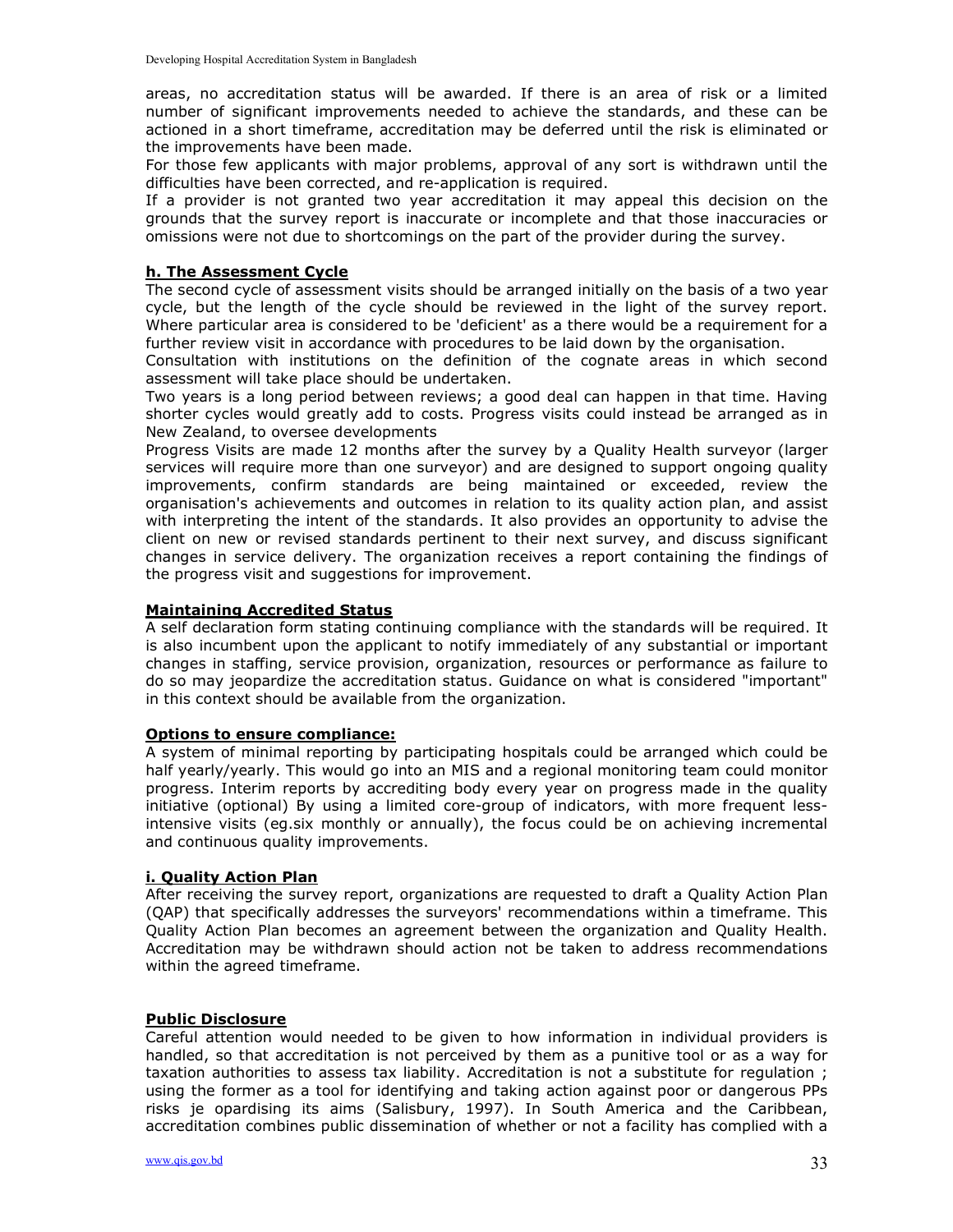minimum set of standards, for which it receives accreditation, and confidential communication to the organization of its performance against higher standards (WHO, 1993). Where relevant, and in the light of the procedures of individual professional and statutory bodies, accreditation reports could be placed in the public domain by an institution.

#### J. Fees

#### Accreditation Fees

The accreditation fee structure could be composed of four elements: the application fee, the annual fee, the cost of a comprehensive on-site survey every three years, and the on-site education session. These four elements are detailed below(adapted from CC)

#### Application fee

 An initial one-time fee upon submission of the application form. This amount covers the administrative overhead costs related to the processing of the application and the shipping of standards documents and CCHSA related material to the applicant. This fee also signals the seriousness of the intent of the organization applying for accreditation.

#### Annual Fee

 The annual fee paid by health service organizations is based on the operating budget that they submit to the organisation each year. This fee supports the cost of the activities involved in operating the accreditation program and is not directly related to the cost of conducting surveys. The activities associated with operating the program are: research and development, representation, and office overhead.

#### Survey Fee

 Participating organizations undergo a full accreditation survey every three years design an approach to the survey to ensure that the objectives of both parties are met. As well, the type of organization and the range of care and services provided determines the size and composition of the survey team and the time required to conduct the survey.

#### Education Session Fee

 It is recognized by health service organizations that an education session is an essential component of achieving the most benefit from participation in the program. Participation in an education session, developed by the organisation in consultation with each institution undergoing assessment should be strongly encouraged. These sessions are provided on a cost recovery basis and include a small administrative fee for the development of customized materials and agenda. Accreditation is a resource-intensive process and pilot programmes should focus on those, possibly a minority of, private clinics and hospitals that offer a range of inpatient and outpatient services, have a high turnover of patients and indicate an interest in participating. Because accreditation visits require external teams of trained surveyors, and focus on organisational indicators of practice, it is unlikely to be feasible or suitable for small facilities or single-handed practices. A two-stage process may be undertaken to phase in accreditation at both the outpatient and in-patient levels.

Principles which characterise the successful introduction of accrediation systems include : a process of consensus-building between government, professionals and purchasers, and the application of concepts of quality and implementation processes which are appropriate to the local context and current performance of the health services. Perhaps, the biggest initial obstacle to introducing accrediation is the resources necessary to initiate the process. The organisation should publish a timetable for assessments. This timetable would assist institutions in planning their monitoring and assessment arrangements.

### h. OPERATIONAL PRIORITIES

The immediate priorities for creating an enabling environment and infrastructure are the following:

1. The resourcing of the organisation and developing a resourcing policy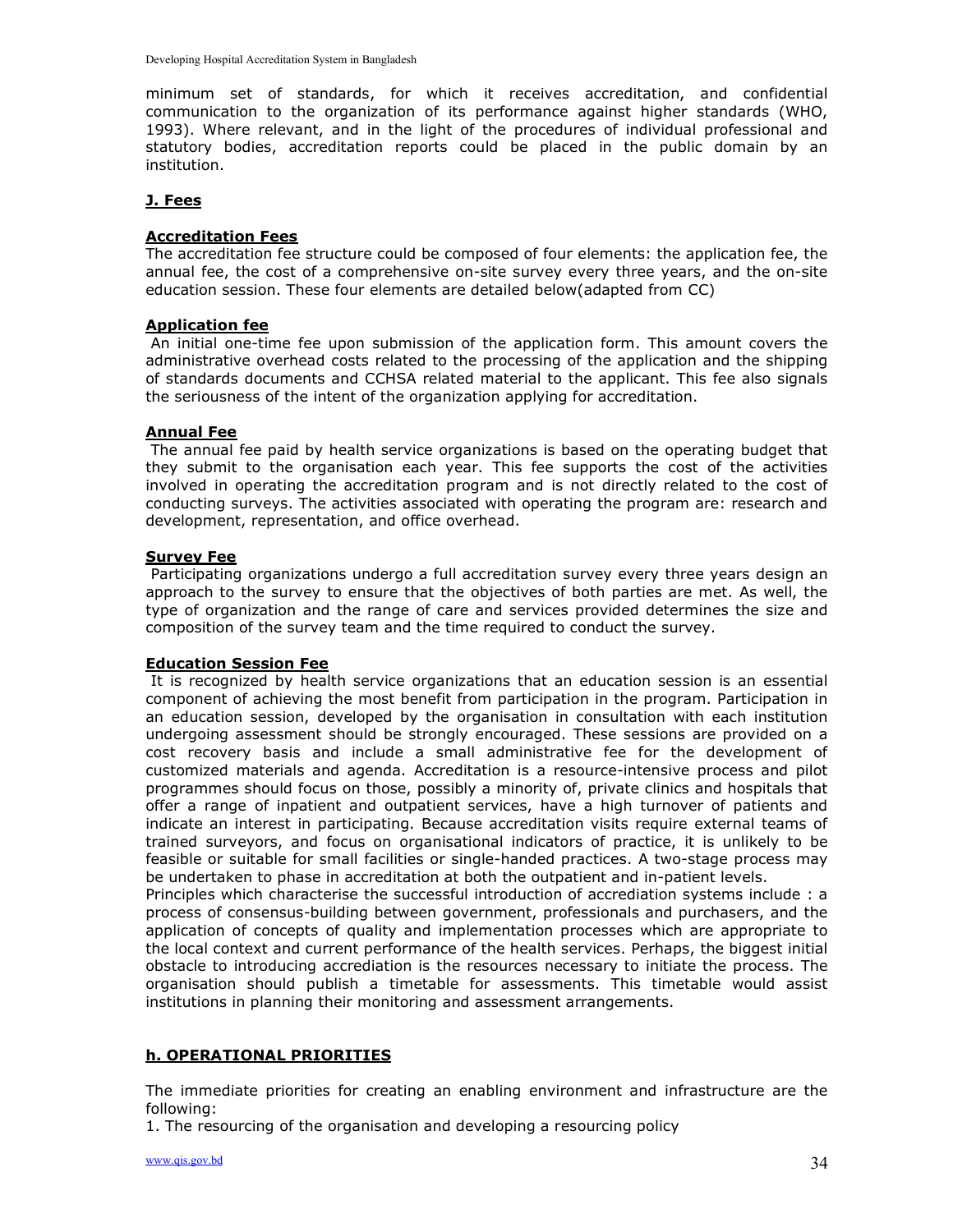2. Analyzing cost implications and developing budgets and projections including strategies to obtain the necessary resources

3. Facilitating the development of a legislative framework for the provision of quality care The company's Memorandum and Articles of Association will be finalized.

- 4. The company's first governing board to be established
- 5. The first board would appoint the first chief executive after advertisement of the position.
- 6. The agency will have as one if its first tasks the negotiation of service level agreements.
- 7. Piloting projects

8. Create and implement a multi-year plan.

9. Implementation to be phased after prioritization

10. Establishing operational goals and targets within clear time frames

11. Clarifying roles for stakeholders that are appropriate and the context in which these functions

are to be performed

12. Establish a National Institute for training and national standards bodies;

#### i. RESEARCH AND DISSEMINATION

Research would be an essential activity in order to ensure credibility of the assessment process and to keep abreast to the changes in the regional and international health, technology and quality scenario. The dissemination of issues regarding accreditation would play a vital role in the development of quality consciousness in the health care system of the country.

#### **Objectives**

• Develop and refine methods of assessment including scientific, economic and social tools

• Develop and refine tools of assessment.

• Detect changes in medical practice, consumer perceptions, and give renewed direction to the assessment process

• Conduct comprehensive assessments of medical technologies considering their scientific, economic, social, ethical and legal implications and to perform evaluations at the request of providers and third parties

• Surveillance of use of drugs, devices and medical interventions

Develop an agenda of problem-oriented research topic alternatives on which the members could vote and prioritize. This should lead to a comprehensive researh agenda. Advisory councils/ Research committee- may be set up for research into priority areas, with representation of the specialists associations, may be set up for on-going research responsive to needs. Working in partnership with a range of research agencies and institutions.

#### Dissemination Objectives

• To provide, in explicit public format, information on the quality assurance program, standards, their development etc.

• Creating a reliable database on identified quality issues to facilitate interventions • To enable staff, members and trainees to have access to all sources of published information on quality to support their learning, teaching and research activities, using a range of means including access arrangements with other institutions, electronic access, and any other appropriate means.

• To encourage the development and use of more extensive resource-based learning.

- Production of high quality publications on identified issues.
- Develop book and journal stock in quality and areas of particular need

• Develop electronic resources in order to extend range and coverage by providing a high quality and fast network infrastructure

• Provision of access to electronic resources in the form of bibliographic, numerical, scientific and full text databases, either locally or remotely located. The active management of the collections (acquisition, withdrawal, stocktaking and optimal deployment), by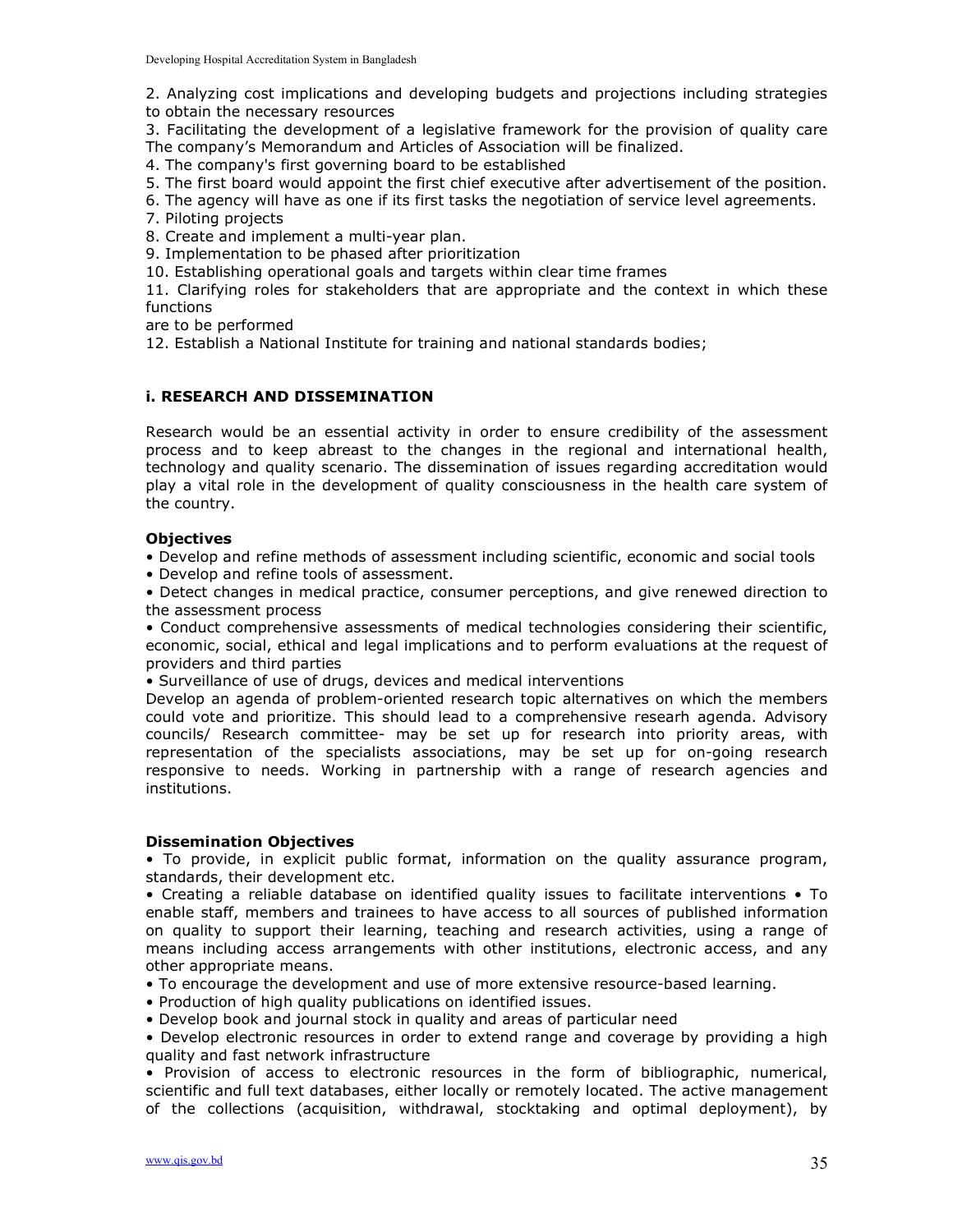Information Services and academic staff in partnership, to ensure that the resources are relevant and appropriate to the training and research programme.

#### Web Site

Responsibility for maintaining and developing the hardware and software environment of the web site lies with Information Services, who also train departmental contributors. Departments are responsible for maintaining their own entries. The immediate priorities are to have a wide base of contributors while maintaining and improving the quality and currency of the information content, to encourage use of the web as a platform for innovative learning and teaching applications, and to develop the web site as a powerful external marketing tool for the courses, research activity of the organisation.

#### Publications

To develop comprehensive audio-visual media and communication materials for the support of all educational, meeting and conference activities, and training in they're effective use.

• Accreditation manual and survey protocols for all programs recognized and notification of revisions;

- Self assessment manuals and workbooks
- Listings of accredited providers, including accreditation status and survey due date;
- Immediate notification of serious situations that may jeopardize patient safety identified upon survey;
- Notification of organizations placed in conditional, preliminary accreditation, or nonaccreditation status, including follow up plan of correction;
- Educational opportunities, staff and/or provider briefings;
- Input into standards development process and representation on the organisation's Task Forces or work groups as available;

• Active information-sharing practices that can include survey findings, complaint tracking and so forth.

• Serious complaints or sentinel event information

#### j. MONITORING AND EVALUATION

Assessment and review of performance is essential, because knowledge of performance stimulates improvement. Monitoring and evaluation of institution's efforts to integrate quality systems will be monitored by monitoring teams. There could be a minimum necessary MIS which could guide the process. It would involve selection of key indicators and also submission of the involved health care providers of minimum essential information to the organisation on a periodic basis.

#### **Objectives**

• Oversee implementation of quality systems

• Monitor the quality of accredited organizations through the prioritization and investigation of complaints received from various sources, reports of sentinel events, and

out of compliance notifications

Regional monitoring team will oversee quality systems implementation in hospitals. Whilst the institutions will assess their own performance, the regional team monitors performance over time

and therefore can compare institutions, rank them and give feedback at the regional forum.

Monitoring should be carried out using a comprehensive checklist.

The regional monitoring team will provide supportive supervision by:

- Frequent monitoring of institutions
- Assisting in problem identification, analysis and solution
- Advising on implementation strategies,
- Responding to new problems

• Encouraging high performance by comparing institutions and promoting best practice. Members of the regional monitoring team should be trained as QA facilitators. Members of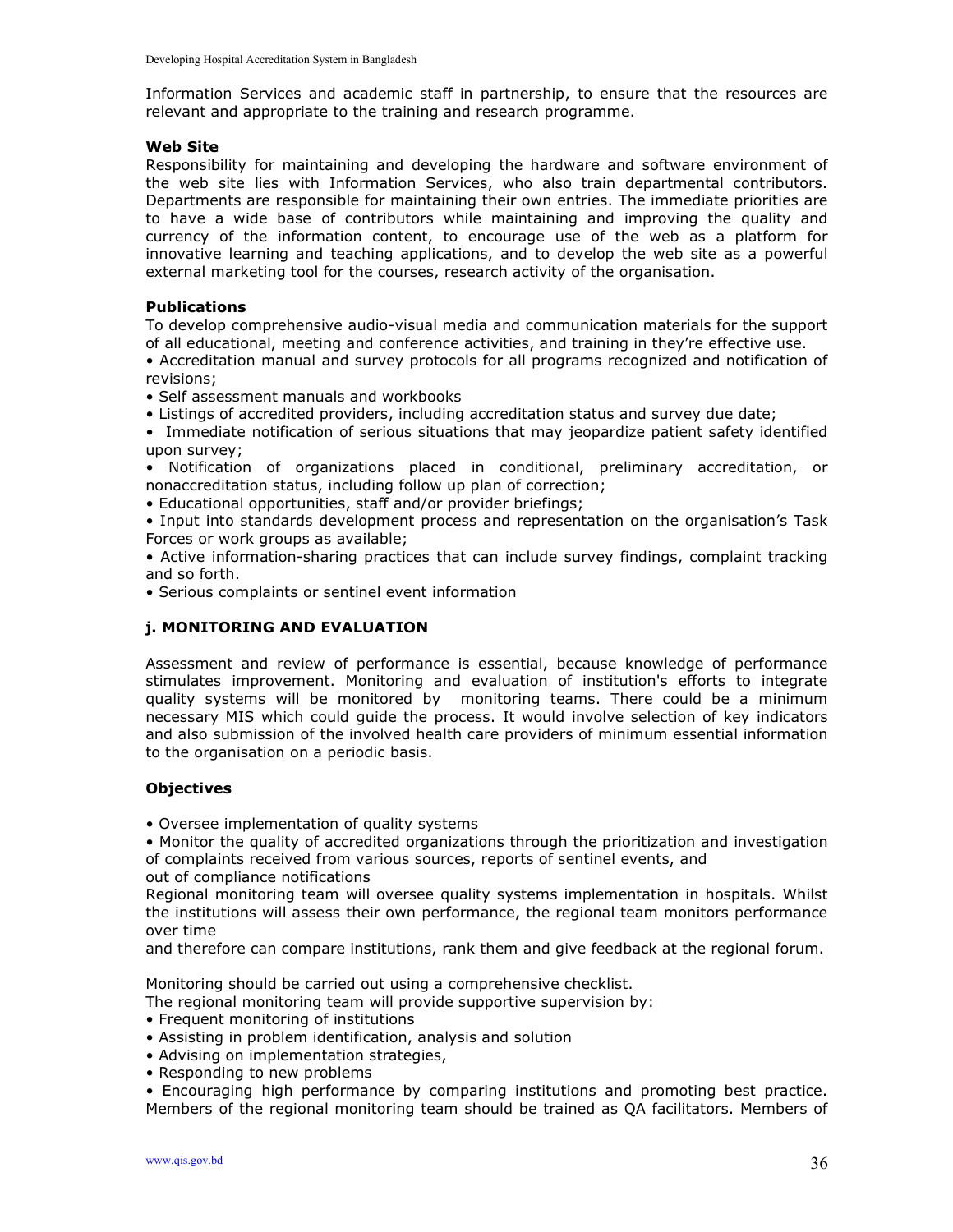the team should be drawn from the regional levels so that there are resource people available in the districts.

Key performance indicators which will be submitted by the accredited hospital on a periodic basis will be a mandatory requirement to renew accreditation. This will:

• Confirm that institutions' internal quality assurance procedures are working effectively.

• Focus on those issues necessary for the funding bodies to secure their responsibilities for public accountability and public information.

#### k. MANAGEMENT INFORMATION SYSTEMS

A comprehensive MIS for the storage and retrieval of descriptive and evaluative data and information flowing from participating institutions is useful and is a priority. The MIS could also pull together the fragmented and duplicated health related data collection activities currently practiced. MIS for

- Documentation and information systems
- Drug information system for doctors
- Newsletters, journal publications, conferences organize regular for quality
- Information skills training to staff
- Organizing seminars and conferences.

#### Performance Indicators

A set of minimum indicators of the achievement of the goals of the organisation should be defined to ensure a standardization and uniform analysis of data collected by an MIS.

#### Influencing Public Policies

• Carrying out policy research and analysis on issues identified for influencing, which have a major bearing, positive or negative, on quality, rationality and accountability in health care.

- Networking, coalition building
- Capacity building
- Information dissemination

#### l. Funding:

Stable financial resources are critical to the existence of the body and for the proper functioning

of the body. Therefore it is important that the organization operates programs with sustainability

in mind. Initial funding for the organization could come from grants.

Ongoing financial support could include

 Survey fees for assessment paid by participating providers. The advantage of this option is that it would capitalize on the private sector initiative and interest. Disadvantages of this option include potential problems with funding.

 Possible public funding: A combination of private and public sector involvement could be essential for any system of accreditation of hospitals.

 Membership fees: Contributions from medical associations, member pharmaceutical companies, leading corporate hospitals? Such contributions raise important questions about the influence that such bodies may have on the accreditation process.

 Third party payers: In the near future, third party payers would be interested in paying for relevant information. Also, if the accreditation system proves itself to be credible and reliable, insurance companies may use accreditation as tool to decide which health care organizations to reimburse. Therefore it could be a priority that such information that could inform these also should be available and its quality should be ensured.

Grants from various bilateral / multilateral funding agencies, state governments, philanthropic organizations, corporate sponsorships etc.

I Other options could include Public share holding, alliance with international quality organizations, and income generating activities.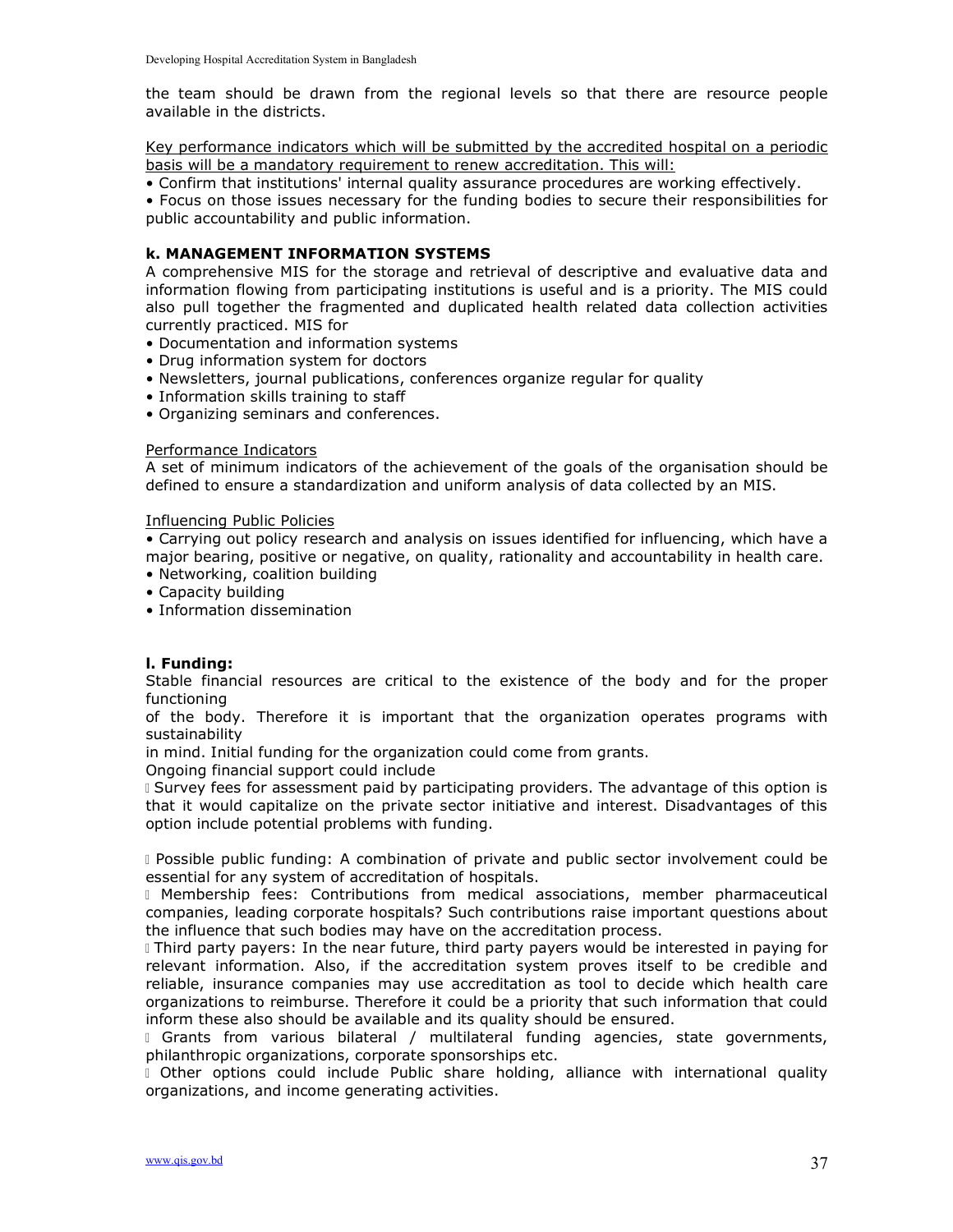# Section- Seven

#### SCOPE AND LIMITATIONS

This document is not a blueprint for establishing organizations for accreditation at the national level since this document provides a framework and suggests options for establishing them. Some major aspects that need to be understood are that this concept is new in Bangladesh due to the elements of no legislative support, involvement of stakeholders, voluntarism and absence of such an organization in the country.. Various factors affecting the functioning of an accreditation system, such as the group dynamics among the stakeholders as well as the existing social, political and economic ground realities need to be taken into account while implementing it. Much would depend on the involvement and initiative of the stakeholders. The accreditation system itself should be an outcome of discussions and debates on issues of concern among all the stakeholders. Collaboration, transparency between related parties and open communication are the hallmarks of the system whose framework we are proposing. Only then would it be meaningful and viable.

This document is an attempt to lay down principles and guidelines for implementing the formation of an accrediting body that is credible, and transparent. The policies and processes related to the development of a credible, effective and transparent system of accreditation has been discussed in the various sections of the document. Within this framework, the group has sought to identify critical areas of weakness. Options have been proposed that would best serve the needs of implementing quality systems keeping in mind the nuances of the health care system in our country. Further there is no time frame suggested since it would be based on the initiative and support the panel receives from various quarters. It should be noted also that this document provides only the organisational and policy options and broad framework for implementing accrediting systems. This is not attempting to provide a complete framework required in implementing a quality program.

Strong leadership and clear aims for improvement are the need of the hour. Commitment by the MOHFW will provide important national leadership in coordinating and focusing ongoing safety and quality enhancement efforts so that all of us receive the highest quality health care achievable. A commitment to quality enhancement throughout the whole of the health care system involving all professional and service groups is essential to ensure that high quality in health care is achieved, while minimizing the inherent risks associated with modern health care delivery.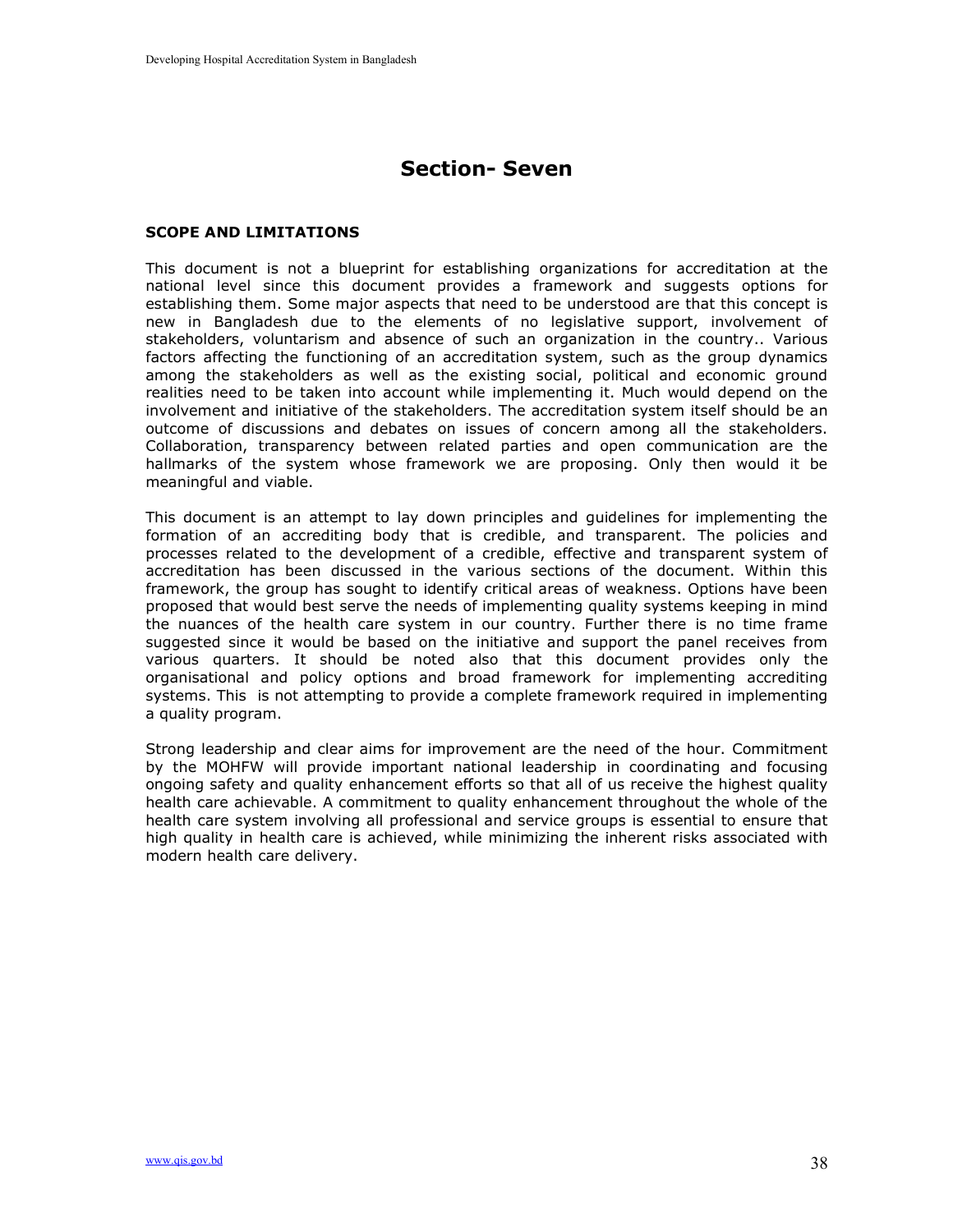# Section-Eight

### Immediate action & Recommendation

**Implementing hospital accreditation** The following steps are suggested further :

1. Orientation of national authorities within the Ministry of Health & Family welfare and other stockholders on concept, methodology, benefits and expected outcomes of Accreditation

2. Launching of the accreditation process by establishing an National Accreditation Council (NAC) by the Ministry of Health & Family welfare.

3. Presentation of the accreditation draft policy to the national accreditation committee 4. Contact with the country leadership by the national accreditation committee.

5. Review and adaptation of the WHO manual by the national accreditation committee.

6. First national seminar on hospital accreditation, "Validation of standards and evidence of performance (qualitative indicators)".

7. Selection of public and private, large and small hospitals as pilots.

9. National seminar on hospital accreditation, "Presentation of the accreditation process in pilot hospitals"

10. Establishment of a permanent multi-institutional national commission/council representing health care providers, independent or semi government organization, universities, insurance companies and/or community representatives.

11. Initial formal surveyor training.

#### RECOMMENDATIONS

1. Conduct an intensive programme awareness-raising campaign, including capacity building, dissemination of concepts and seeking commitment, to promote accreditation of health care delivery services.

2. Exert all possible effort to include accreditation in strategic national health plans.

3. Issue regulations necessary to ensure credibility of the national accreditation programme.

4. Determine the requirements for financing and sustainability of the national accreditation programme and identify necessary financial resources and potential funding sources.

5. Develop national expertise in quality improvement and accreditation.

6. Organize an expert group meeting to address: surveyor training package; awareness package; and development of the manual.

7. Facilitate exchange of information on country initiatives and progress in accreditation programmes among countries of the Region.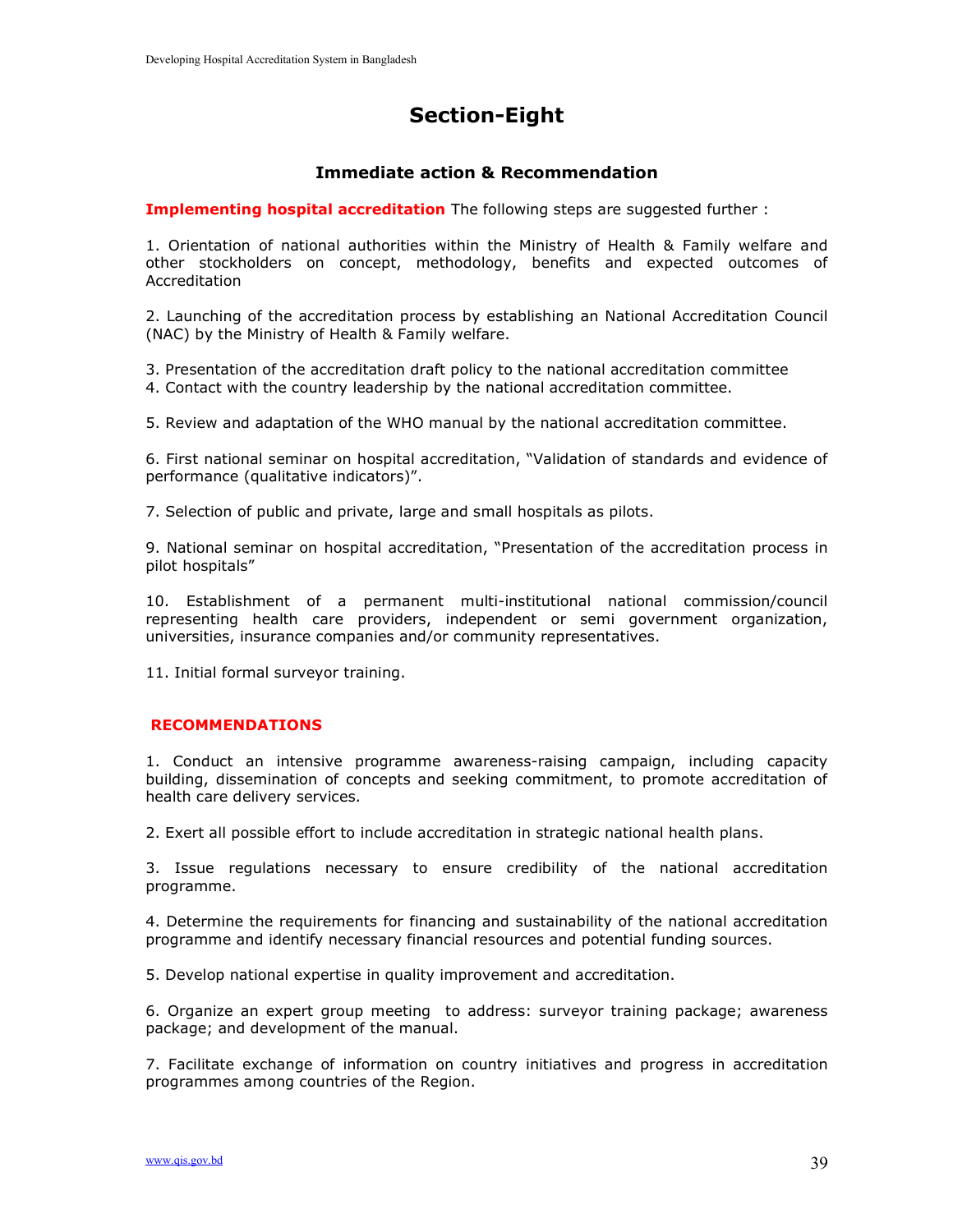# Section-Nine

# Proposed Action Plan for Hospital Accreditation

### Step -1

- Review the existing hospital Accreditation system in different countries of the world with an aim to formulate draft proposal for the implementation of Hospital Accreditation system in Bangladesh
- Holding workshop with different stakeholder to seek opinion
- Development of proposal on Hospital Accreditation with the incorporation of different stake holder's voice / opinion.
- Sharing the proposal with the professional organization like BMA, Nursing association etc and finalization
- Sending complete proposal to the MOHFW for approval.

#### Step-2

• Developing of policies, procedure and rules by the MOHFW on the basis of proposed proposal

#### Step-3

- Setting up the formal structure to advise and manage the Accreditation programme
- The structure may be developed by the multidisciplinary representation. The following bodies may be involved.
- One representative each from hospital owner's associations;
- One Representative from Diagnostic Owner Association
- One representative from BMA
- One representative from BPMPA
- One representative from BMDC
- One Representative BMRC
- One representative each from two specialists associations;
- One representative from a consultant' s association;
- One representative from the nurses association;
- One representative each from two consumer's associations;
- One representative each from two NGOs;
- One representative from the MOHFW

#### Step-4

**• Formation of National Accreditation Council** 

#### Step-5

- Developing and Testing Standards and Designing the survey process.
- Draft performance standards for hospitals are to be developed by the working group. The draft standard is to be send to all hospitals as well as key stakeholder association for comments and feedback. The final standards may be
- Admission and Assessment
- Laboratory Services
- Radiology Services
- Pharmaceutical Services
- Patient care
- Patient rights
- Continuity of care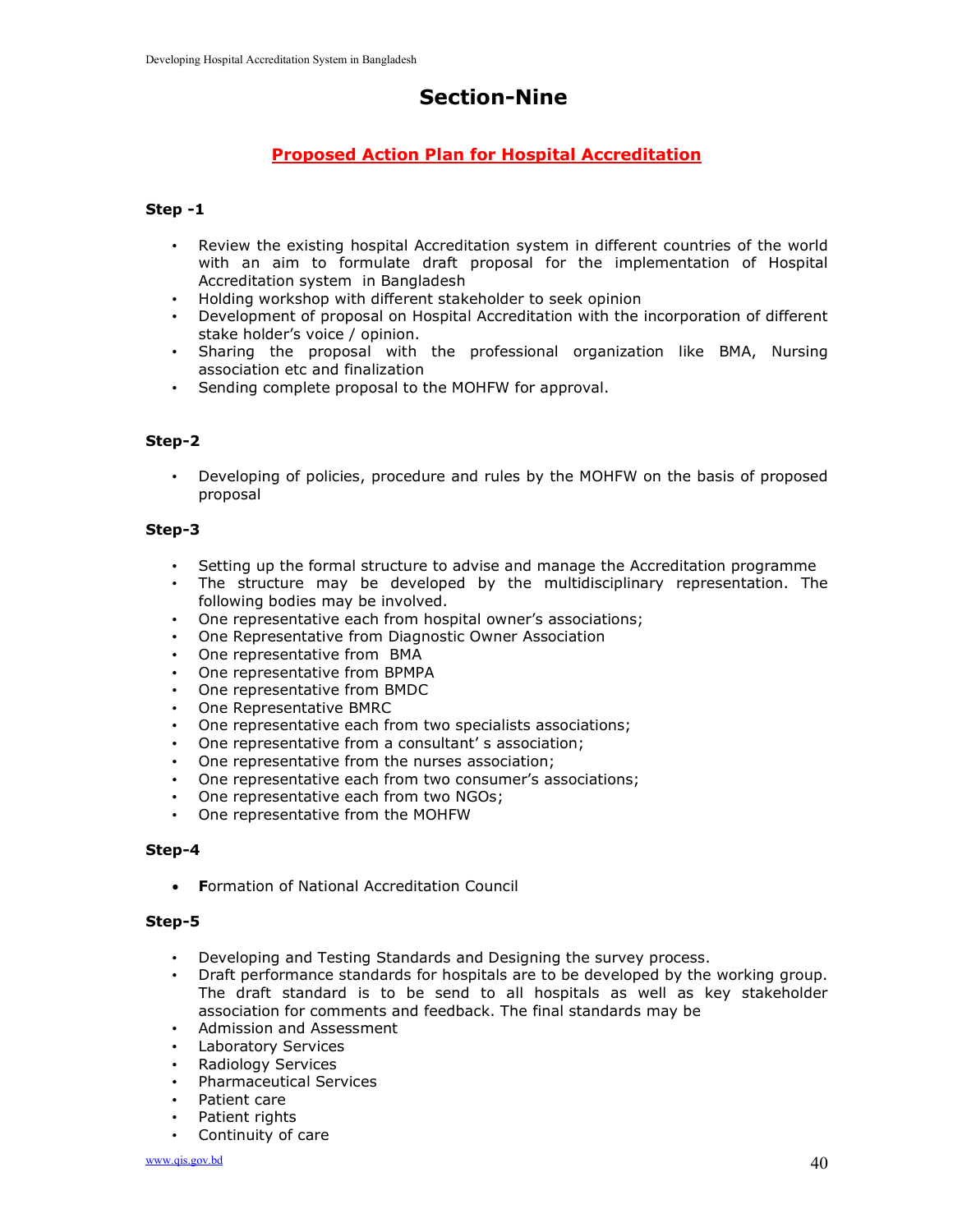Developing Hospital Accreditation System in Bangladesh

- Infection control
- Leadership
- Quality Assurance
- Management of information
- Human resource.
- Management of the environment of care
- Step-6
- Formation of Surveyors by recruiting and training.
- •
- Step-7
- Consultative survey
- • Step-8
- Developing the accreditation database format.
- • Step-9
- Conducting full accreditation survey
- The accreditation survey will cover 13 functional areas ( Proposed)

#### Different activities needed to complete for a hospital to be accredited

Accredit survey Internet survey Whole system QA Indicator Monitoring Strategic plan, QA, CQI implementation Risk Management, Work simplification Team Building, Training SWOT, Customer Need Analysis Quality Structure Building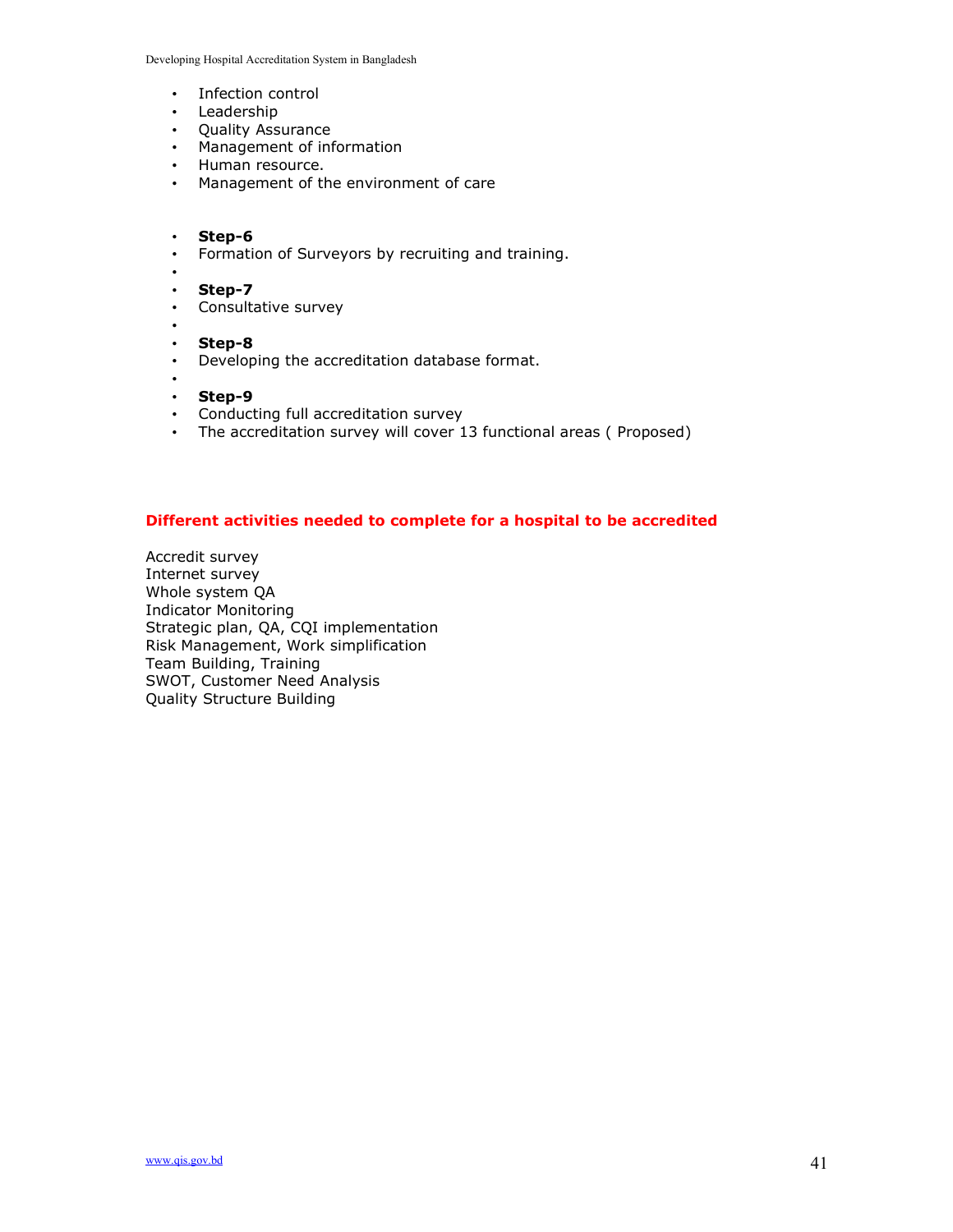# Section-Ten

# Annex=1

### Workshop overview of developing Hospital Accreditation plan

|  |  | Total number of planned workshop:   | 06. |
|--|--|-------------------------------------|-----|
|  |  | Total number of workshop conducted: | 06. |

Duration of each workshop: 02 days

#### Venue of the workshop:

Dhaka divisional workshop: DGHS conference room Khulna workshop: Khulna Medical College Rajshahi workshop: Rajshahi Medical College Hospital Barisal: Barisal Medical College. Chittagong: Chittagong Medical College Hospital Sylhet : Sylhet MAG Osmani Medical College

Participant : Different categories of doctors from Medical colleges, Hospitals, District hospital, UHC and DGHS

#### Workshop activities:

A programme schedule has been designed with registration at the beginning and followed the workshop schedule (Annexure-2 may be seen).

Sessions were divided into 4 in number - Opening, Technical, Plenary and Closing.

**Opening session** was designed with Principal / Director of Host Medical College Hospital as the chairperson , Director Hospitals & Clinics, DGHS, as a chief guest and Dr. S.A.J. Md.Musa DPM ( Training), Hospital Services, DGHS as the facilitator. After recitation from Holy Qur'an, participants were invited for self-introduction. Facilitator introduced the workshop outlining its objectives, programme schedule and norms to be followed. Finally the chairperson closed the session with words of welcome to the guest resource persons and attending participants.

Technical Session, was designed with Principal, Host Medical College as Chairperson at session. Dr. SAJM Musa, DPM ( training), DGHS and Dr. Md. Aminul Hasan, DPM, Hospital Services, DGHS alternatively worked as Facilitator at sessions. The topics covered in the technical session were as follows:

1<sup>st</sup> day: The Medical Practice and Private Clinics and laboratories ordinance 1982, Concept of Accreditation

2<sup>nd</sup> day: Accreditation in other countries, Accreditation Process & Model in different countries, Action plan of Hospital Accreditation, Chronology of Milestone.

Finally participants exercised in 4 groups each on one of theses priority issues ( A,B,C,D) identified as above towards formulation of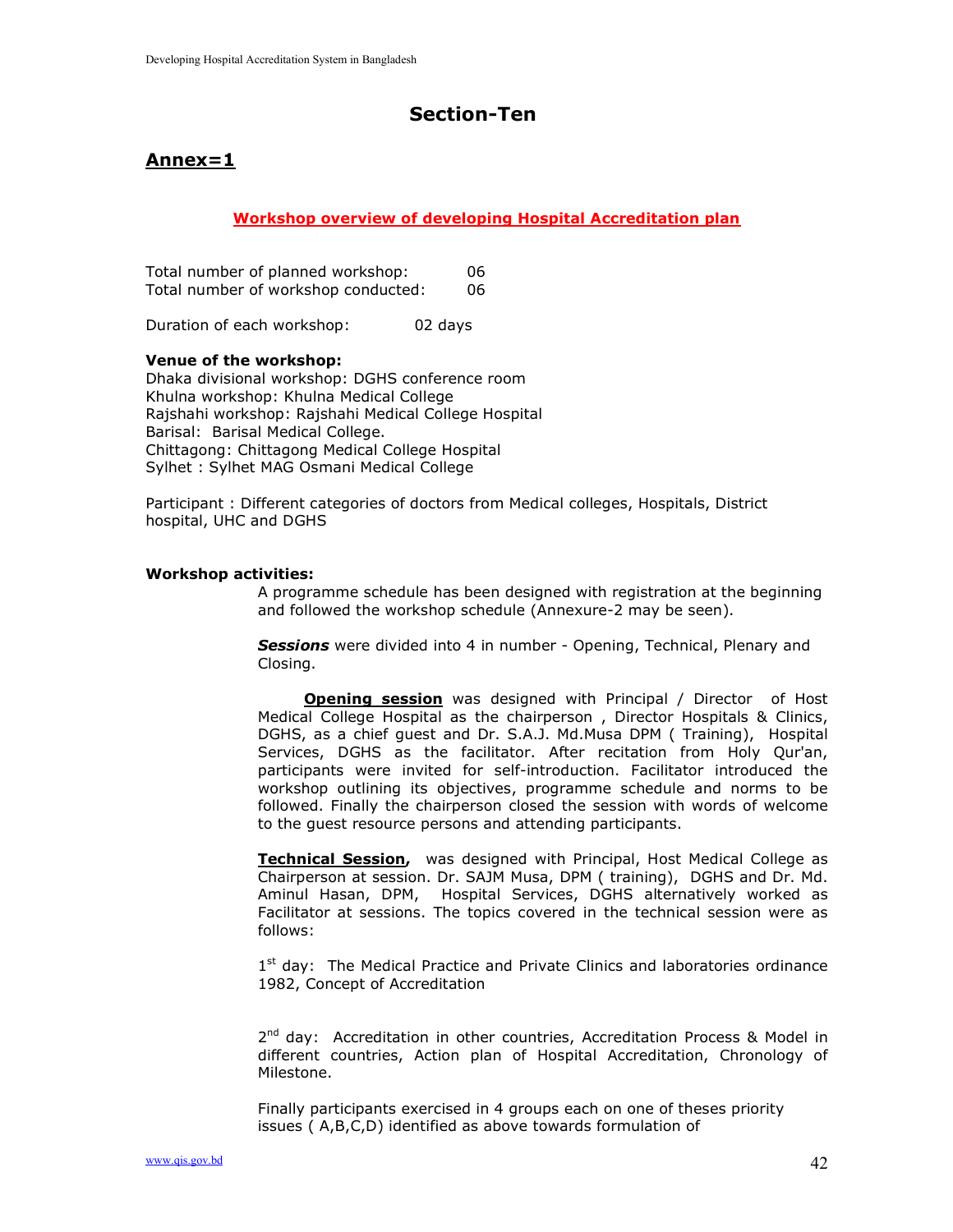recommendation and the process was assisted by the resource person, DGHS and Group leaders. Reading the supplied material , discussion and group works held to maximize the participants involvement. The sessions were full of brain storming discussions.

Each group was given a topic to discuss with ultimate goal to formulate recommendations. The recommendations were really excellent in terms of reality and practicability which were further improved through the comments and suggestions put in the open discussion sessions.

#### Plenary session:

Plenary session was designed with Line Director, IHSM, DGHS as the chairperson, Dr. SAJ.M. Musa DPM ( Training) DGHS, was the facilitator. Their sincere efforts was a driven force to energize all concerned. Group Leaders presented recommendation on respective topic and invited the plenary for open discussion.. Presentations were made using audio visual media. Each of the presentation were followed by such discussion and received resourceful inputs from the learned audiences. Thus the recommendation on each of the priority issues were finalized.

#### Closing session:

Closing session was designed with Director (Health) of the Division as the Chairperson and Workshop Coordinator as the Facilitator. In this session chairperson invited for participants words and in response representatives of participants expressed their observations with their gratitude for arranging such workshop and also provided valuable suggestion for further improvement.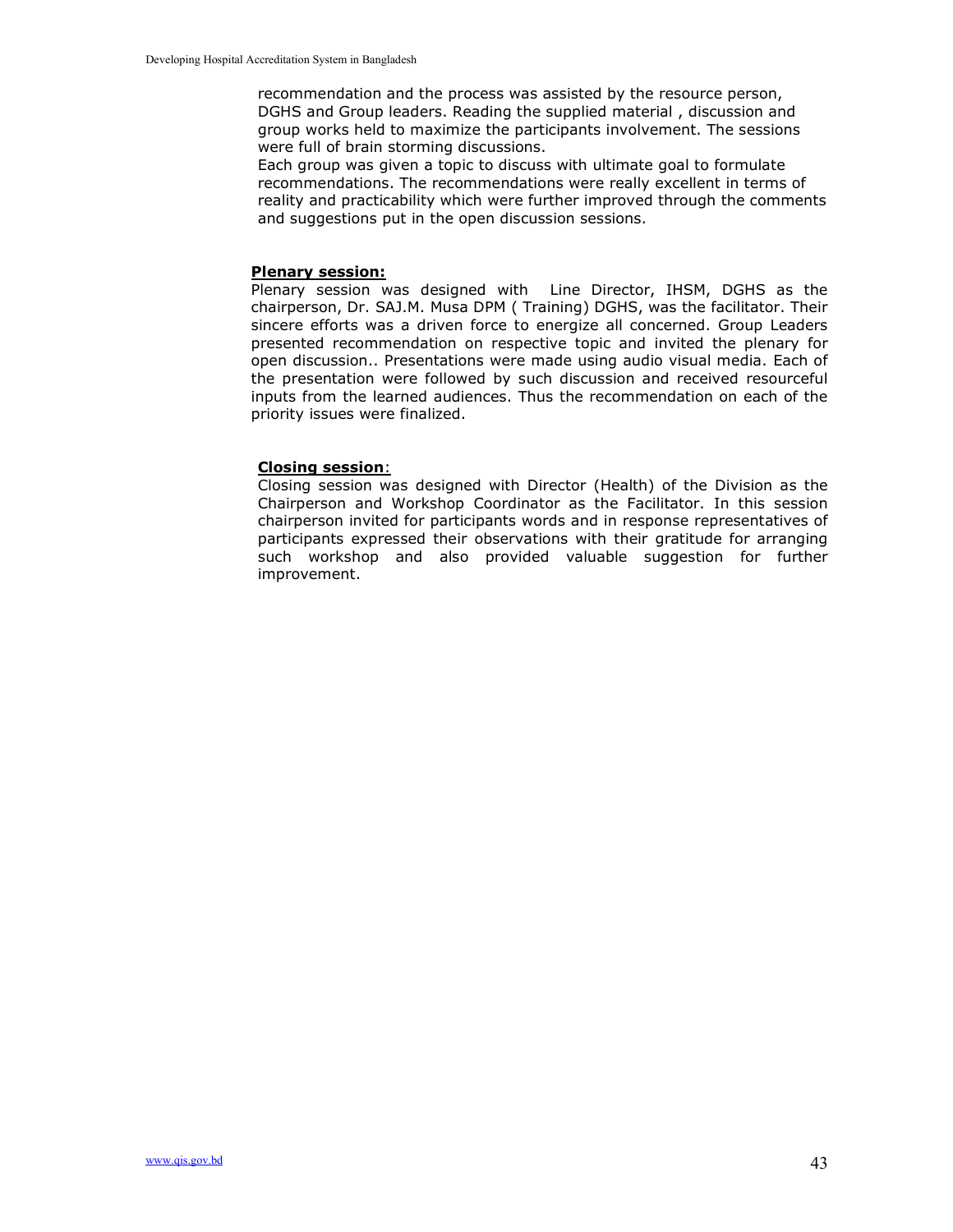# Annexure 2

#### REVIEWS OF OTHER COUNTRY EXPERIENCES

#### UNITED STATES OF AMERICA

### 1. Joint Commission on Accreditation of Healthcare Organizations (JCAHO)

Mission: To continuously improve safety and quality of care provided to the public through the provision of health care accreditation and related services that support performance improvement in health care organizations.

Short history: Developed from the end result system of hospital standardization" in 1910. The JCAHO is the first institution created to evaluate hospitals and the largest one. It was created in 1951 as Joint Commission on Accreditation of Hospitals and later renamed as Joint Commission on Accreditation of Healthcare Organizations (JCAHO). Its accreditation work continued the activity of the American College of Surgeons that started in 1919 called the Hospital Standardization Programme.

#### Type of provider / service targeted

Health Care Networks Hospitals Long Term Care Facilities Behavioral Health Care and Related Services Home Care Agencies Ambulatory Care Facilities Clinical and Pathology Laboratories

#### Nature of accreditation: Voluntary,

**Type of organization**: nationally recognized non-profit accrediting organization Method of setting standards: In consultation with health care experts, providers, measurement experts, purchasers and consumers. Updated every two years.

Type of standards: In February 1997, the Joint Commission launched ORYX: The Next Evolution In Accreditation to integrate the use of outcomes and other performance measures into the accreditation process.

#### Method of assessment:

1. Hospital to request a survey application

2. After return of the application, the hospital receives a complimentary copy of Comprehensive Accreditation Manual for Hospitals (CAMH).

3. Initial survey: four-month track record of compliance with JC standards.

4. Surveyors evaluate compliance with each of the standards using a five-point scoring scale. scores are first summarized into performance areas by applying aggregation rules. These rules are formulas that consolidate the scores for a group of related standards into a single performance area score.

5. If interested in practicing continuous accreditation: perform ongoing self-assessments Compliance:

1. To validate compliance with the standards on an ongoing basis, unannounced surveys of 5% of accredited hospitals (chosen randomly).

2. At the Triennial surveys, surveyors look for a 12-month track record of compliance.

Functioning of the body: Governed by a 28-member board of commissioners, more than 200 professional organizations are involved in the Liaison Network.

Membership of the body: Includes nurses, physicians, consumers, medical directors, administrators, providers, employers and labor representatives, health plan leaders, quality experts, ethicists, health insurance administrators, educators.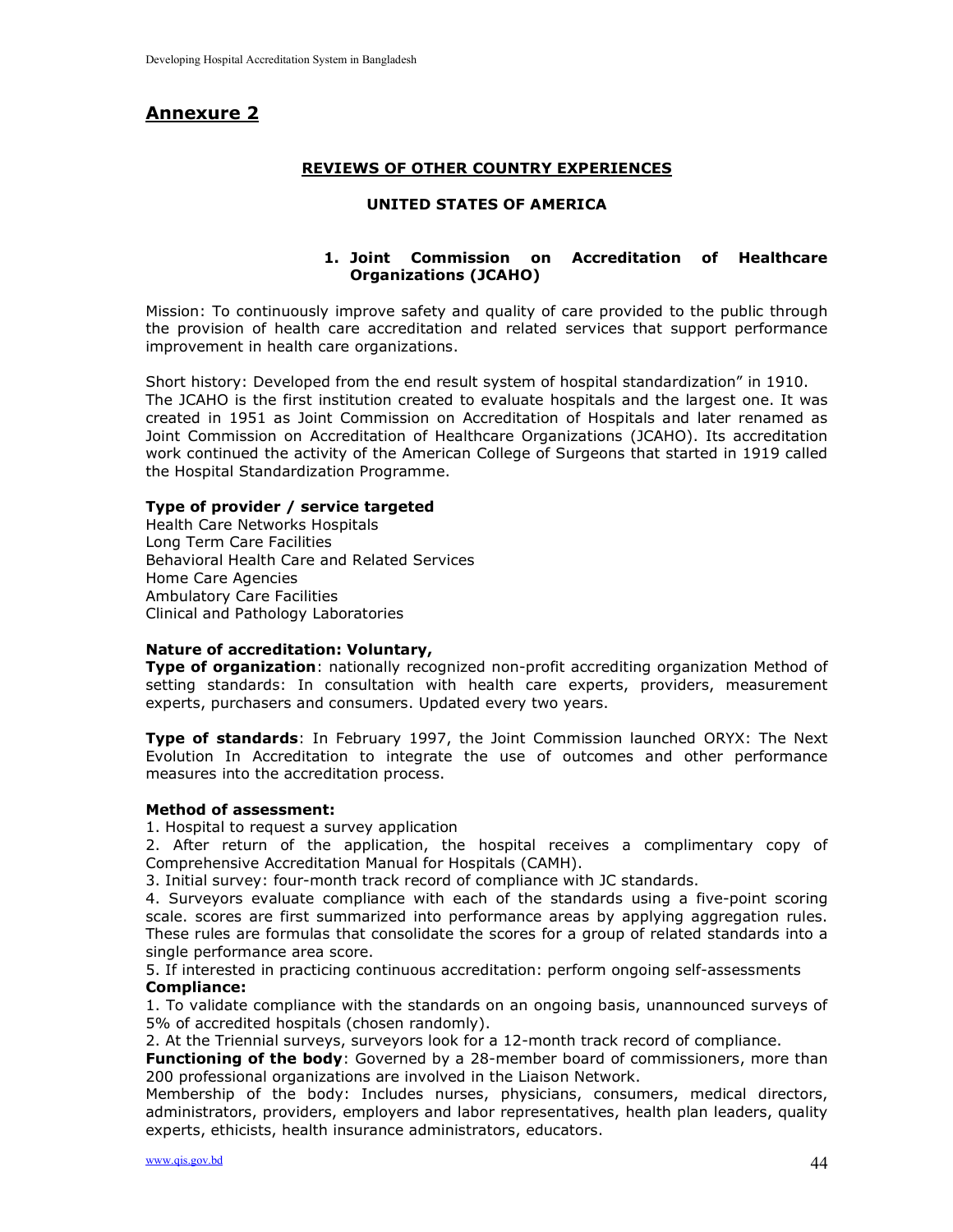#### Policy/ legislative support:

1. To obtain Medicare certification through a process known as "deemed status."

2. Reliance for licensure purposes for hospitals and other types of provider organizations in many states that have adopted statute or regulation to use accreditation by a national recognized and/or state recognized private accrediting organization as demonstrating compliance with licensure requirements.

3. In addition, the Joint Commission also monitors and, when appropriate, seeks to influence federal legislative activity through its Washington, D.C. office.

#### Involvement of consumers:

1. Consumers involved in setting of standards.

2. A public information interview (PII), is available to patients and their families, patient

advocates, consumers, organization personnel and others, during each full on-site survey. 3. An organization scheduled for survey is required to post public notices at least 30 days in advance of the scheduled survey. Individuals requesting a PII forward their requests in writing to the Joint Commission. The Joint Commission's survey team conducts the PII, considers the information gathered in the PII along with the team's findings during the survey process in making the accreditation decision.

4. The Joint Commission's toll free complaint hot line, (800) 994-6610, allows patients, their families, caregivers and others to report their concerns regarding quality of care issues at accredited health care organizations. The Office of Quality Monitoring evaluates each complaint relating to quality of care issues addressed by the accreditation standards.

#### Supportive activities

- 1. Sponsors education programs
- 2. provides relevant publications
- 3. offers standards related educational support for the organistions it accredits
- 4. Comprehensive guide on the internet- Quality Check.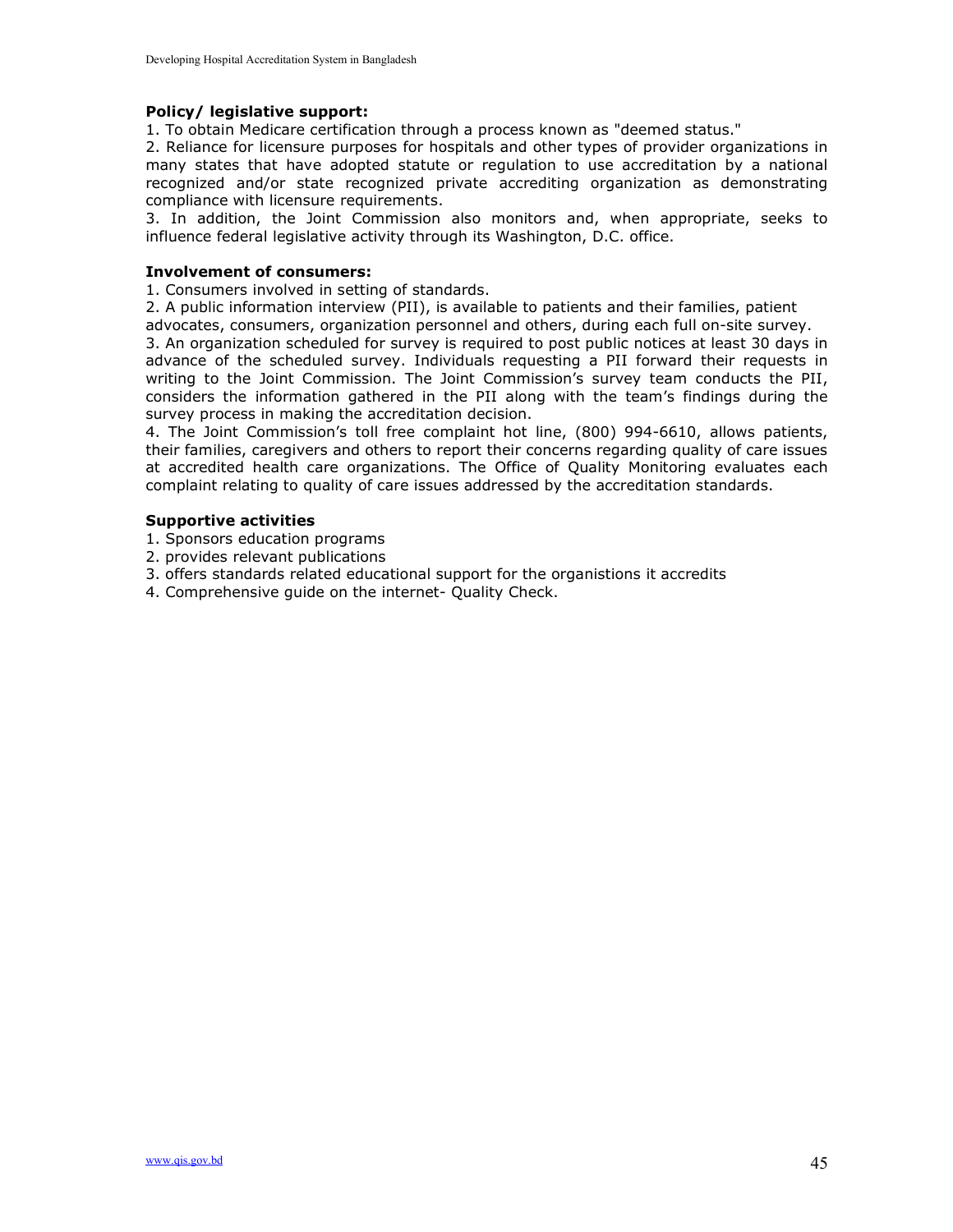### 2. URAC (AMERICAN ACCREDITATION HEALTHCARE COMMISSION)

**Mission:** Central mission is to promote the accountability of health care organizations, especially organizations that provide managed care services.

Type of provider / service targeted

The entire spectrum of managed care services

- 1. HMOs
- 2. PPOs,
- 3. case management organizations,
- 4. workers' compensation managed care

#### Nature of accreditation: Voluntary

Type of organization: Nationally recognized, Non profit charitable organization. Method of setting standards: Member organizations of URAC, and experts from across the country debate and discuss what standards are appropriate for a particular aspect of managed care. The standards development process is very inclusive and broad-based.

#### Method of assessment:

URAC offers ten different accreditation programs for managed care organizations, each focusing on a different aspect of managed care.

1. Submit documentation of compliance with each standard.

2. This documentation is then reviewed by a member of urac accreditation staff, who works with the applicant to resolve any issues that have been identified.

3. Urac staff then visit the applicant to ensure that its operations are consistent with the documentation submitted.

4. Finally, the application is reviewed by the accreditation committee and the executive committee, which are composed of representatives of urac's member organizations.

Compliance: Accreditation status may be rescinded if an accredited company is unable to comply with URAC Standards.

**Functioning of the body:** Include representation from the range of health care stakeholders: employers, consumers, providers, regulators, and health care organizations.

#### Membership of the body: URAC membership includes a balance of organizations

representing providers, regulators, business, consumers, and the managed care industry and the worker's compensation

Selection of assessors: The Accreditation Committee consists of representatives from URAC member organizations and industry experts.

#### Marketing:

1. Encourage accredited companies to use the appropriate URAC accreditation logos on their printed materials,

2. Communicate their accreditation status to member/patients, employers, purchasers, providers, and anyone else who deals with the company Length of programme: 2 years accreditation Policy/ legislative support: regulators in over half of the states recognize the URAC's accreditation, purchasers and consumers recognize Involvement of consumers:

1. URAC standards are widely circulated for public comment and beta-tested before they become final.

2. Web site NRCCPH

#### Supportive activities:

1. Research projects to assess and identify new approaches to improve performance measurement in a variety of health care settings.

> 2. Publishing cutting edge books on the health care delivery system.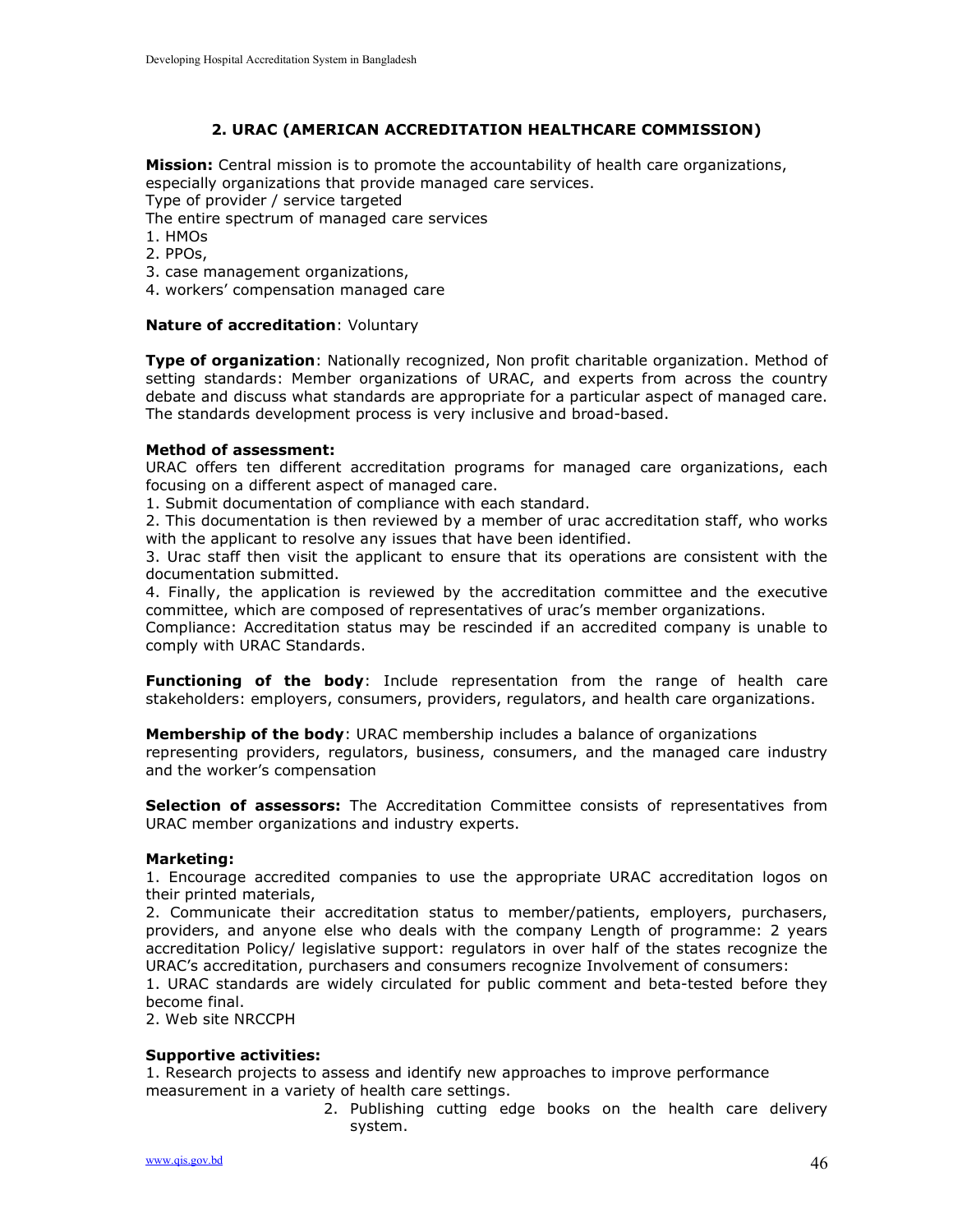#### AUSTRALIA 3. ACHS (AUSTRALIAN COMMISSION ON HEALTHCARE STANDARDS)

Mission: To develop a national system of accreditation for hospitals and continually improve the quality of health care in Australia.

Short history: Established as The Australian Council on Hospital Standards in 1974 by the Australian Medical Association (NSW Branch) and the Australian Hospital Association (Victorian Branch).

Type of provider / service targeted

- Public and private hospitals
- Community health care centres
- Aged care facilities
- Home and community nursing services
- Day procedure facilities
- Aerial medical services
- Ambulance services
- Rehabilitation centres
- Other health care providers

Nature of accreditation: Voluntary and not explicitly linked to third party payment. Type of organization: Independent not-for-profit organization.

Method of setting standards: The ACHS Performance and Outcomes Service (POS) has a primary role of developing objective measures of the management and outcome of patient care in Australia's acute health care organisations. This has been achieved through collaboration with the various Australian Medical Colleges and associations, by developing clinical indicators'.

The ACHS POS has identified three basic requirements when developing clinical indicators:

- 1. That they be relevant to clinical practice
- 2. That the relevant data are available
- 3. That the measure is achievable

The development process which is followed by the POS when developing clinical indicators involves a series of stages.

Type of standards: Clinical indicators are defined as measures of the clinical management and outcome of patient care'. They are not exact standards against which hospitals must measure their clinical performance, but rather are designed as flags which can alert to possible problems or opportunities to improve patient care. They are a measurement tool to assist in assessing whether or not a standard in patient care is being met. Outcomes such as morbidity from particular procedures are measured by some indicators, while others measure processes, such as compliance with criteria for management of a particular condition. The sets of indicators are reviewed annually with the relevant College and additions, deletions or enhancements are made.

#### The ACHS Evaluation and Quality Improvement Program

EQuIP provides a framework for effective delivery of health services. The ACHS Education and Support Service aims to help organisations improve the quality of care they deliver using the ACHS Evaluation and Quality Improvement Program (EQuIP).

Effective use of EQuIP requires the whole organisation to be committed to improving its performance and assists health care organisations to:

- develop strong leadership
- enjoy a culture of continuous quality improvement
- focus on customers
- focus on outcomes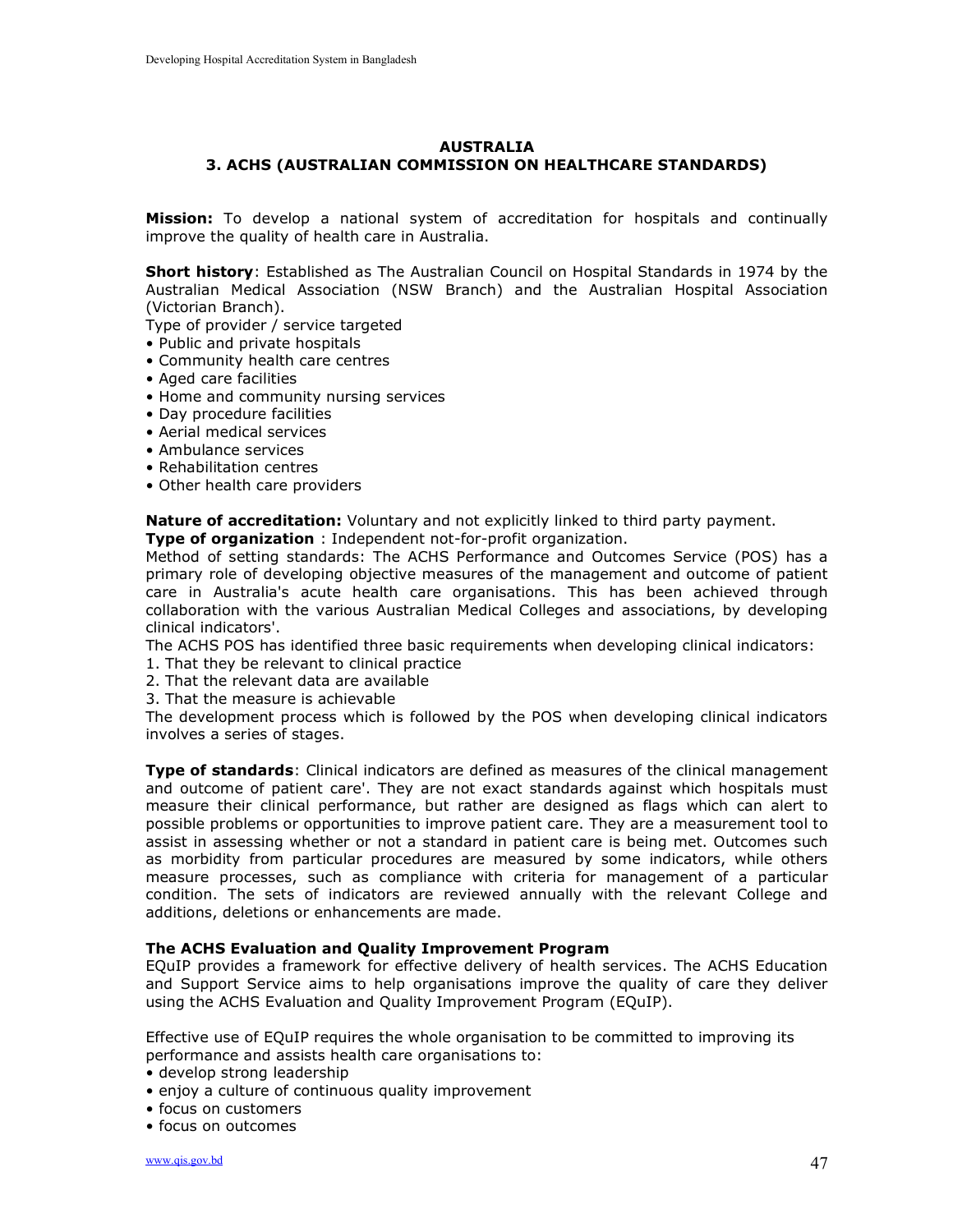- strive to be the best
- improve overall performance

Selection of assessors: Recruited from the senior ranks of the health care industry, most of whom are volunteers. . A rigorous selection process is applied to eligible candidates, (at least five years' recent experience in a health care organization at a senior level). Initial appointments are made for two years after which a review determines reappointment for a further term of four years. Volunteer surveyors make a commitment to ten days of surveying per year.

**Training of assessors:** assessors attend annual update sessions and, for newly appointed surveyors, orientation sessions. Surveyors are required to comply with a Code of Conduct. Performance criteria are monitored regularly and organisations are asked for formal feedback on various aspects of their surveyors.

Involvement of consumers: A cohort of consumer surveyors will be trained in the coming year. Initially the consumer surveyors will take part in the accreditation of mental health organisations.

#### Supportive activities

- 1. Present a national education program
- 2. Advise and consult on health care quality improvement
- 3. Publish books and other resource materials
- 4. Offer library and information services on quality in health care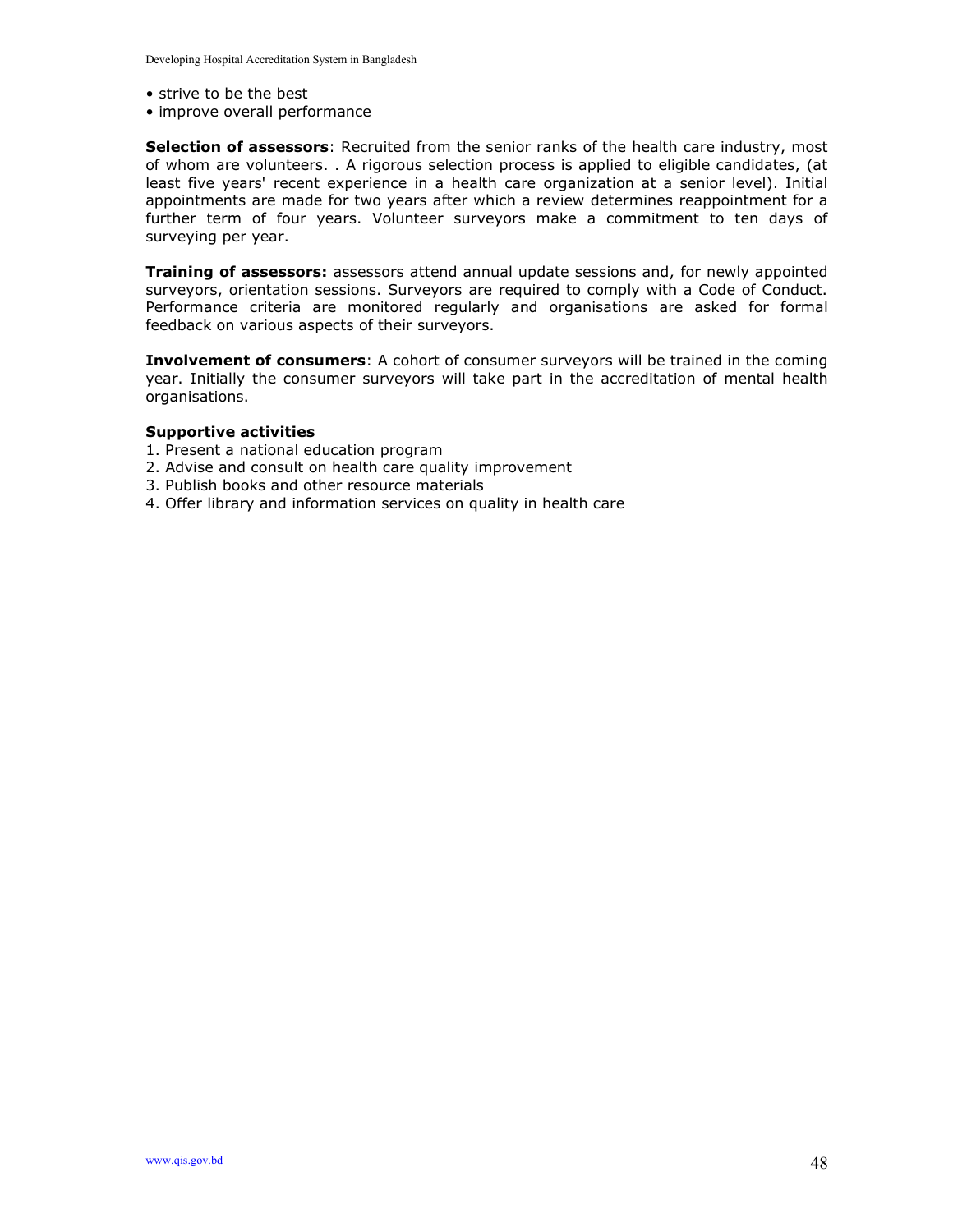### NEW ZEALAND

#### 4. HEALTH ACCREDITATION PROGRAMME FOR NEW ZEALAND (HAPNZ)

**Mission**: Promote, measure and recognize quality and to promote excellence in the health and disability support sector. It provides the framework for establishing and maintaining quality care, services and safety.

Short history: HAPNZ has been developed by Quality Health New Zealand. It's standards incorporate the features of ISO9001 relevant to health and disability services. The Quality Health model has been developed for health services, is written in health and disability terminology, and has over 70 years of practical experience.

#### Type of provider / service targeted

- $\Box$  Hospitals,
- $\Box$  Rest homes.
- $\Box$  Mental health services,
- $\Box$  Community and home care services,
- $\Box$  Hospices,
- $\Box$  Voluntary welfare organisations,
- $\Box$  Primary care services,
- $\Box$  Maori health providers and
- $\Box$  Retirement villages

**Nature of accreditation**: a voluntary program used by providers to guide the complex process of quality improvement;

Type of organization: Independent non-profit incorporated society established by the health sector Method of setting standards: Developed in consultation with providers, consumers, funders, and professional organisations and medical colleges, and thus have credibility with them.

#### Type of standards:

The whole spectrum of client service – Clinical standards, Client rights, Management and clinical systems, and Management leadership.

#### They cover all the dimensions of quality –

Access, Appropriateness, Participation, Effectiveness, Efficiency Safety and Continuity, and incorporate a strong consumer focus.

They meet the requirements of the health and disability sector standards.

A set series of 5 criteria are available for each of the 48 indicators that cover all the domains suggested by the Goodfellow Quality Assurance Unit. Some of these indicators include minimum standards, reflecting legislative requirements and the criteria that are regarded by the practice standards working Party as critical. Other criteria and their standards are goals that give practices a range of ideas about what could be achieved and not necessarily what should or must be achieved.

#### Method of assessment:

The purpose of the Quality Health model is continuous quality improvement, not just compliance with minimum standards. HAPNZ member organisations are guided and supported by Quality Health through a three year cycle comprising of the following elements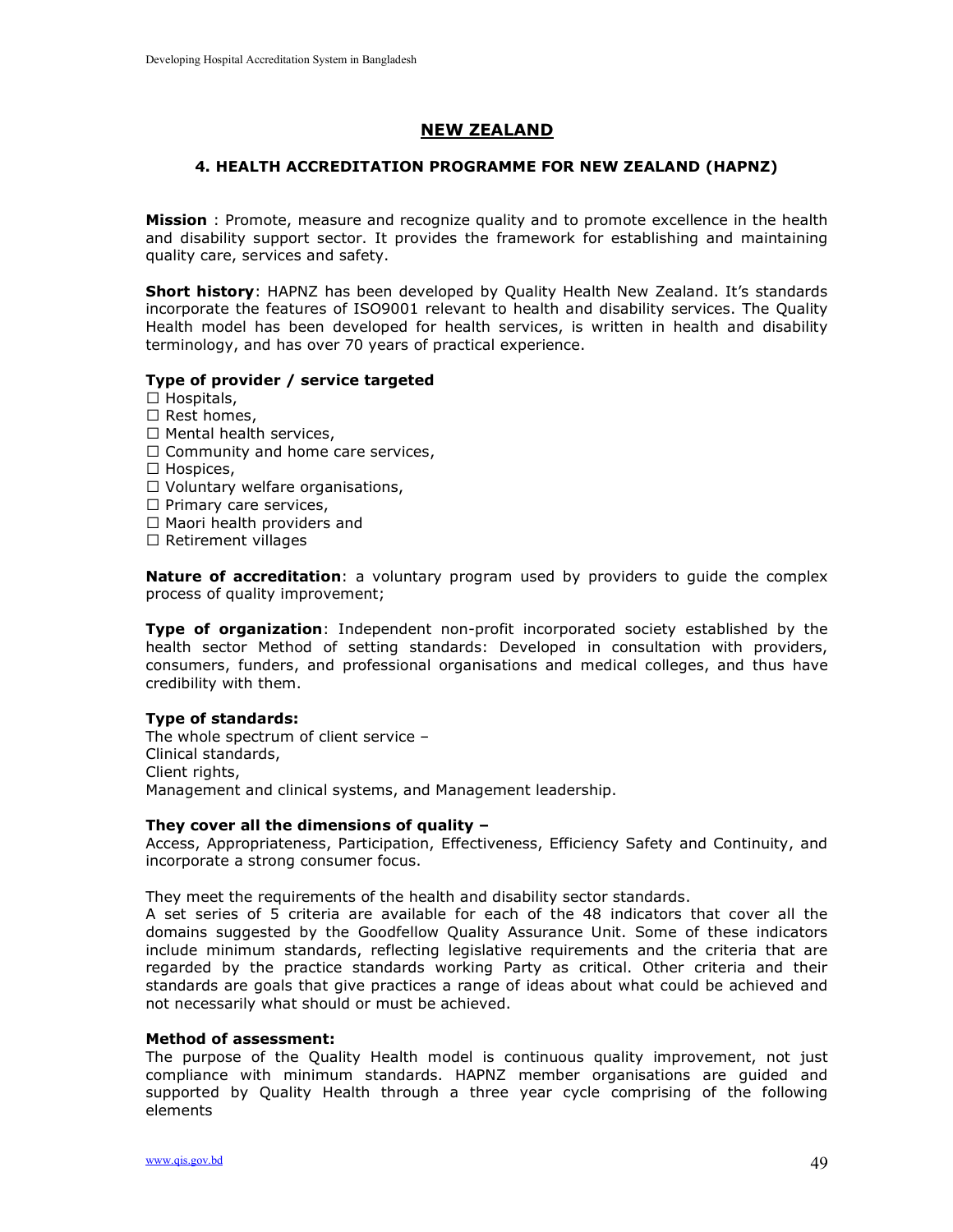1. CLIENT SERVICE PLAN: This plan details services to be provided by Quality Health

2. SELF-ASSESSMENT: Of achievements and outcomes regularly to improve performance. Six months before a survey and a progress visit, to complete and return a self-assessment to Quality Health

#### 3. SELF-ASSESSMENT SUPPORT SERVICE

4. **SURVEY**: Organization-wide survey by health peers who provide feedback on overall performance. They review

- Documentation
- Interviews with directors, managers, committees and service teams;
- Observation; assessment of client care through reading clinical notes;

• Discussions with clients and families; and discussions with managers and health practitioners to verify any provisional findings.

Surveyors assess:

- whether organisations have selected indicators which reflect the services they provide,
- data collection and verification processes used, how the organisation has determined ifurther action or review is necessary, what

• specific actions and reviews implemented to improve the quality of patient care as a result of indicator monitoring,

• the outcomes

#### 5. SURVEY REPORT

6. QUALITY ACTION PLAN

After receiving the survey report, organisations are requested to draft a Quality Action Plan (QAP) that specifically addresses the surveyors' recommendations within a timeframe.

#### 7. QUALITY HEALTH NEW ZEALAND ACCREDITATION

Organisations that successfully achieve Quality Health New Zealand standards through participation in HAPNZ

#### 8. ANNOUNCEMENT OF ACCREDITATION

PROGRESS VISIT-18 months after the survey, designed to support ongoing quality improvements, confirm standards are being maintained or exceeded, review the organisation's achievements and outcomes in relation to its quality action plan, and assist with interpreting the intent of the standards.

This is in sharp contrast with most other quality certification models which tend to be inspectorial in nature, mandated by purchasers, and concerned with minimum compliance with contractual or statutory requirements. ACCREDITATION - A JOURNEY, NOT AN ENDPOINT.

Compliance: Awarding accreditation status and other certificates of endorsement and achievement Accreditation may be withdrawn should action not be taken to address recommendations within the agreed timeframe.

Membership fees: Based on the size and complexity of organisation, staged over a three year period, the annual membership fee is fixed for three years on joining the programme. Membership entitles the organisation to one survey in a three year period.

Selection of assessors: Our surveyors are health professionals who provide a largely voluntary service. Leading health practitioners and managers, not full-time auditors who are detached from the "real life" issues of service delivery.

Supportive activities: HAPNZ membership provides the following tools and services over a three year cycle:

• Self-assessment tool tailored for your services

• Accreditation standards appropriate to your services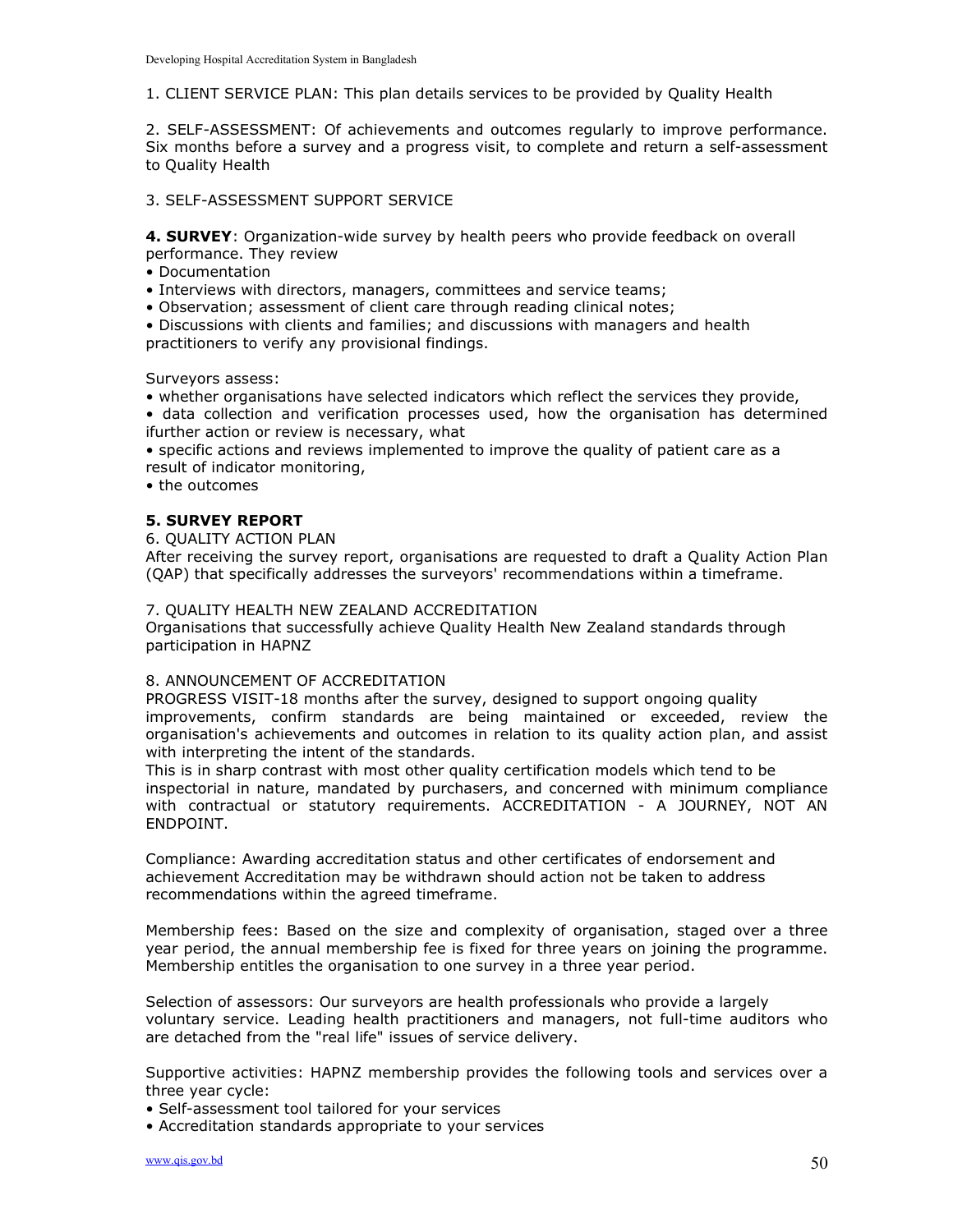Developing Hospital Accreditation System in Bangladesh

- Self-assessment support
- On-site planning visit and education session for staff on HAPNZ and accreditation
- Assisted development of quality action plan
- 20% discount on scheduled Quality Health education workshops and publications
- 30% discount on a pre-survey review
- Public relations support
- Access to the Quality Health quality network
- Internet membership support network (still to be developed)
- HAPNZ forums and conferences.

Additional standards and education sessions are at the member organisation's cost. Information provision: Clinical Indicator Comparative Results Service

Support to hospitals: Work in partnership with health providers - to assist them to improve the quality of care and services they provide to their clients.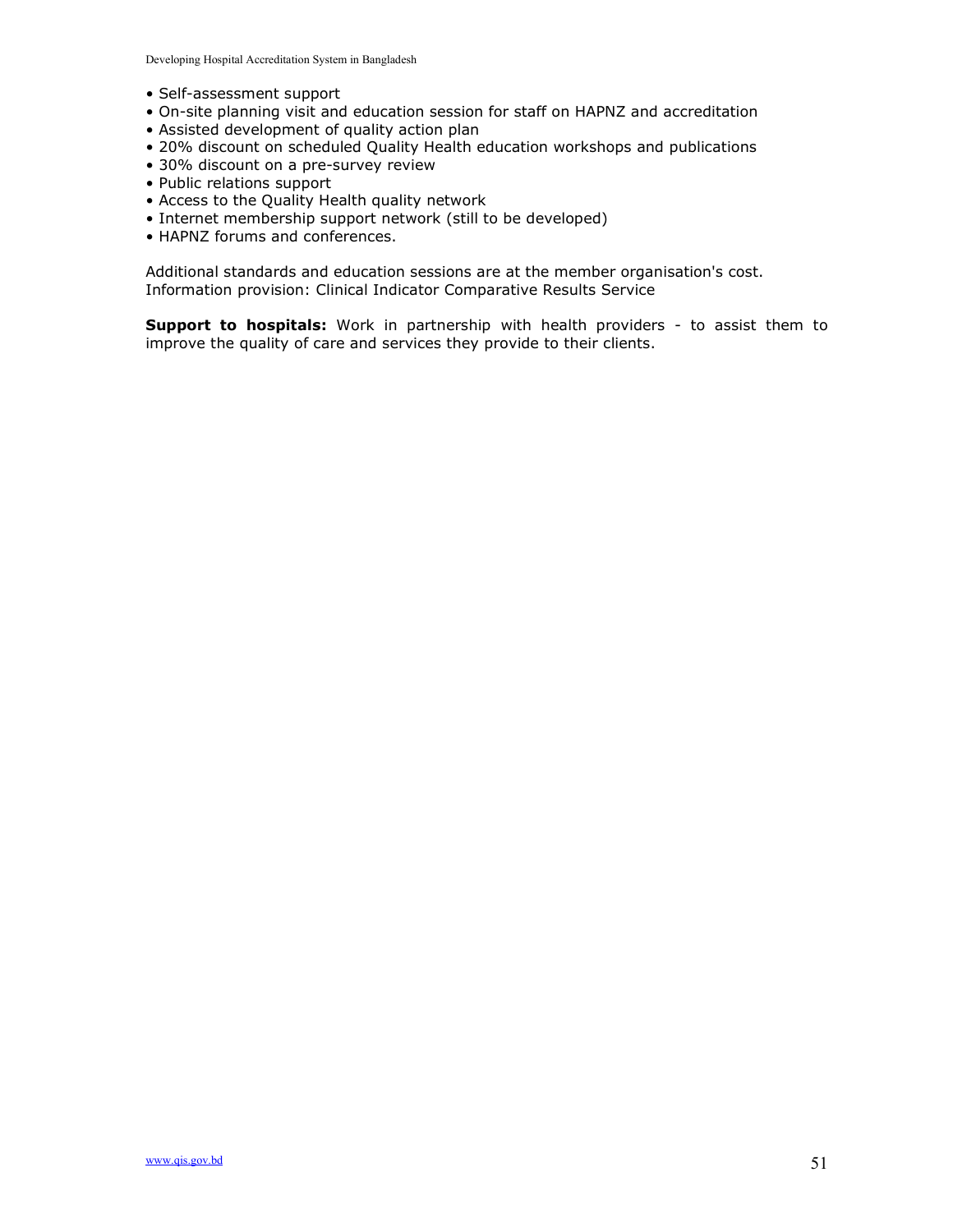# CANADA

#### 5. CANADIANCOUNCIL ON HEALTH SERVICES ACCREDITATION (CCHSA)

**Mission**: To promote excellence in the provision of quality health care and the efficient use of resources in health organizations throughout Canada.

**Short history:** The CCHSA was incorporated in 1958 to set standards for Canadian health care organizations and assess their compliance against these standards.

#### Type of provider / service targeted: Has specific accreditation programs for Acute care,

Long term/continuing care, Mental health, rehabilitation, Community health, Regionalized health organizations, Cancer treatment centres, Home care and Regional health organizations.

Method of setting standards: Collaboration with the health care community and related stakeholders..

**Type of standards:** The assessment is designed to address processes, outcomes, and structures with the focus on continuous improvement within the health service delivery system. One of the requirements of CCAP is that organizations identify and monitor performance indicators as part of their efforts to improve the quality of their care and service. Council is most interested in how teams develop, use, and refine performance indicators {{ performance of their core processes (client care, support services, leadership and management) and outcomes}} that are meaningful to them and to their clients.

Method of assessment: Peer review and a self-assessment process that focuses on ways to continuously improve the health care system. The survey is planned in partnership with the organization and recognizes areas of excellence as well as areas for improvement. The principle of self-assessment is the fundamental basis of accreditation. It serves as the mechanism by which an organization can assess its own performance, on an ongoing basis, against a set of nationally developed standards.

CCHSA does not use the indicator data to make an assessment of an organization's performance as there is insufficient knowledge about the relationship between indicator results and quality of care and services.

Selection of assessors: There are 4 steps in the surveyor selection process as outlined below.

- 1. Application
- 2. "360-degree" reference check. Confidential references are required
- An interview thorough assessment of their suitability to surveyor candidates.
- 3. Behavioural assessment (during orientation)
- 4. Internship: On successful completion of all elements of the selection process

The internship phase spans two surveys. At the conclusion of the internship period, council will make a decision about appointment as a full surveyor. A competency dictionary provides complete descriptions of the CCHSA surveyor competencies.

**Training of assessors:** CCHSA has a credentialling process for surveyors and provides ongoing education and evaluation of surveyors. Council has established a Code of Ethics to govern the behaviour of individuals carrying out the functions/activities of Council.

#### Other activities:

www.qis.gov.bd  $52$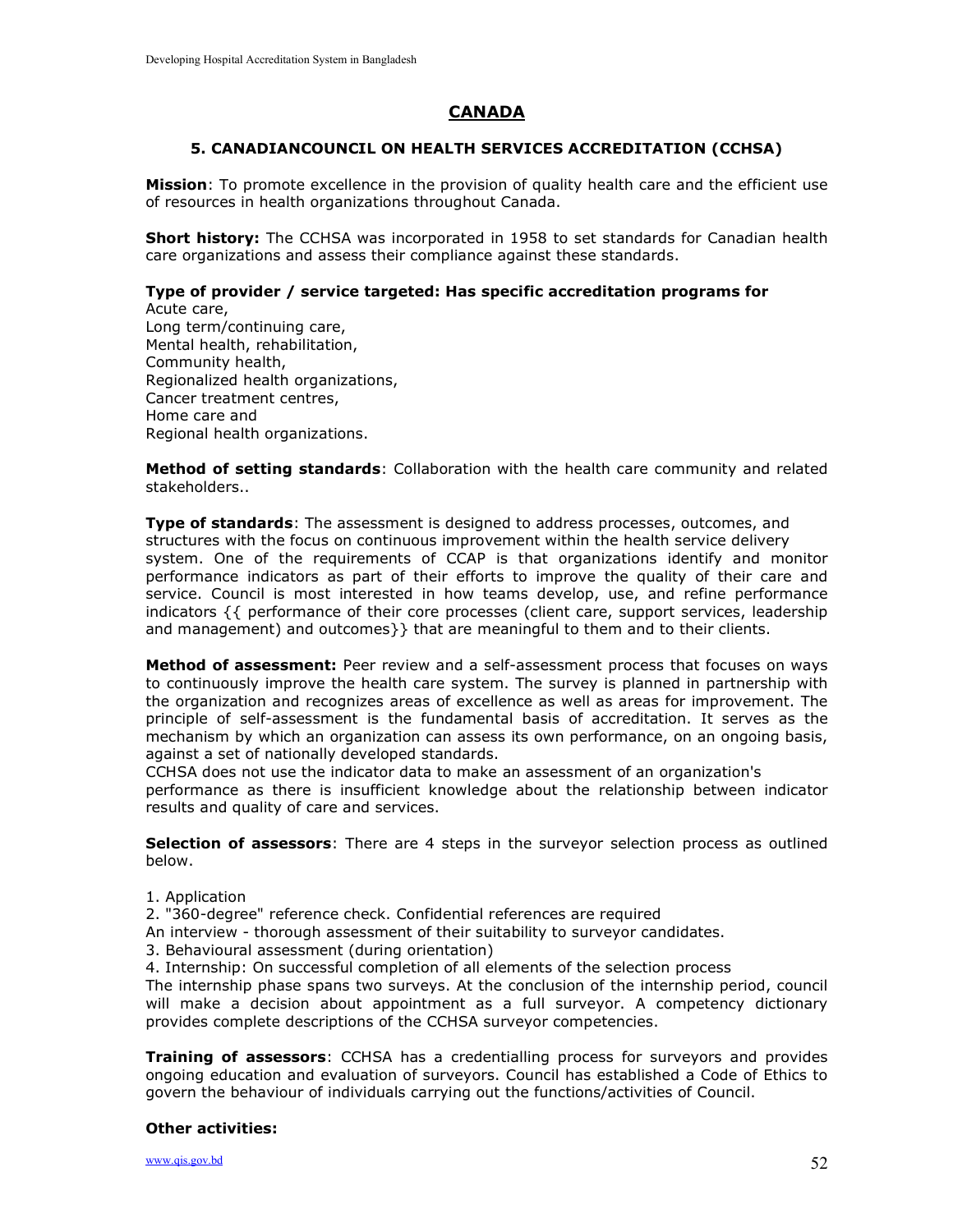The AIM Project is under way to:

 $\Box$  Revise the framework of the accreditation program, the standards, indicators, rating scale,

survey, supporting material, survey report, and accreditation recognition.

 $\Box$  The revised standards will continue to assess the following within an organization:

 $\Box$  The quality of care and service, leadership, and support services

□ Quality improvement

 $\Box$  Risk management.

 $\Box$  Development of standardized performance indicators. The revised accreditation program will assess how well organizations use the indicator data to understand and improve their processes and outcomes.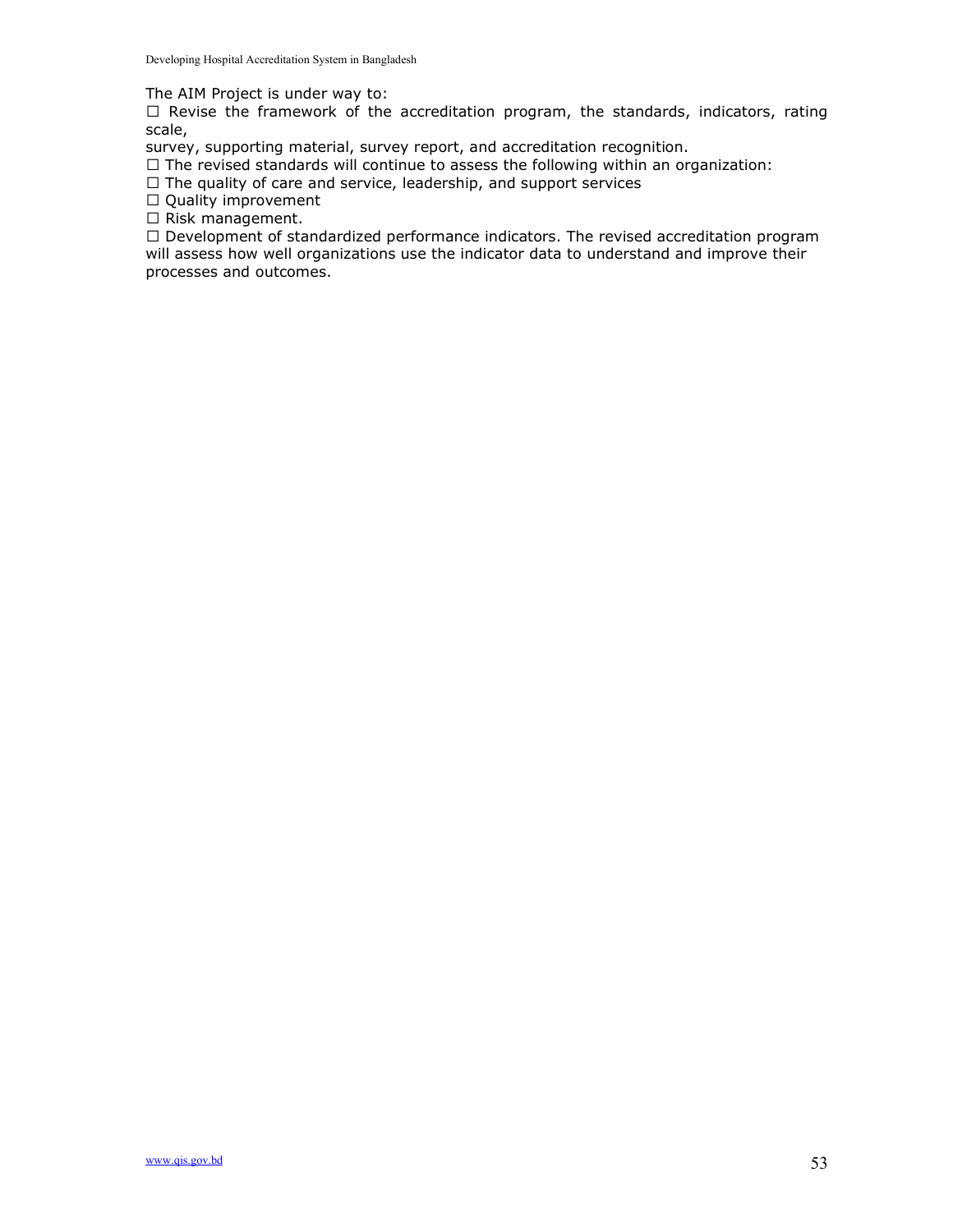### UNITED KINGDOM

#### 6. HEALTH QUALITY SERVICE (previously The King's Fund Organizational Audit)

Mission: To improve quality of management in the NHS

**Short history**: The King's Fund Organisational Audit was created in 1989, to evaluate general hospitals. Became an accreditation program in 1995, 4 years after being launched as an organizational development initiative.

#### Type of provider / service targeted

Acute general hospitals and teaching hospitals Mental health, learning disabilities, community services units

Nature of accreditation: Voluntary

Type of organization : Independent health care charity.

Method of setting standards: Continual revision of standards by specialists and working groups.

Type of standards : Focus on organizational systems and processes for the delivery of health care.

#### Method of assessment

Internal assessment of systems and processes in the delivery of health care.

1. Voluntary application by hospital

2. Assigned co-ordinator from the KF assists the hospital through 12 months of preparation for the final survey

- 3. Steering group appointed within hospital, participatory learning
- 4. Mock survey, then the final survey
- 5. Surveyors write down their impressions and discuss with hospital authorities.

Compliance: Awarding or deferring accreditation

Financing of the body: The program covers basic operational costs, with some overheads being subsidised by the charity, king edward's hospital fund.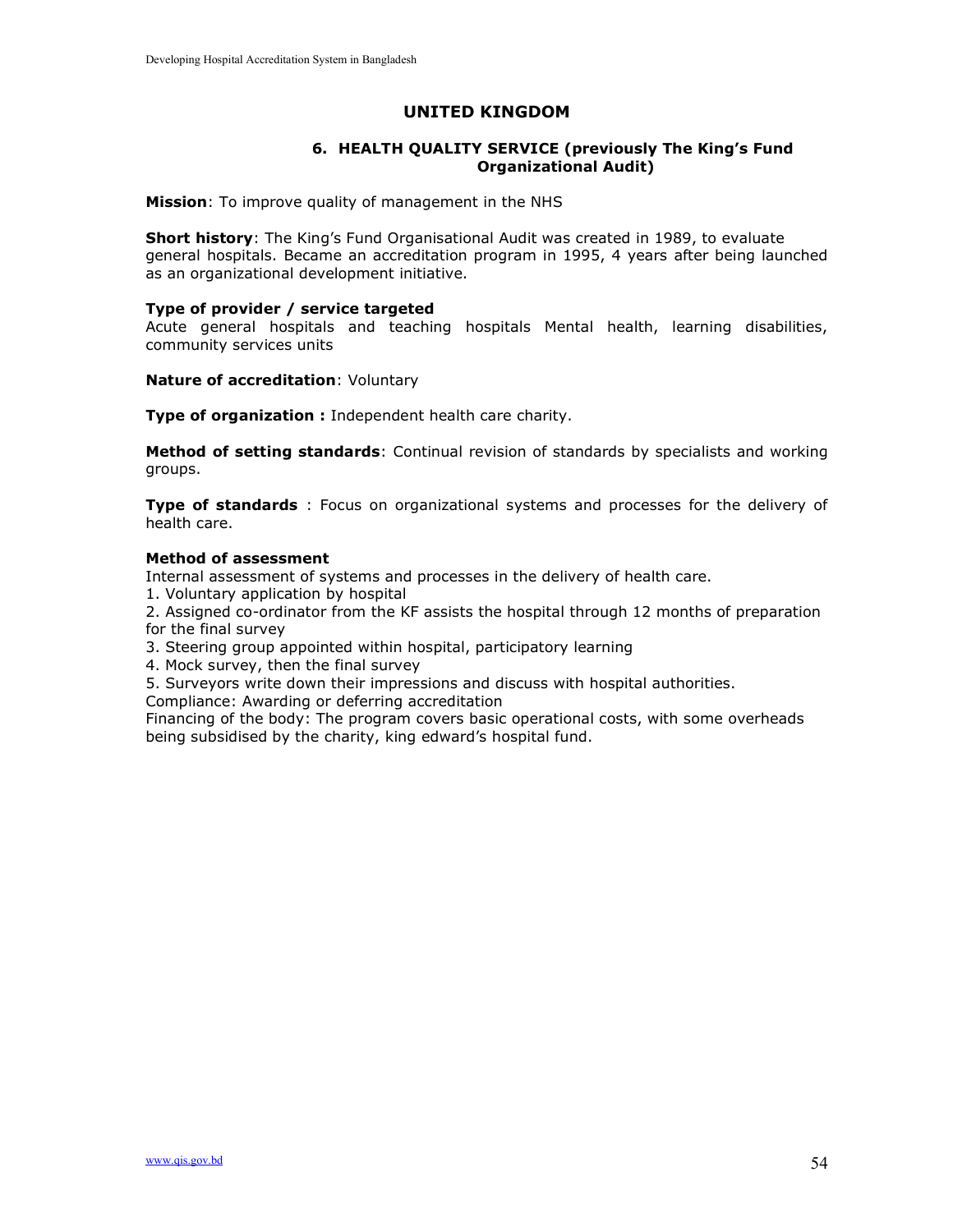### 7. TRENT ACCREDITATION SCHEME

Mission: Development for organisations and staff.

**Short history:** Evolved from the HAS, but is now, entirely separate.

Type of provider / service targeted: Community hospitals and other services.

Nature of accreditation: Voluntary.

Type of organization: Operates in the trent region.

Method of assessment: Submission of documentation from the participating facility.

- 1. Pre-survey by the lead surveyor.
- 2. Main survey, lasting 2-3 days
- 3. Includes a night visit.

Compliance: The board awards full, conditional or deferred accreditation, based on the survey report, which includes recommendations for change, some of which are compulsory in order to achieve accreditation and commendation of good practice.

Membership of the body: Members of the board include CEO's, consultants, senior nurses and GP's from across the region.

Financing of the body: Funded within the NHS, on a budget of  $£30,000$  per annum, and at present, is free to participants.

Selection of assessors: elected from participating trusts, on recommendations of their CEO's, must have relevant experience as hospital managers or othere senior professional within the NHS. The scheme is managed by a core staff of two with around 70 voluntary external peer reviewers.

**Training of assessors:** They are assessed and attend annual training workshops run by the TAS.

**Involvement of consumers:** Surveys may involve patients and public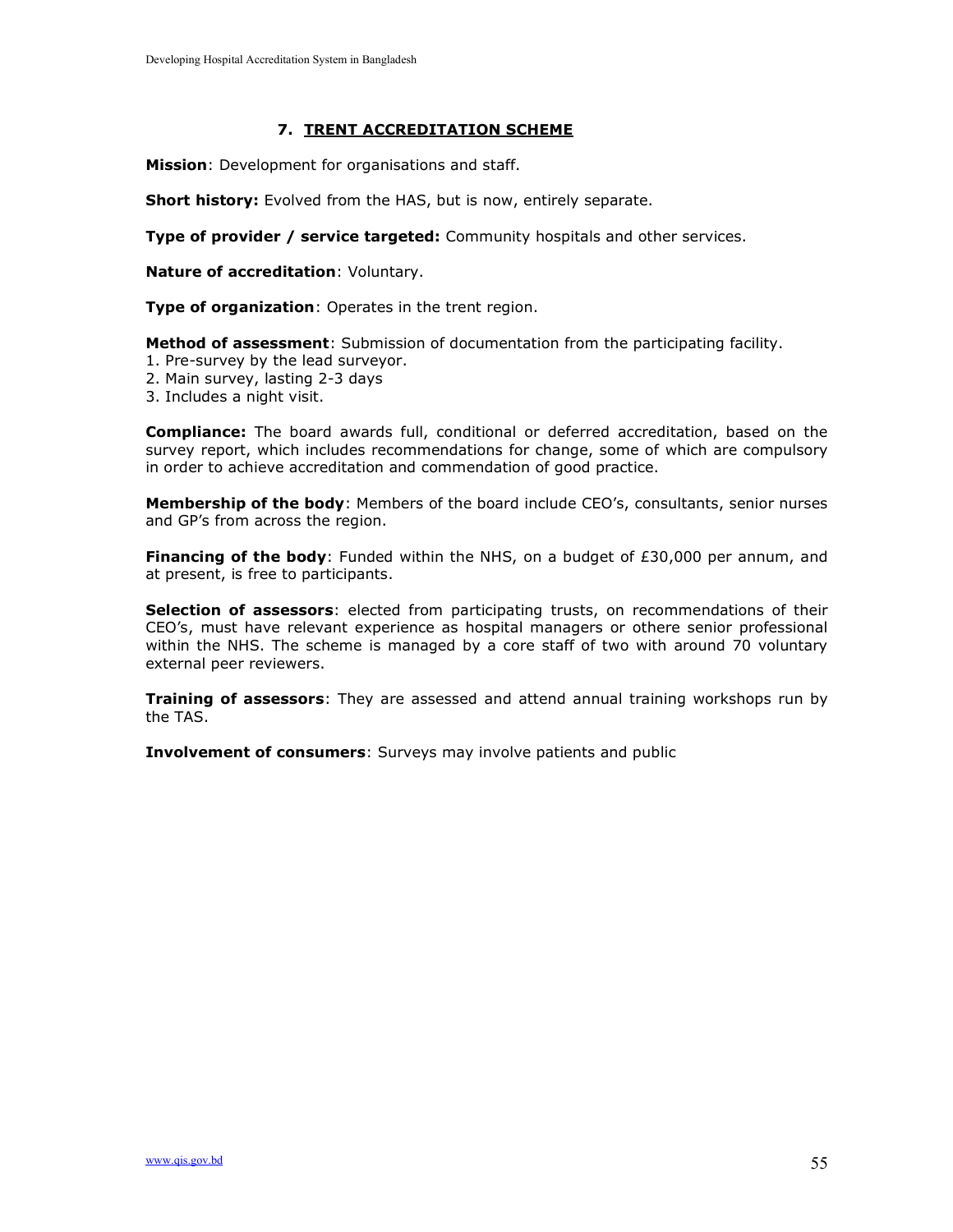# United Kingdom

### 8. HEALTH SERVICES ACCREDITATION

**Mission:** Its purpose is the identification and publication of National Service Standards for adoption within the NHS, and the objective measurement of their practical achievement through a freely available Accreditation Programme.

Short history: Health Services Accreditation (HSA) is a programme developed and operating within the United Kingdom National Health Service (NHS). It was established under the aegis of the UK Department of Health. A new organisation, United Kingdom Accreditation Federation (UKAF) is being developed to draw together the mutual interests of more than 30 accreditation organisations.

Method of setting standards: Developed by working groups of health care professionals, represented by the royal colleges and other professional bodies, and patient representatives.

Type of standards: Specific, achievable, clinical standards, reflecting EBM. Assesses specific areas of health care and their supporting services.

**Method of assessment:** A HSA accreditation visitor and a clinician from the appropriate field, confirm or deny the evidence gathered by staff to demonstrate achievement of the standards it claims to meet.

**Compliance:** Rather than awarding an accreditation, HSA presents the service with a statement of endorsement, listing all possible standards and specifying which are met by that service.

Functioning of the body: Run by 11 full time staff, and up to 2000 health care workers have contributed to the development of standards. Based on the internet, the HSA cooperative links. health care providers, health authorities, representatives of patient interests and individual clinicians and managers who develop the programme and use its materials.

Financing of the body: A total of 19 modules in service areas are available, each of which costs between £1500 and £2350, which together with the central NHS finance funds the scheme.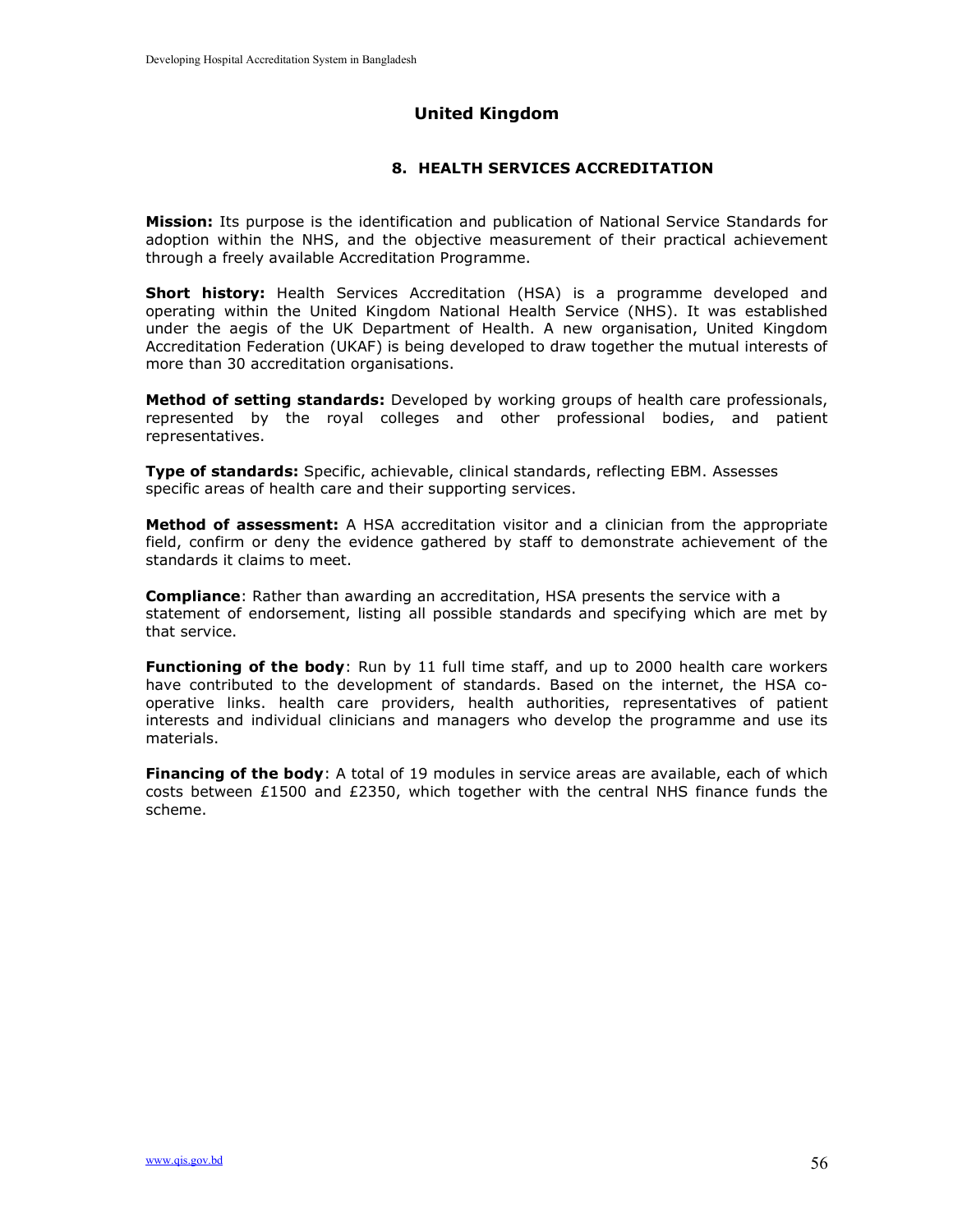#### Annexure-3

#### **REFERENCES**

1. Bero LA, Grilli R, Grimshaw JM, et al. Getting research findings into practice: Closing the gap between research and practice: an overview of systematic reviews of interventions to promote the implementation of research findings. Br Med J 1998; 317:465-8

2. Reason J. Human error: models and management. Br Med J 2000; 320: 768-70

3. Buttery Y, Walshe K, Coles J, Bennett J. The development of audit: findings of a national survey of healthcare provider units in England. London: CASPE Research, 1994

4. Shaw C. Health service quality assessment : external assessment of health service standards. Healthcare Review – OnlineTM. 4(6); June 2000.

5.Joint Commission on Accreditation of Healthcare Organizations in the USA. National Library of

Health Indicators. Www.jcaho.org/perfmeas/mlhi/appendc.htm Practice Standards Pilot, Summary. Report to the Health Funding Authority; 1999

6. Eliasson G, et al. Facilitating quality improvement in primary health care by practice visiting. Quality in Health Care 1998; 7: 48 - 54

7. Baker R, Fraser RC. Development of review criteria: linking guidelines and assessment of quality. Br Med J 1995; 311:370–373

8. Department of Health. A first class service: quality in the new NHS. 1998.

9. Deeveloping & implementing Hospital Accreditation system in Egypt, January, 2006

10. Hearnshaw H, Reddish S, Peddie D, et al. Introducing a quality improvement programme to

primary health care teams. Quality in Health Care 1998; 7:200–8

11.P, Campion-Smith C. Editorial. Never mind the quality, feel the improvement. Quality in Health Care. 1998; 7:181

12. O'Leary DS, O'Leary MR, From quality assurance to quality improvement. The Joint Commission on Accreditation of Healthcare Organizations and Emergency Care. Emerg Med Clin North Am 1992 Aug; 10(3): 477–492

13. Lawrence M, Olesen F, for the EQuiP working party on indicators. Indicators of quality in health

care. Eu J Gen Pract September 1997; 3: 103–108

14. Donabedian A. The criteria and standards of quality. In explorations in quality assessment and

monitoring. Vol II. Ann Arbor: Health Administration Press; 1982

15. Strengthening of secondary level hospital services in West Bengal, Dept Of Health and Family

Welfare, 1995.

16. Developing Hospital Accreditation in Europe, 2004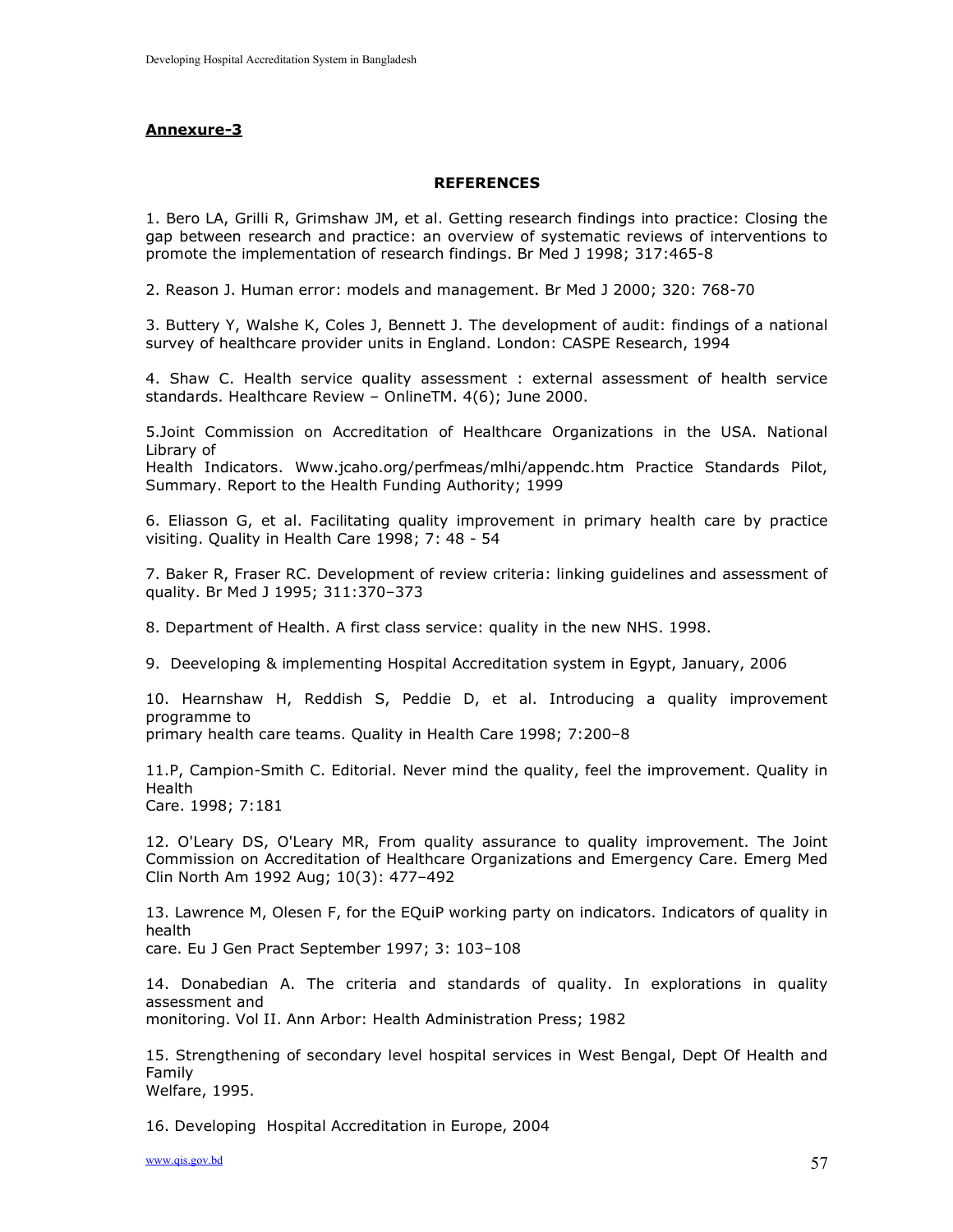17.Ngoyo Bukond, Harry Abdallah, Joyce Trembo: Setting up a National Hospital Accreditation Programme: The Zambian experience

16. http://www.agpal.com.au/- GENERAL PRACTICE ACCREDITATION

17. http://www.cchsa.ca/- CANADIAN COUNCIL ON HEALTH SERVICES ACCREDITATION

18. http://www.chapinc.org/- COMMUNITY HEALTH ACCREDITATION PROGRAM - CHAP

19. http://www.hqs.org.uk/- THE HEALTH QUALITY SERVICE

20. http://www.jcaho.org/- JCAHO - Joint Commission on Healthcare Organizations (USA)

21. http://www.isqua.org.au/- ISQua - International Society for Quality in Health Care

22. http://www.kingsfund.org.uk/- HQS - Health Quality Service (formerly King's Fund OA-UK)

23. http://www.qualityhealth.org.nz/- QUALITY HEALTH NEW ZEALAND

24. http://www.efqm.org- EFQM - The European Foundation for Quality Management

25. http://www.urac.org/- URAC - American Accreditation Healthcare Commission

26. http://www.quality-foundation.co.uk/- British Quality Foundation

27. http://www.nhsetrent.gov.uk/noticeboard/tas.htm- TRENT ACCEDITATION SCHEME (UK)

28. http://www.cpa-uk.co.uk/- CLINICAL PATHOLOGY ACCREDITATION (UK)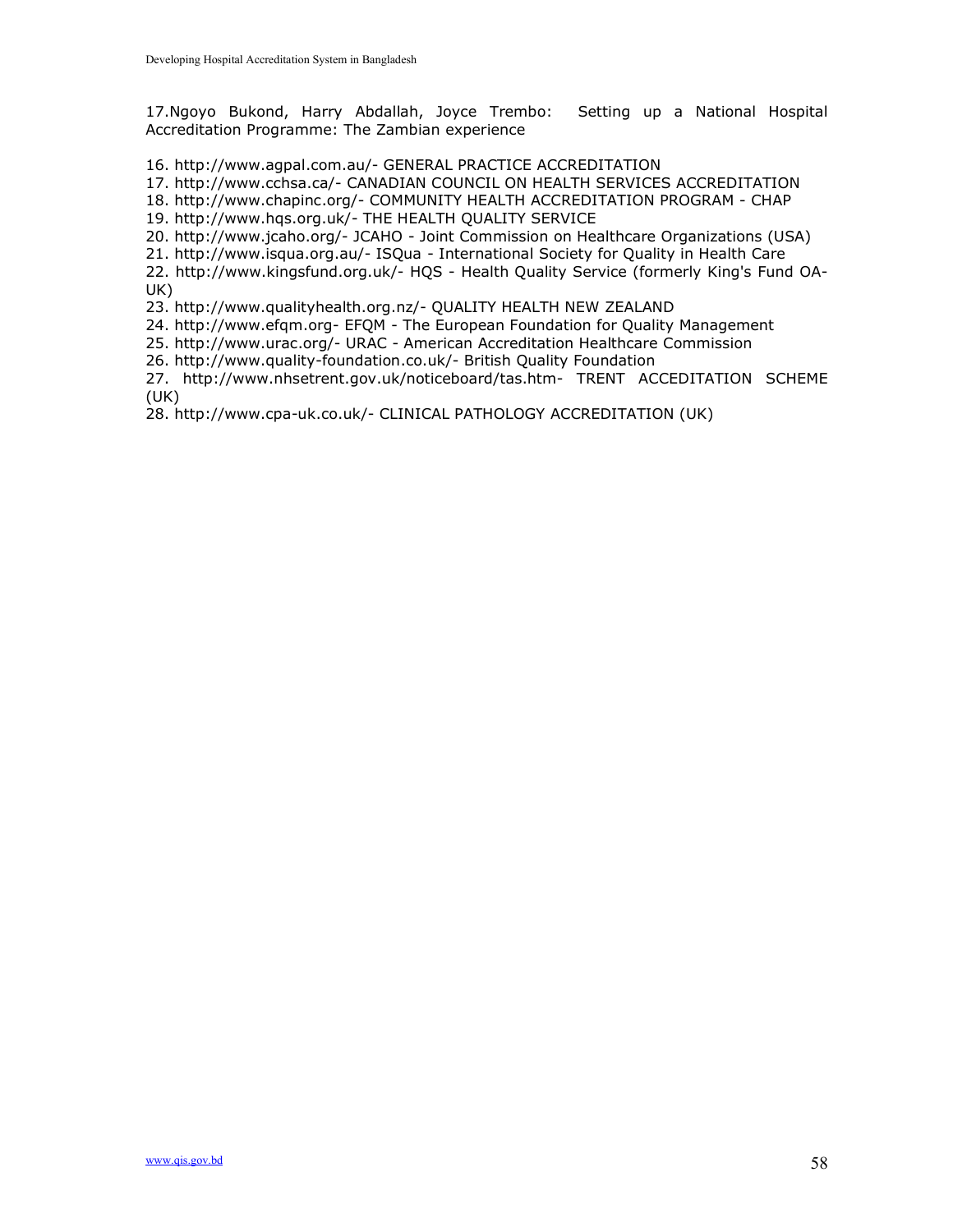#### Annexure 4

#### GLOSSARY of TERMS

EFFECTIVENESS: The extent to which something achieves its aim.

EFFICIENCY: Delivering maximum services with minimum expenditure of resources.

EQUITY: Ensuring fairness and lack of discrimination in access to health.

HEALTH SERVICES: All services designed to improve health and well- being.

INDICATOR: Aspect of service selected for measurement.

MANAGEMENT QUALITY: Most efficient and productive use of resources.

MEASUREMENT: A numeric value given to an attribute which facilitates comparison with standards.

MONITORING: Observation and recording of events over time.

MULTI-DISCIPLINARY TEAM: A group of people working together from different professions. OUTCOME: The end result of effect of care

PATIENT QUALITY: What the patient expects from health services

PATIENT SATISFACTION: Extent to which patient expresses positive attitudes to health services in general

PEER ASSESSMENT: A process whereby the performance of an organisation, individuals or groups are evaluated by members of similar organisations or the same profession or discipline and status as those delivering the services"

PROCESS: All components of health care delivery including diagnosis, treatment, after care etc

PROFESSIONAL QUALITY: Whether health services meet the needs as defined by professional standards

QUALITY: The degree of excellence or fitness for purpose of a service

QUALITY ACTION TEAM: A group of people working together to identify and implement procedures for quality improvement.

QUALITY ASSURANCE: A systematic and planned approach to assessing, monitoring and improving quality of health services within available resources constraints on a continuous basis.

QUALITY ASSURANCE CYCLE: Sequence of related activities comprising of appraisal, action and improvement.

QUALITY SYSTEM: Defines the roles, responsibilities and procedures within the organisation in order to ensure that staff are able to and do carry out quality assurance.